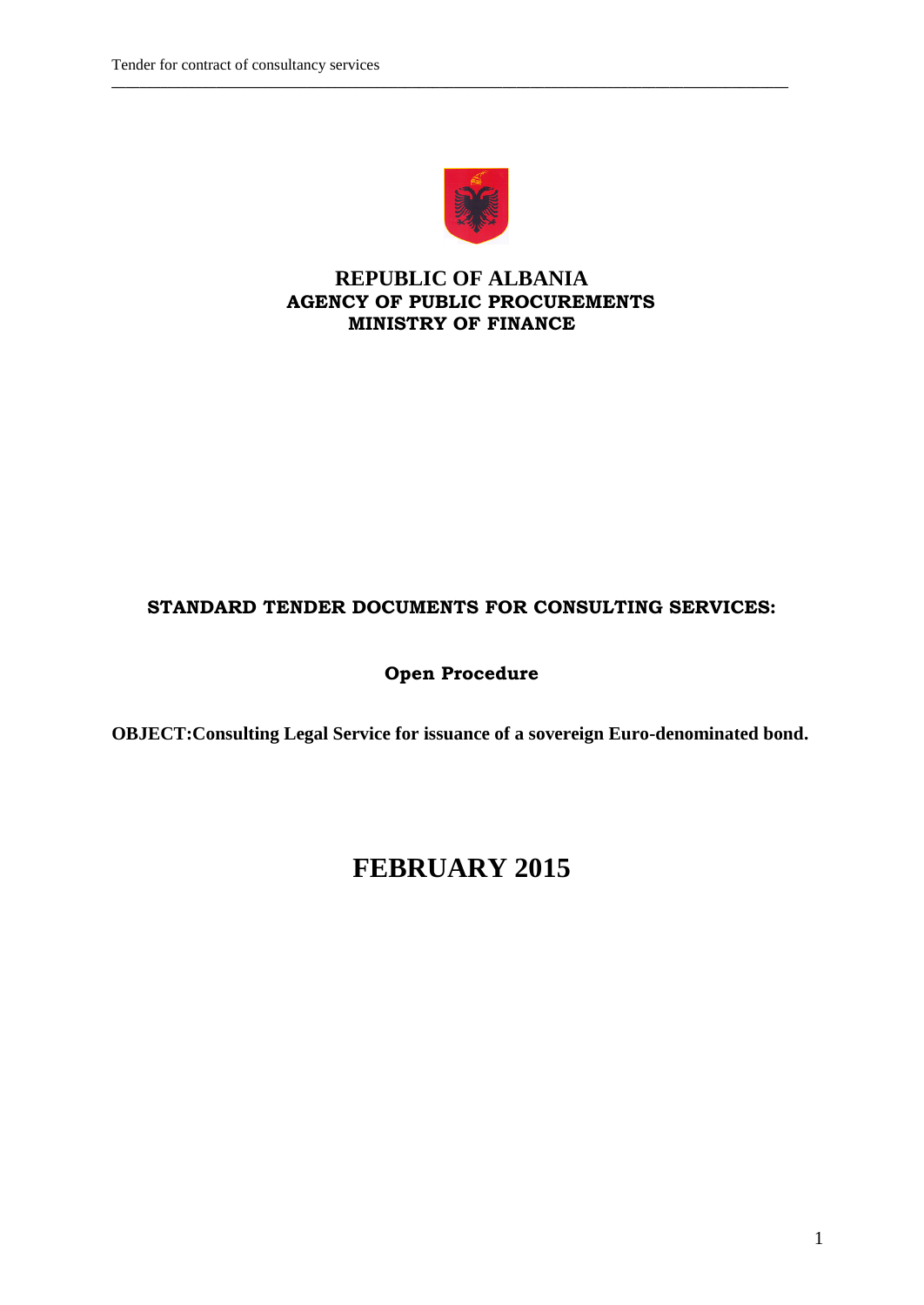### **CONTRACT NOTICE**

**\_\_\_\_\_\_\_\_\_\_\_\_\_\_\_\_\_\_\_\_\_\_\_\_\_\_\_\_\_\_\_\_\_\_\_\_\_\_\_\_\_\_\_\_\_\_\_\_\_\_\_\_\_\_\_\_\_\_\_\_\_\_\_\_\_\_\_\_\_\_\_\_\_\_\_\_\_\_\_\_\_\_\_\_\_\_\_\_\_\_** 

### **Seksioni I Contracting Authority**

| Name and address of contracting authority<br><b>I.1</b> |                                             |  |  |  |
|---------------------------------------------------------|---------------------------------------------|--|--|--|
| Name                                                    | <b>Ministry of Finance</b>                  |  |  |  |
| Address                                                 | Bul " Deshmoret e Kombit", Tirana - Albania |  |  |  |
| Tel/Fax                                                 | 0035542228405/0035542228494                 |  |  |  |
| <b>Address Internet</b>                                 | www.financa.gov.al                          |  |  |  |

# **I.2 Type of contracting authority and main activity or activities:**

| Central institution     | Independent institution |
|-------------------------|-------------------------|
|                         |                         |
| Local government bodies | Other                   |
|                         |                         |

#### **I.3Contract in the frame of a specific Agreement between Albania and another Foreign Country:** Yes No **X**

## **Seksioni II Object of contract**

| 2. | <b>Type of Contract</b> |          |       |
|----|-------------------------|----------|-------|
|    | Job.                    | Services | Goods |
|    |                         |          |       |

### **2.1.1 Type of "Public Contracts for Services"**

| <b>Projecting Competition</b> | <b>Consulting Services</b> | Other services |
|-------------------------------|----------------------------|----------------|
|                               |                            |                |

**2.1.2 Contract base on Framework Agreement** Yes Not **X** 

### **2.1.3 Type of Framework Agreement**

| With 1                 | economic operator               |  |
|------------------------|---------------------------------|--|
|                        | With several economic operators |  |
| All conditions are set |                                 |  |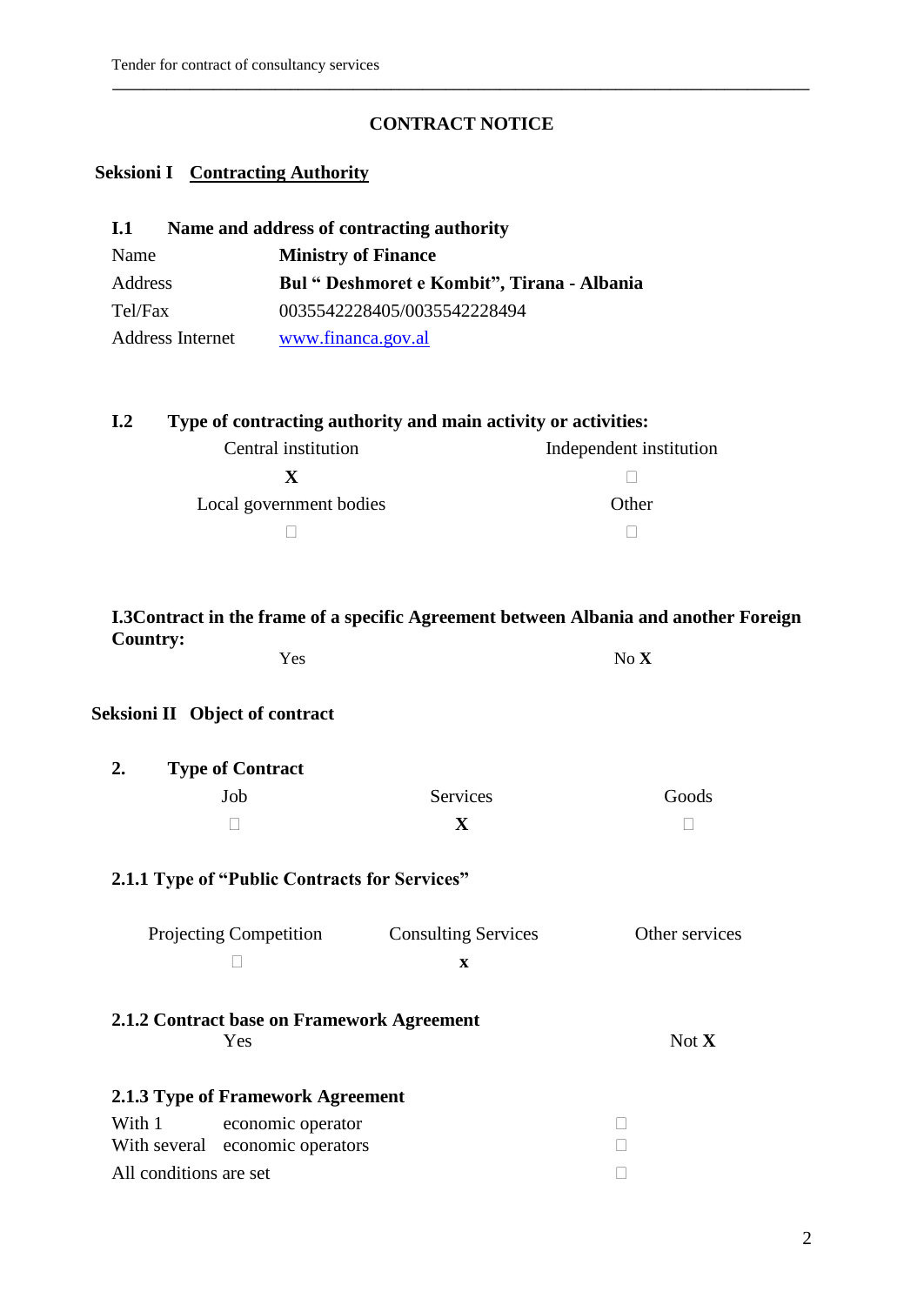2.1.4 Number of economic operators with whom the Framework Agreement will be concluded: \_\_\_\_\_\_\_\_\_\_\_( Here should be determined maximum number of economic operators to whom the Framework Agreement will bind )

II.1.5 Conditions for reopening the bid and / or thepossible use of electronic auctions in the event ofre-opening the bid

**\_\_\_\_\_\_\_\_\_\_\_\_\_\_\_\_\_\_\_\_\_\_\_\_\_\_\_\_\_\_\_\_\_\_\_\_\_\_\_\_\_\_\_\_\_\_\_\_\_\_\_\_\_\_\_\_\_\_\_\_\_\_\_\_\_\_\_\_\_\_\_\_\_\_\_\_\_\_\_\_\_\_\_\_\_\_\_\_\_\_** 

#### **2.1.6 The contracting Authority/ties which will conclude the Framework Agreement:**

**\_\_\_\_\_\_\_\_\_\_\_\_\_\_\_\_\_\_\_\_\_\_\_\_\_\_\_\_\_\_\_\_\_\_\_\_\_\_\_\_\_\_\_\_\_\_\_\_\_\_\_\_\_\_\_\_\_\_\_\_\_\_\_\_\_\_\_\_\_\_\_\_\_\_\_**

**\_\_\_\_\_\_\_\_\_\_\_\_\_\_\_\_\_\_\_\_\_\_\_\_\_\_\_\_\_\_\_\_\_\_\_\_\_\_\_\_\_\_\_\_\_\_\_\_\_\_\_\_\_\_\_\_\_\_\_\_\_\_\_\_\_**

### **2. 2. Brief description of contract**

1. Limit fund**, 17 374 989 lekë (VAT excluded)**

2. Financing Source: **State Budget Funds 2015**

3. Contract description:" **Consulting Legal Service for issuance of a sovereign Eurodenominated bond".**

**2. 3 Duration of contract or the deadline of its execution:**

**Starting from the date of conclusion of the contract , with completion within 2 months.**

**2.3.1.** Duration of the framework agreement **Duration in months: ••** *or* **days: •••• (From the award of the Framework Agreement***(Not more than (4) years***)***Or* **starting from ••**/**••**/**•• (Dd / mm / yyyy) Ending in ••**/**••**/**•• (Dd / mm / yyyy)**

# **2.4 Location of contract"s object: Ministry of Finance, General Directorate of Debt Management**

### **2.5 Division in LOTS:**

 $\Box$   $\Box$ 

Yes  $\Box$  No **X** 

\_\_\_\_\_\_\_\_\_\_\_\_\_\_\_\_\_\_\_\_\_\_\_\_\_\_\_\_\_\_\_\_\_\_\_\_\_\_\_\_\_\_\_\_\_\_\_\_\_\_\_\_\_\_\_\_\_\_\_\_\_\_\_\_\_

If *Yes,*

### **II.6 Brief description of lots**

(Quantity or objective and the limit fund of the LOTS)

 $1$ 2.  $\frac{3.1}{2.1}$ 

### **II.7 Options:**

Number of possible renewals *(if any)*: **No**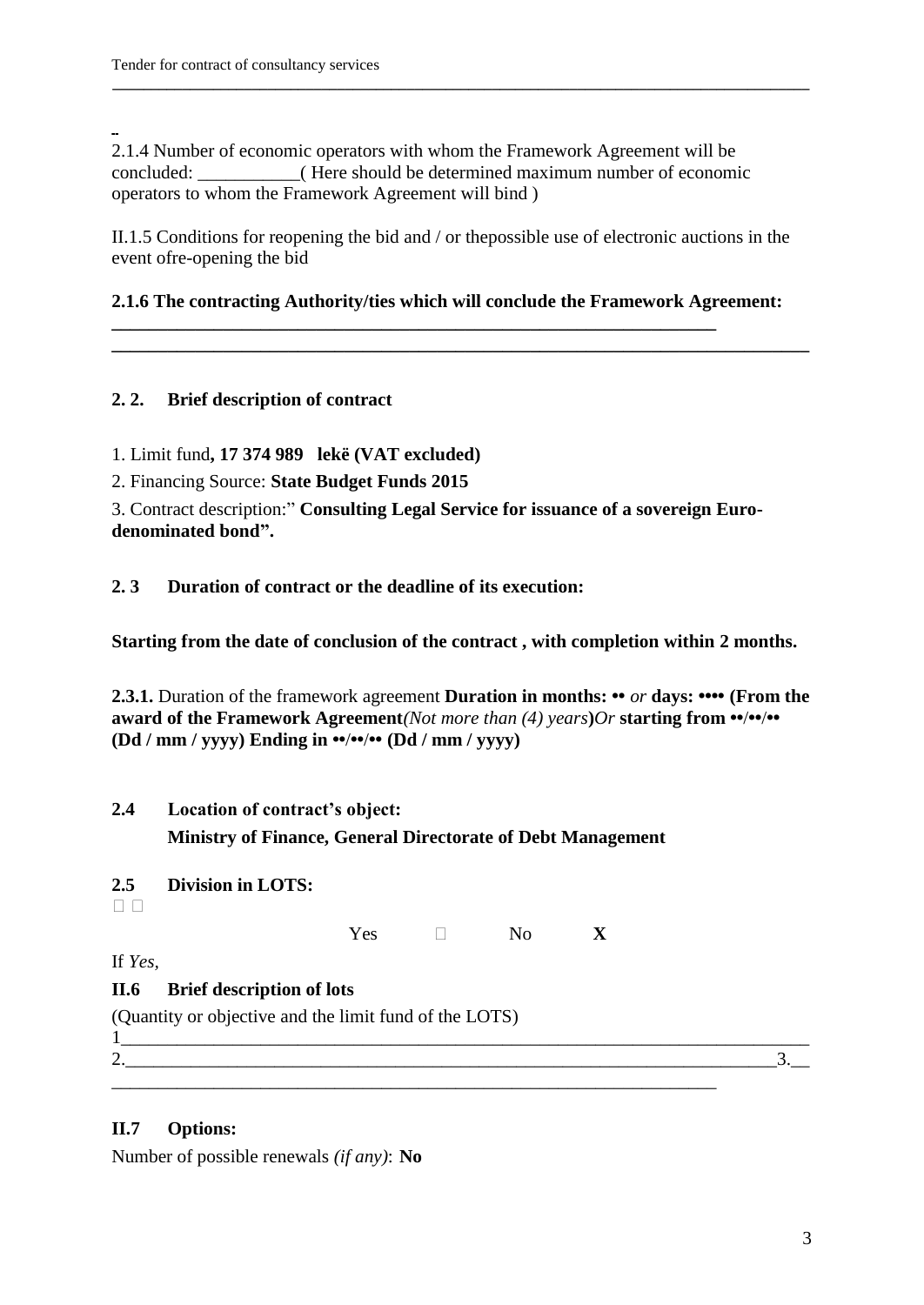or: from  $\Box$   $\Box$  to  $\Box$   $\Box$ 

#### **II.8 Versions to be accepted:**

Yes  $\Box$  No **X** 

**\_\_\_\_\_\_\_\_\_\_\_\_\_\_\_\_\_\_\_\_\_\_\_\_\_\_\_\_\_\_\_\_\_\_\_\_\_\_\_\_\_\_\_\_\_\_\_\_\_\_\_\_\_\_\_\_\_\_\_\_\_\_\_\_\_\_\_\_\_\_\_\_\_\_\_\_\_\_\_\_\_\_\_\_\_\_\_\_\_\_** 

#### **Seksioni III Legal, economic, financial and technical information**

#### **III.1 Qualification requirements according to annex no.9**

**3.2** Bid Security: \_\_\_\_\_\_\_\_\_\_ (Applicable in case of procurement procedures with higher value than high monetary limit , if required by the contracting authority ) . Economic **Operator** 

submits the bid security , if required , according to Annex 6. The amount of required bid security is\_\_\_\_\_\_\_\_\_\_\_\_\_ Lek ( amount in words

In case of Bid submission for Lots, the amount of bid security for each Lot is as follows: Lot 1 \_\_\_\_\_\_ Lekë

Lot 2 \_\_\_\_\_\_ Lekë

#### **Seksioni IV The procedure**

#### **IV.1 Type of procedure:**

| Open | Limited Negotiation | Projecting<br>competition |
|------|---------------------|---------------------------|
| X    |                     |                           |

This procedure involves two main stages :

#### **Phase 1 - Expression of interest and prequalification ( short list ) :**

Candidates will submit a request for expressions of interest and required documents on TD . Contracting Authority will review documents submitted by applicants, and will assess if the documentation meets the requirements specified in the tender documents . Candidates who do not

meet the eligibility criteria, will be disqualified and will be and notified immediately for the disqualification.

At the end of this phase, qualified candidates will be included in a short list , which must contain atleast two (2) candidates .

**Phase 2 - Submission of proposals** : The Contracting Authority sends an invitation to submit proposals to the qualified candidates of in Phase 1 (bidders short -listed ) .

Qualified final proposals are reviewed and evaluated according to the criteria relevant to the Contracting Authority . The latter awards the contract to the bidder who submitted the best evaluated proposal.

#### **4.2 Award Criteria: Best tender based on:**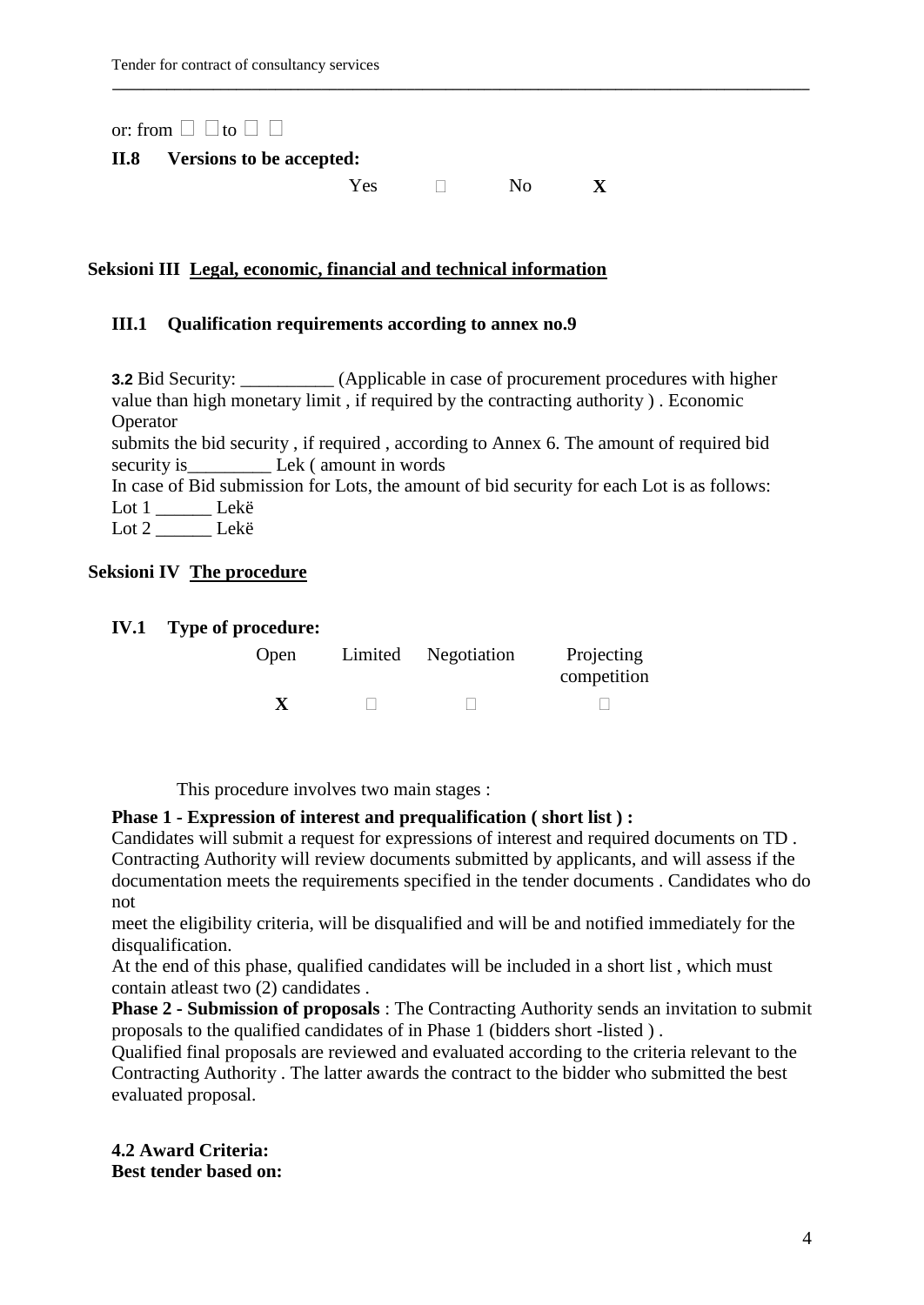# Price  $\bf{X}$  Technical proposal  $\bf{X}$

#### **Technical Evaluation Criteria Points**

(i) Similar works experience of the Consultant [0-10]

(ii) Proposed Method Statement [20-50]

(Technical approach and method statement, work plan, organizational scheme)

(iii) Qualifications of Main Proposed Staff [0-30]

(iv) Transfer of Knowledge, (not requested) [0-10]

**Trasfer of know how will be not asked. The point(1-10) will be separated between the other criterie.**

**\_\_\_\_\_\_\_\_\_\_\_\_\_\_\_\_\_\_\_\_\_\_\_\_\_\_\_\_\_\_\_\_\_\_\_\_\_\_\_\_\_\_\_\_\_\_\_\_\_\_\_\_\_\_\_\_\_\_\_\_\_\_\_\_\_\_\_\_\_\_\_\_\_\_\_\_\_\_\_\_\_\_\_\_\_\_\_\_\_\_** 

**IV.3 The deadline for the submission of the requests for expression of interest:** Date: **09.03.2015 Hour: 10:00**

Location: **[www.app.gov.al](http://www.app.gov.al/)**

**When the request for the expression of interest is required to be submitted by electronic means, the economic operators shall submit the bid electronically to the official page of PPA,**

**www.app.gov.al**

**IV.4 The deadline for opening of the requests for expression of interest:** Date: **09.03.2015, Hour: 10.00** 

Location: **[www.app.gov.al](http://www.app.gov.al/)**

**Information which is communicated during the public opening of requests, which are submitted electronically, shall be communicated to all Economic Operators which have submitted requests, based on their requests.**

### **IV.5 Validity period for bids: 150**

### **IV.6 Language of the bids or requests for participation:**

Albanian **x** or English **x**

Other **\_\_\_\_\_\_\_\_\_\_\_\_\_\_\_**

### **Section V Complementary information 5.1 Payable documents:**

Yes No **X** 

*If yes* Currency \_\_\_\_\_\_\_\_\_\_\_\_ Price \_

This price covers the actual costs for copying and distributing the TD to Economic Operators.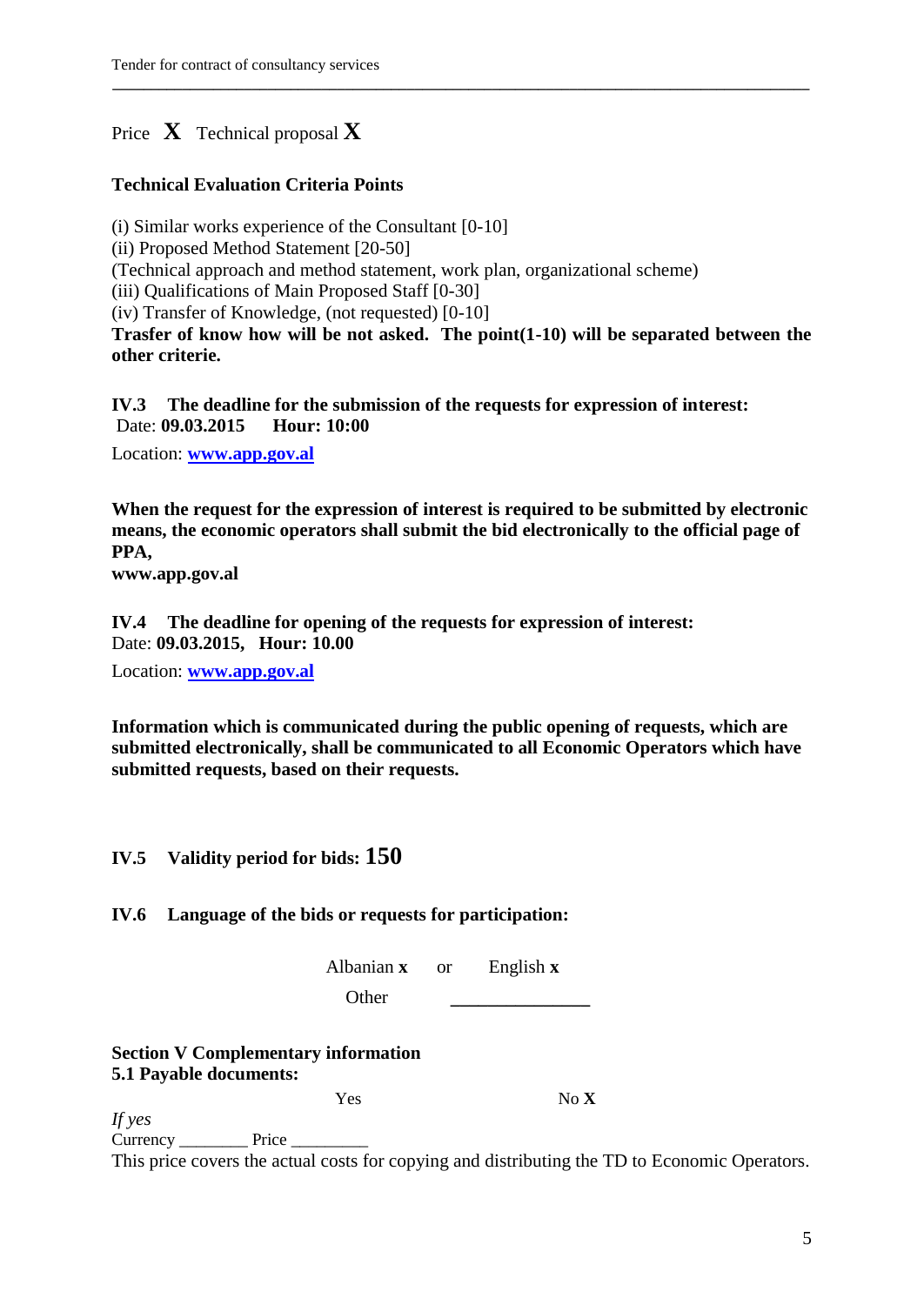Interested Economic Operators are entitled to check the Tender Documents before their purchase.

**\_\_\_\_\_\_\_\_\_\_\_\_\_\_\_\_\_\_\_\_\_\_\_\_\_\_\_\_\_\_\_\_\_\_\_\_\_\_\_\_\_\_\_\_\_\_\_\_\_\_\_\_\_\_\_\_\_\_\_\_\_\_\_\_\_\_\_\_\_\_\_\_\_\_\_\_\_\_\_\_\_\_\_\_\_\_\_\_\_\_** 

### **5.2 Additional information (place, office, manner for withdrawal of the tender documents)**

Tender Documents can be downloaded at [www.app.gov.al](http://www.app.gov.al/)

### **Date of dispatch of this notice 26.02.2015**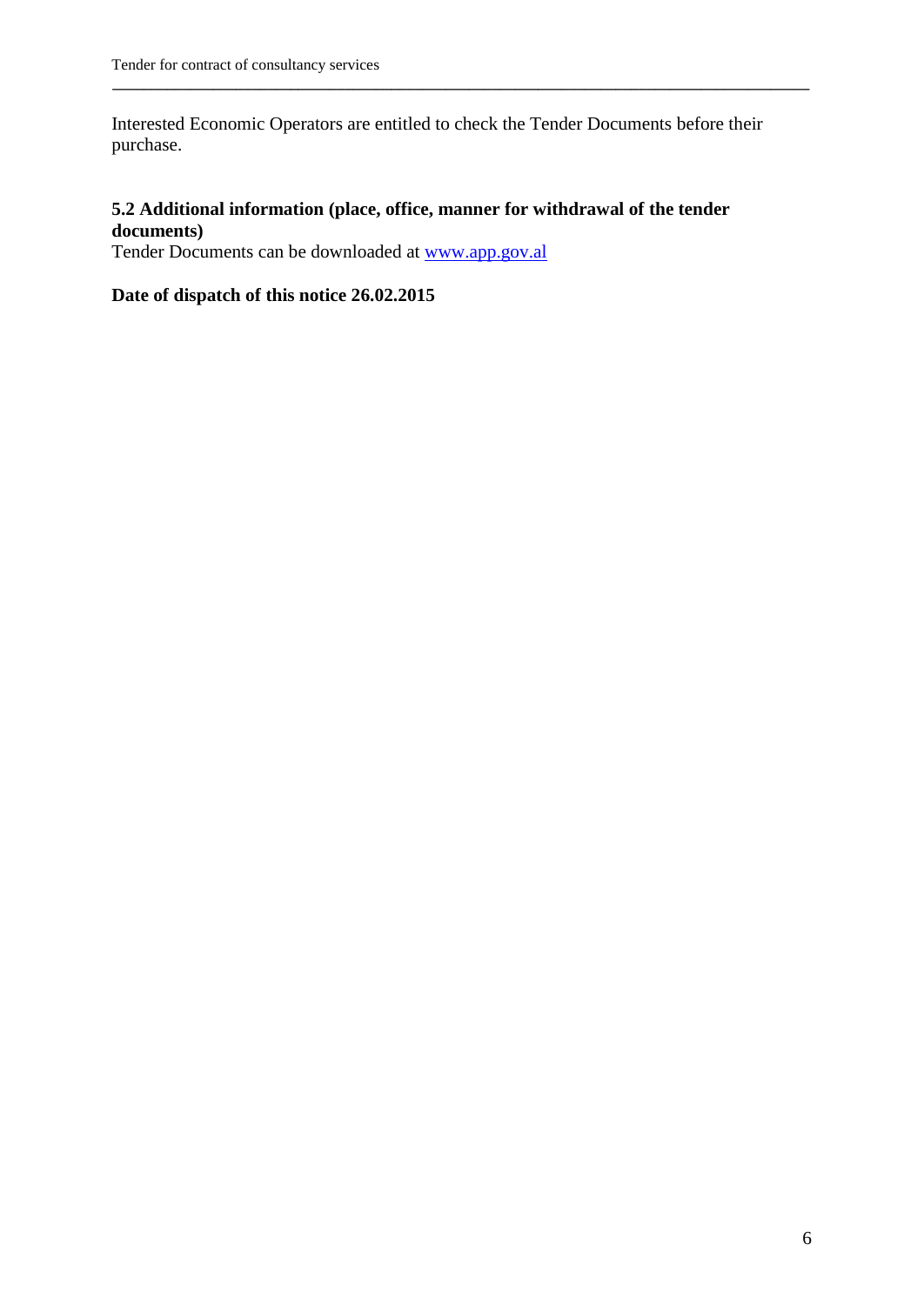#### **2. REQUEST FOR EXPRESSION OF INTEREST**

#### **MINISTRY OF FINANCE**

Reference number, issued by Contracting Authority

This invitation to submit requests for participation following the notification of the contract being published in the Public Notifications Bulletin no ……………. On ………… (*write date of publication*)

**\_\_\_\_\_\_\_\_\_\_\_\_\_\_\_\_\_\_\_\_\_\_\_\_\_\_\_\_\_\_\_\_\_\_\_\_\_\_\_\_\_\_\_\_\_\_\_\_\_\_\_\_\_\_\_\_\_\_\_\_\_\_\_\_\_\_\_\_\_\_\_\_\_\_\_\_\_\_\_\_\_\_\_\_\_\_\_\_\_\_** 

………………………. (*write date of contracting authority*)

Invited to submit requests for participation in this procedure for providing the following services:

…………………………………………………………………………………………… …………………………………………………………………………………………… ……………………………………………………………………………………………

(make an accurate description of the scope of contract, including there the basic information for the lots), as defined by the Tender Documentation (DT)

#### **General Description of the Procurement Procedure**

This procedure encompasses two main phases:

#### **Phase I – Expression of interest and Prequalification (short list)**

The candidates shall submit a request for expression of interest filed with the Contracting Authority. The Contracting Authority shall consider the requests for expression of interest submitted by the Candidates and evaluate the request to ensure whether the requirements and the supporting documentation meet the qualification requirements determined in the tender documents. The candidates not meeting the qualification criteria shall be disqualified and shall be informed immediately about their disqualification.

#### **Phase 2 – Submission of proposals**

The Contracting authority shall send an invitation to submit proposals to the candidates meeting the minimal qualifying requirements of the Contracting Authority, i.e., those being qualified in Phase 1 (Bidders selected for short list).

After receiving the proposals, the Contracting Authority considers them to ensure that the conditions for participation have been met and that the bids are qualified based on the requirements defined in tender documents. The final qualified proposals shall be considered and evaluated in accordance with the respective criteria by the Contracting Authority. The latter shall award the contract to the Bidder having the best evaluated proposal.

#### **OPTION (according to lots)**

The Bidder may apply for (one lot) (all the lots) (some lots). For each lot, a separate bid shall be submitted.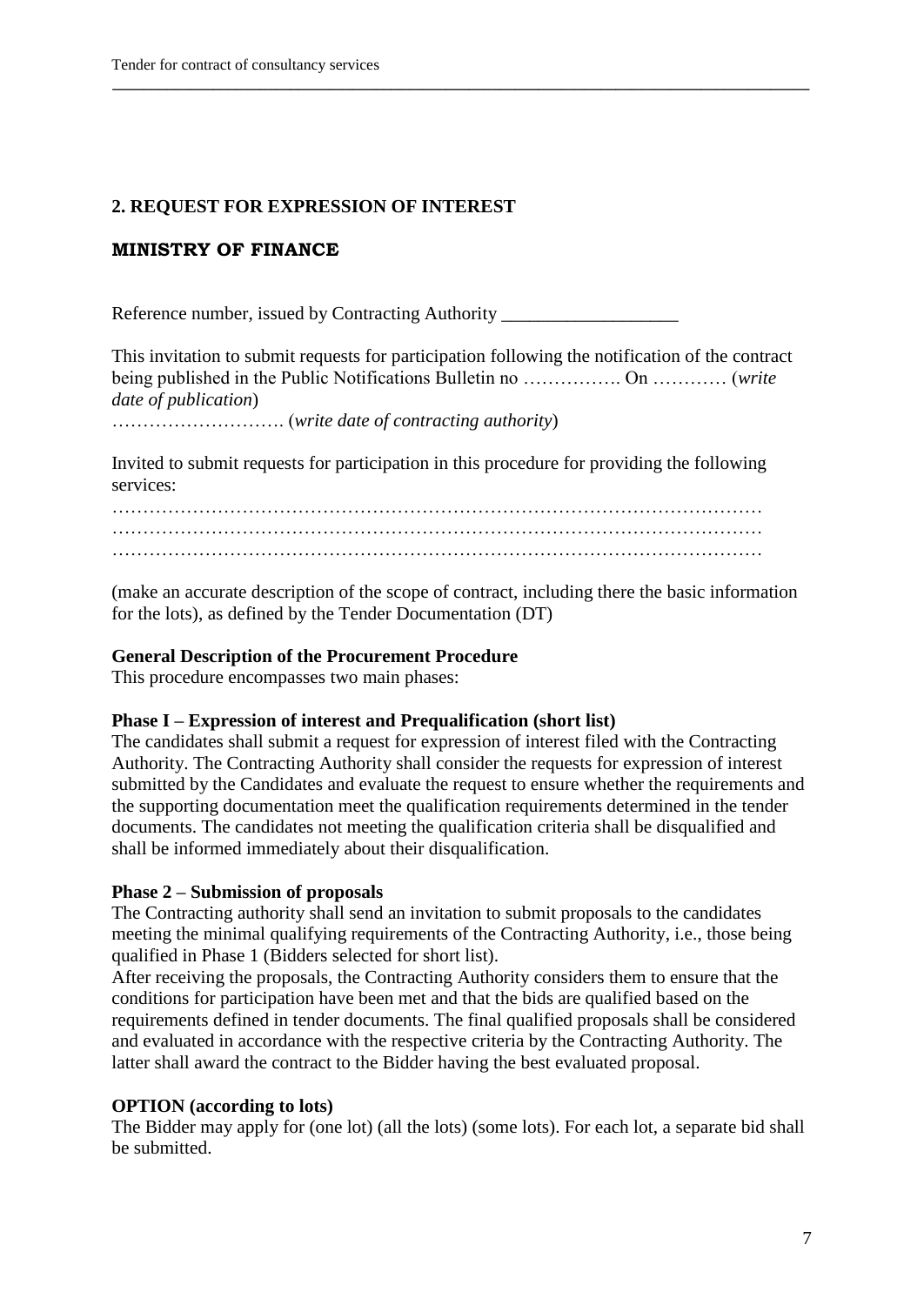| In order to be invited to tender, the candidates shall meet minimally the requirements of<br>section 5 of DT; |
|---------------------------------------------------------------------------------------------------------------|
| Comprehensive tender documentation may be withdrawn at the following address:                                 |
| <b>OPTION</b> (where payment is foreseen)                                                                     |
| After the payment of an non-reimbursable amount of  ALL                                                       |
| Expression of interest shall be submitted                                                                     |
|                                                                                                               |
| (give full address)                                                                                           |
| No later than                                                                                                 |
|                                                                                                               |
| (set the date and final deadline)<br>(see section 5 of DT for details)                                        |

**\_\_\_\_\_\_\_\_\_\_\_\_\_\_\_\_\_\_\_\_\_\_\_\_\_\_\_\_\_\_\_\_\_\_\_\_\_\_\_\_\_\_\_\_\_\_\_\_\_\_\_\_\_\_\_\_\_\_\_\_\_\_\_\_\_\_\_\_\_\_\_\_\_\_\_\_\_\_\_\_\_\_\_\_\_\_\_\_\_\_** 

**Where the request for expression of interest is required to be submitted by electronic post, the economic operators shall hand in their request electronically to the official webpage of APP, [www.gov.al.](http://www.gov.al/)** 

All the Candidates shall be informed as soon as possible, and under no circumstances later than 5 days since the decision making, in connection with the prequalification process following the expression of interest.

The qualified candidates shall be invited to hand in proposals.

The contract shall be awarded to the bidder having submitted the best proposal according to the criteria contained in Section 8 DT.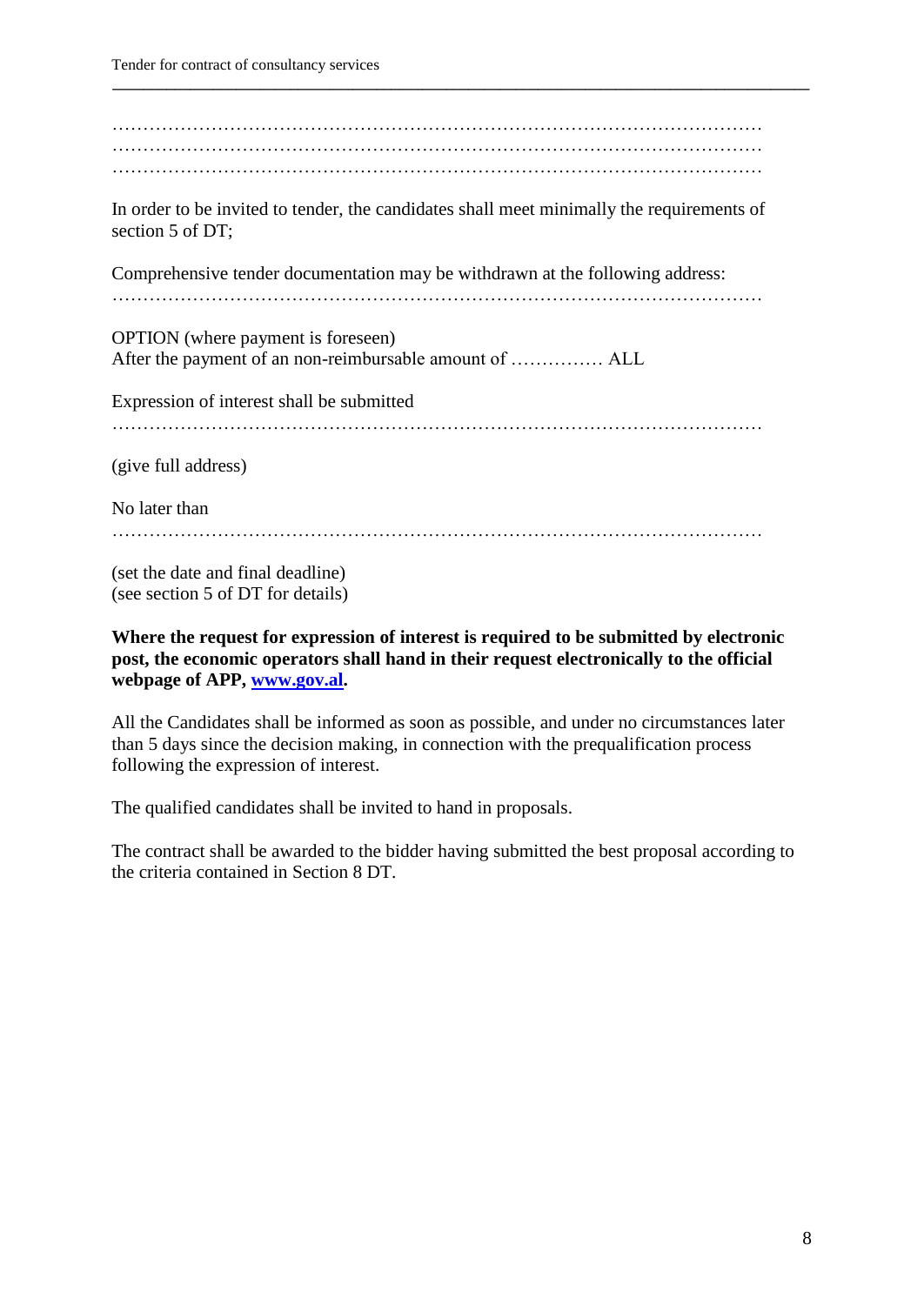### **2. INSTRUCTIONS FOR ECONOMIC OPERATORS**

#### **Section 1. Preparation of request/Proposal**

1.1 The Candidates/bidders are obliged to prepare the requests/proposals, in accordance with the requirements established in this TD. The requests/proposals that are not prepared in accordance with this TD shall be rejected as non – compliant.

**\_\_\_\_\_\_\_\_\_\_\_\_\_\_\_\_\_\_\_\_\_\_\_\_\_\_\_\_\_\_\_\_\_\_\_\_\_\_\_\_\_\_\_\_\_\_\_\_\_\_\_\_\_\_\_\_\_\_\_\_\_\_\_\_\_\_\_\_\_\_\_\_\_\_\_\_\_\_\_\_\_\_\_\_\_\_\_\_\_\_** 

1.2 The Candidates/bidders shall bear all costs associated with the preparation and submission

of his proposal. The Contracting Authority is not responsible or liable for those costs.

1.3 For the procedures of procurement which are submitted in written form, the original of the

request/bid should be typed or written in indelible ink. All the request/bid sheets must be firmly bounded together and numbered. All the request/bid sheets except for un-amended printed literature should be initialed or signed by the Authorized Person(s). Any amendment in the request/bid must be legible and signed by Authorized Persons.

1.4 In case of bids submitted by a joint venture of economic operators, the bid should be accompanied by a Power of Attorney /authorization for the Authorised Person (s), who shall represent the joint venture during the procedure of procurement.

#### **Section 2. PHASE I – PREQUALIFICATION (Short List)**

2.1 Submission of expression of interest must be submitted within the deadline set in the Contract Notice.

Requests submitted after the expiry of the deadline will be returned unopened to the Candidate.

### **In case of electronic procurement, the deadline for submitting the request for expression of interest expires at the exact time predefined for the contractor authority for the request submission.**

2.2 Requests shall be be submitted to the following address:

\_\_\_\_\_\_\_\_\_\_\_\_\_\_\_\_\_\_\_\_\_\_\_\_\_\_\_\_\_\_\_\_\_\_\_\_\_\_\_\_\_\_\_\_\_\_\_\_\_\_\_\_\_.

#### **In case of electronic procurement, the request for expression of interest shall be submitted electronically to the official website of PPA, www.app.gov.al.**

2.3 For procurement procedures, which take place based on hard copy material, the Economic Operators must submit only original request inserted into a nontransparent envelope, closed, sealed and signed with the name and address of the Candidate and marked: "Request for prequalification in the procedure with Contract No.\_\_\_\_\_\_\_\_\_\_\_\_\_\_

**"DO NOT OPEN, EXCEPT WHEN THE BID EVALUATION COMMISSION IS PRESENT AND NOT BEFORE** (dd/mm/yy), at (time)  $\cdot$ . **In case of electronic procurement, the request for expression of interest shall be submitted electronically to the official website of PPA, www.app.gov.al.**

#### **Section 3. PHASE II - SUBMISSION AND EVALUATION OF PROPOSALS**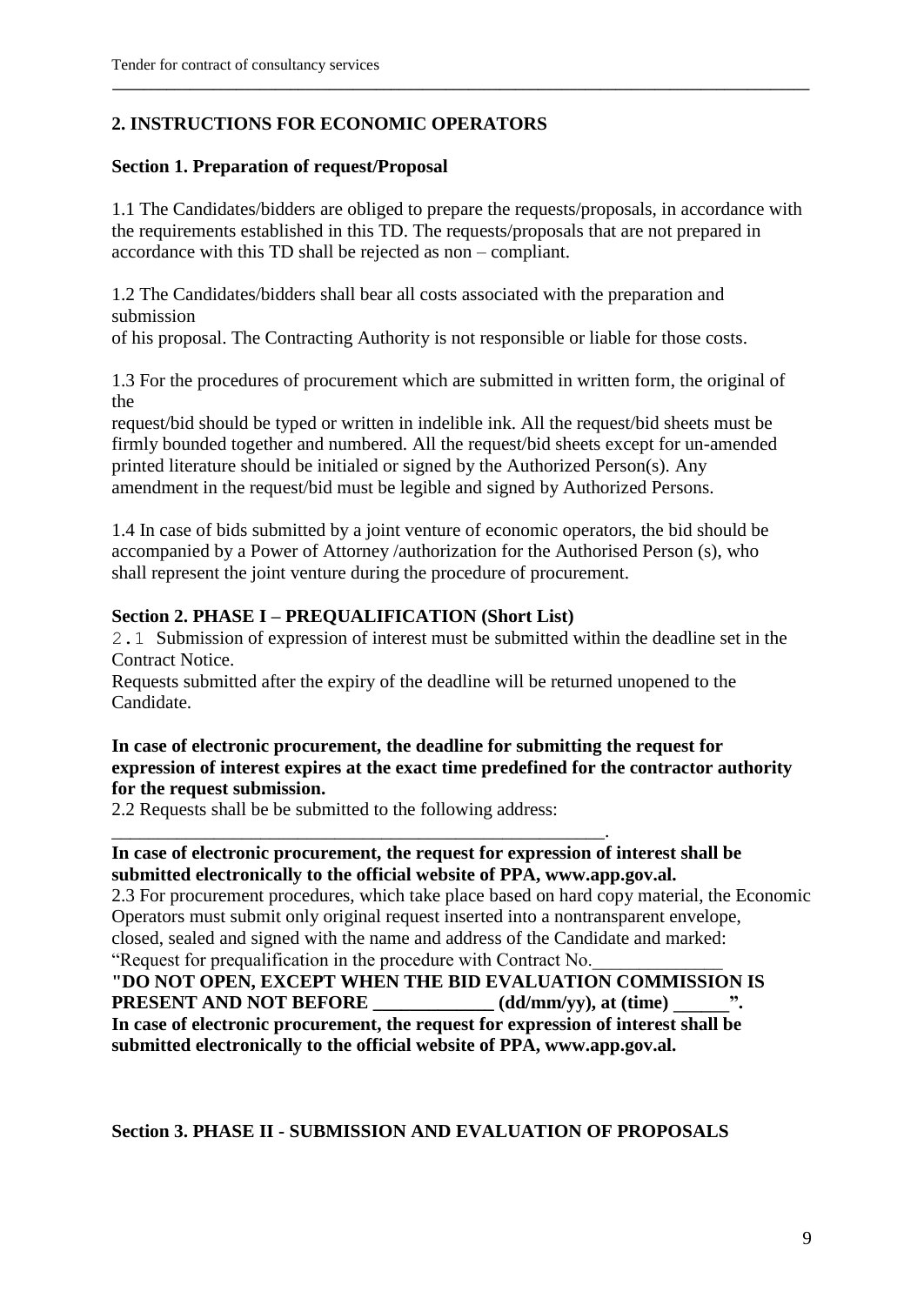3.1 Proposals shall be submitted only by the candidate, who has received a request for proposal

**\_\_\_\_\_\_\_\_\_\_\_\_\_\_\_\_\_\_\_\_\_\_\_\_\_\_\_\_\_\_\_\_\_\_\_\_\_\_\_\_\_\_\_\_\_\_\_\_\_\_\_\_\_\_\_\_\_\_\_\_\_\_\_\_\_\_\_\_\_\_\_\_\_\_\_\_\_\_\_\_\_\_\_\_\_\_\_\_\_\_** 

by the Contracting Authority, according to the model given in Annex 1.

### 3.2 **The proposal shall include the following documents:**

The proposal shall consist of the technical proposal and economic proposal.

### **The technical proposal includes:**

a) A detailed description of the proposed services and their methodology, which contains all the required information by Tender Documents and which is sufficient for the Contracting Authority, in order to stipulate if the proposed services meet the requirements specified in the Terms of Reference;

b) The List and Curriculum Vitae of Main Personnel;

c) Graphic of Execution;

d) Alternative technical proposal, if permissible;

(*any other document stipulated by the Contracting Authority*)

### **Economic Proposal**:

a) Format of Price Structure (Annex 3);

A Bidder shall submit only one proposal.

3.3 Confidentiality of process according to article 25 of the PPL.

3.4 For procurement procedures, which take place based on hard copy material, the bidders shall submit only the original proposal. The proposal consists of the envelope of technical proposal and the envelope of economic proposal, which are clearly identified by making the relevant notes.

The proposal shall be inserted into a nontransparent envelope, closed, sealed and signed with the name and address of the Bidder and marked: "Proposal for consultancy services

Contract No.

#### **"DO NOT OPEN, EXCEPT WHEN THE BID EVALUATION COMMISSION IS PRESENT AND NOT BEFORE \_\_\_\_\_\_\_\_\_\_\_\_\_ (dd/mm/yy), at (time) \_\_\_\_\_\_". When the bid is subitted by electronic means, the economic operators must submit the**

**bid electronically to the official website of PPA, www.app.gov.al.**

3.5 For procurement procedures, which take place based on hard copy material, the bidders may modify or withdraw their proposals, provided that such modification or withdrawal is made before the deadline for the submission of proposals. Both modifications and withdrawals must be communicated to the Contracting Authority in writing before the deadline for submission of tenders. Consequently, the envelope containing statement of the Bidder should be marked: **"MODIFICATION OF PROPOSAL"** or **"WITHDRAWAL OF PROPOSAL".**

**When the bid is required to be submitted by electronic means, the bidder may modify in any time its offer prior to the deadline for opening (submission) of bids, without the necessity for any communication with the contracting authority, since the actions are performed in his account at the official web site of the PPA, www.app.gov.al.**

### **Section 4. Price calculation**

4.1 All proposed prices shall be fixed and not subject to review. The Candidate must submit: - The fee of the working time for a month for each person;

- Summary of direct and indirect costs and expenses, including taxes, fees, licenses, insurance and other costs associated with performing the Services;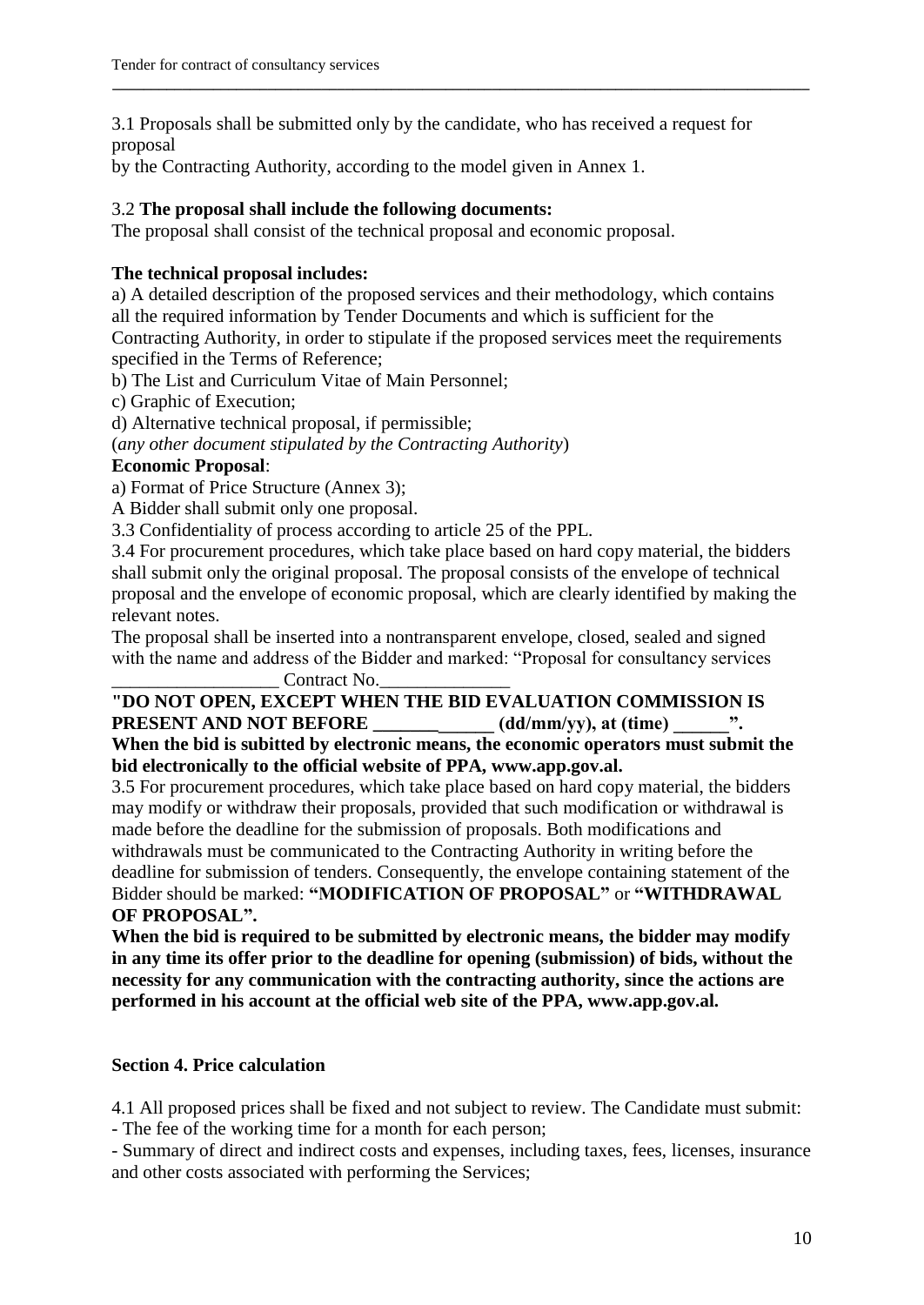- The total price without VAT proposal, and the amount of VAT if applicable.

- Any other information specified by the Contracting Authority.

### **Alternative Proposals**

4.2 If allowed in Tender Documents, the Bidders may offer alternative technical proposals for the requests specified in the tender documents. The Contracting Authority may consider only the technical alternatives, if any, of that bidder who submitted the winning proposal, in accordance with all requirements of TD.

**\_\_\_\_\_\_\_\_\_\_\_\_\_\_\_\_\_\_\_\_\_\_\_\_\_\_\_\_\_\_\_\_\_\_\_\_\_\_\_\_\_\_\_\_\_\_\_\_\_\_\_\_\_\_\_\_\_\_\_\_\_\_\_\_\_\_\_\_\_\_\_\_\_\_\_\_\_\_\_\_\_\_\_\_\_\_\_\_\_\_** 

4.3 If required in the Tender Documents, each bidder must submit, together with the main proposal, a specific proposal for certain services, as described in the tender documents, which the Bidder may include in the contract or not. These specific proposals are called "alternative/potential proposals". The selection of the winning proposal will consider alternative/potential proposals only if this is specifically allowed in the Proposal Documents.

4.4 In the case of a framework agreement where all terms are not set, prices for contracts based

on framework agreement are not fixed , they are subject to change after a mini competition between the parties to the framework agreement .

4.5 The Bid Security, if required, must be submitted with the offer before the expiry of the deadline for submission of bids. Failure to comply with the requirements of the bid security will result in rejection of the bid.

4.6 The Bid Security, if required, may be submitted in one of the following forms:

a) unconditional bank guarantee,

b) insurance guarantee.

The Bid Security form must be signed by the issuer (Bank, insurance company, etc.) and must be submitted with the bid before the opening of bids, otherwise the tender will be rejected.

The documents mentioned above shall be valid during the period of bid validity. The Contracting Authority shall return to Bidders the relevant bid security within 15 days from contract signing.

### 4.7 **Bid validity period**

Bid validity offer starts from the moment of deadline for the submission of bids. As long as the thebid validity period has not expired, the Contracting Authority may request the bidder in writing to extend the validity period until a specified date. The bidder may reject such a request without losing the right to reimbursement of the bid security. The bidder who agrees to extend the bid

validity period and to notify the Contracting Authority accordingly in a written form, must extend the validity period of the bid and provide an extended bid security. The bid cannot be modified. If the Bidder fails to respond to the request made by the Contracting Authority regarding the extension of the bid validity period nor, or does not extend the validity period, or fails to provide an extended bid security, the bidder is deemed to have rejected the request of the Contracting Authority. In such a case, the Contracting Authority will reject the bid. 4.8 Illegal acts under Article 26 of the PPL.

### **Section 5 EVALUATION OF PROPOSALS**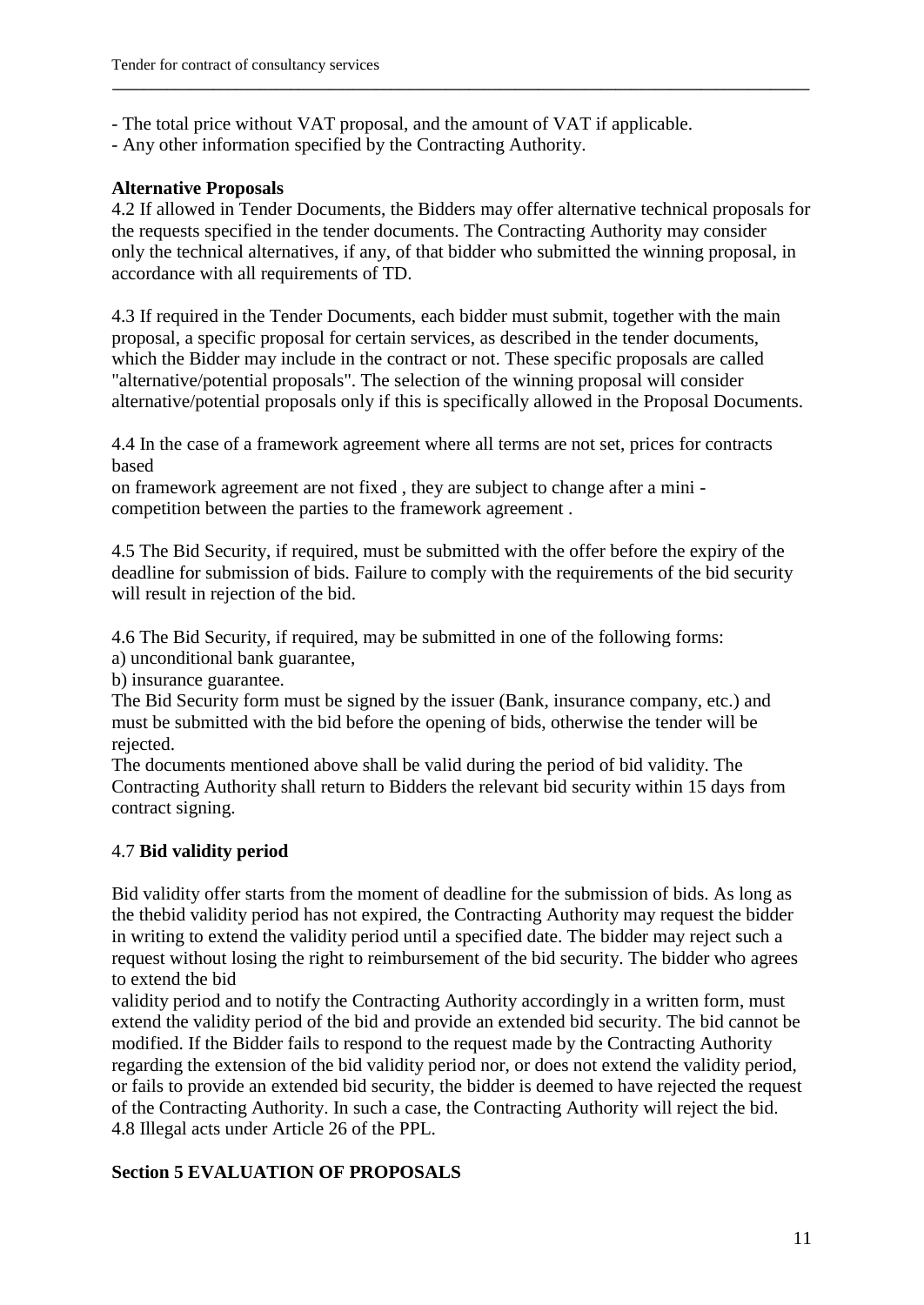#### **Evaluation of Technical Proposals**

5.1 The Contracting Authority shall examine any technical proposal to confirm whether it complies with all requirements set out in the tender documents and to accept all the terms and conditions. The proposal which does not meet the Terms of Reference, or fails to comply with the terms and conditions of the contract, expressed in the tender documents will be rejected. The Contracting Authority estimates and enumerates technical proposals in accordance with the procedures and evaluation criteria set out in the tender documents. No evaluation criteria will be used unless it is presented in the tender documents. If the tender documents provide a minimum result to be achieved, any proposal that does not reach this minimum will be rejected.

**\_\_\_\_\_\_\_\_\_\_\_\_\_\_\_\_\_\_\_\_\_\_\_\_\_\_\_\_\_\_\_\_\_\_\_\_\_\_\_\_\_\_\_\_\_\_\_\_\_\_\_\_\_\_\_\_\_\_\_\_\_\_\_\_\_\_\_\_\_\_\_\_\_\_\_\_\_\_\_\_\_\_\_\_\_\_\_\_\_\_** 

#### **Opening of Financial Proposals**

5.2 Upon completion of the evaluation of technical proposals, the Contracting Authority shall notify the Bidders, whose proposals were rejected because they had not met some important aspects of Requests, or have failed to get the minimum result, if it is provided. At the same time, the Contracting Authority sends notification for the day and time of opening the economic proposals to all candidates whose economic proposals will be opened. On the stipulated date and time, the Contracting Authority opens the economic proposals. The Bidders or their authorized representatives will be allowed to attend the opening of proposals. The envelope that is marked "Economic Proposal" for each proposal that has not been rejected before will be opened and the following information will be published and registered: the name of the Bidder, the evaluation result of the technical proposal, the proposed price, as expressed in the economic proposal.

#### **Evaluation of Economic Proposals**

5.3 The Contracting Authority determines whether economic proposals are complete, corrects any arithmetic errors and for comparison and evaluation purposes, converts all the proposal prices into a single currency. The Contracting Authority enumerates and assigns a result for every economic proposal.

#### **Comparison of Proposals**

5.4 The Contracting Authority ranks the proposals according to financial and technical results combined, using the weight indicated in the tender documents. The bidder who reaches the highest combined technical and financial score will be invited for negotiations and award (signing) of contract.

#### **Evaluation Criteria**

5.5 Evaluation of Technical Proposals is made by taking into account the following criteria:

#### **Evaluation Criteria Points**

(i) Similar works experience of the Consultant [0-10] (ii) Proposed Method Statement [20-50] (Technical approach and method statement, work plan, organizational scheme)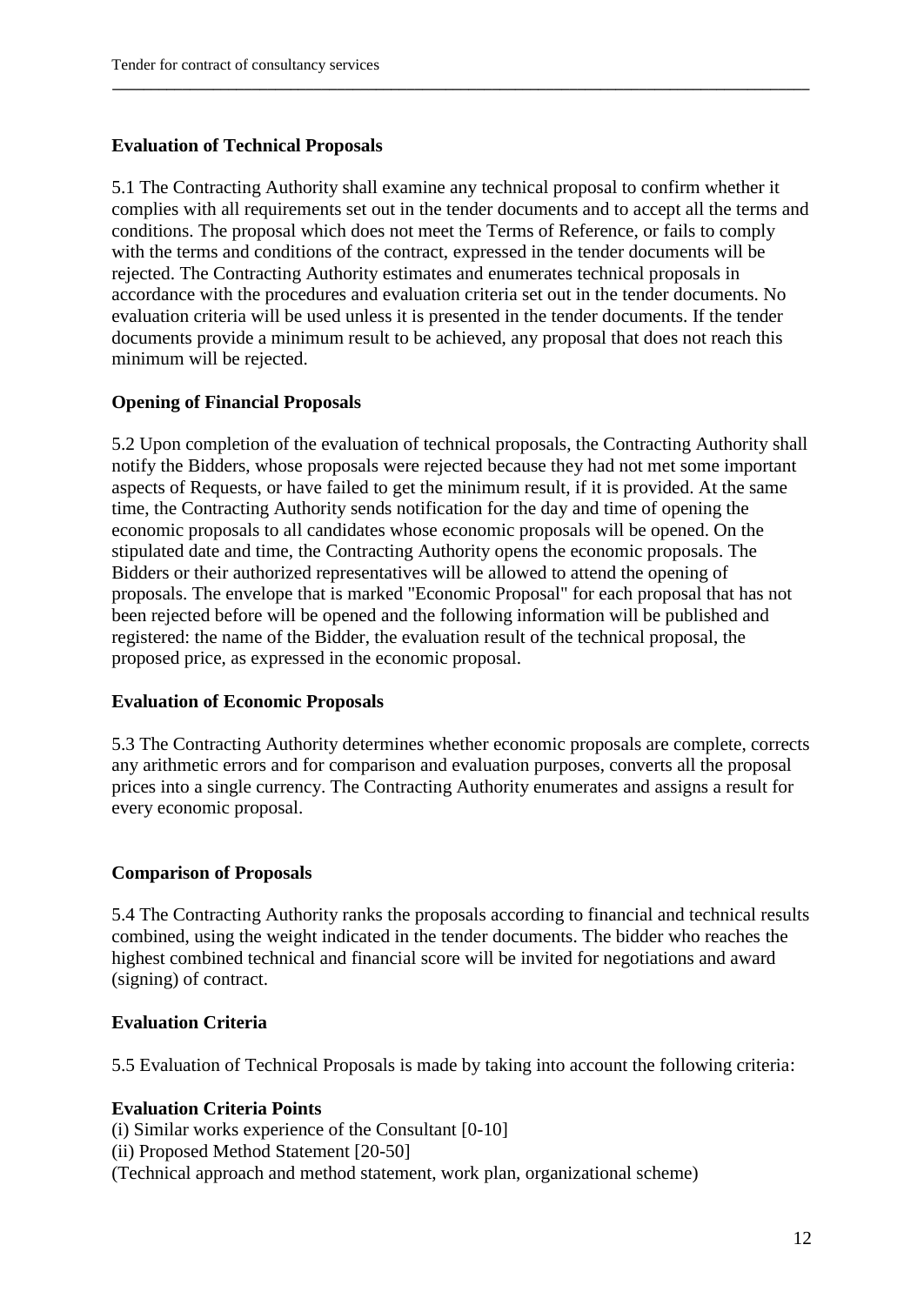# (iii) Qualifications of Main Proposed Staff [0-30]

(iv) Transfer of Knowledge, (if requested) [0-10]

### **Trasfer of know how will be not asked. The point(1-10) will be separated between the other criterie.**

**\_\_\_\_\_\_\_\_\_\_\_\_\_\_\_\_\_\_\_\_\_\_\_\_\_\_\_\_\_\_\_\_\_\_\_\_\_\_\_\_\_\_\_\_\_\_\_\_\_\_\_\_\_\_\_\_\_\_\_\_\_\_\_\_\_\_\_\_\_\_\_\_\_\_\_\_\_\_\_\_\_\_\_\_\_\_\_\_\_\_** 

For evaluation purposes, all participating companies shall be evaluated with 10 points. **Total (Technical Proposal) 100%**

### **The minimum of Technical proposal points in order to continue with the evaluation of the economic proposal is 70 points.**

The evaluation of Economic Proposals is made according to the following formula: Pe- Points for Economic Proposal Pl- The Lowest Offered Price P – The consequent bidding price *(starting from the lowest pricet)*  $P_e = 100 \times P_l / P$ (the lowest price = maximal points for the economic proposal)

### **Final Evaluation**

The weight for Technical and Financial Proposals are given hereunder: **Weight for Technical Proposal:**  $X = (Points of Technical Proposal x 0.8)$ **Weight for Economic Proposal:**  $Y = (Points of Economic Proposal x 0.2)$ The best bid will be by combining the points of technical and economic proposal. The calculation formula is as follows: The best bid  $= X + Y$ 

The Firm that has received more points during the calculation of technical and economic points will be invited for negotiations and entering the contract.

### **5.6 Correction of mistakes and removed extracts**

5.6.1 The Contracting Authority corrects those mistakes in the request/proposal, which are simply of an arithmetic nature, if the mistake is discovered during the review of requests/proposals. The Contracting Authority immediately informs the Bidder in question with a written notice over any such correction and may continue to fix the mistake, on condition that the Bidder approves this communication. If the Bidder refuses to accept the proposed correction, the bid will be rejected, whereas the bid insurance (if it exists) will not be confiscated.

5.6.2 The mistakes in the calculation of price shall be corrected by the Contracting Authority, on

the basis of the following examples:

a) in case of a contradiction between the sums expressed in numbers and those expressed in words, the sums expressed in words will be given priority, unless there is an arithmetic mistake with the sum in words,

b) if there is a contradiction between the unit price and the overall value resulting from the multiplication of unit price with the quantity, the unit price will be given priority, and consequently the sum must be corrected as a whole,

c) if there is a mistake in a total sum, corresponding to the addition or subtraction of subtotals, the subtotal will be given priority and the total must be corrected. The sums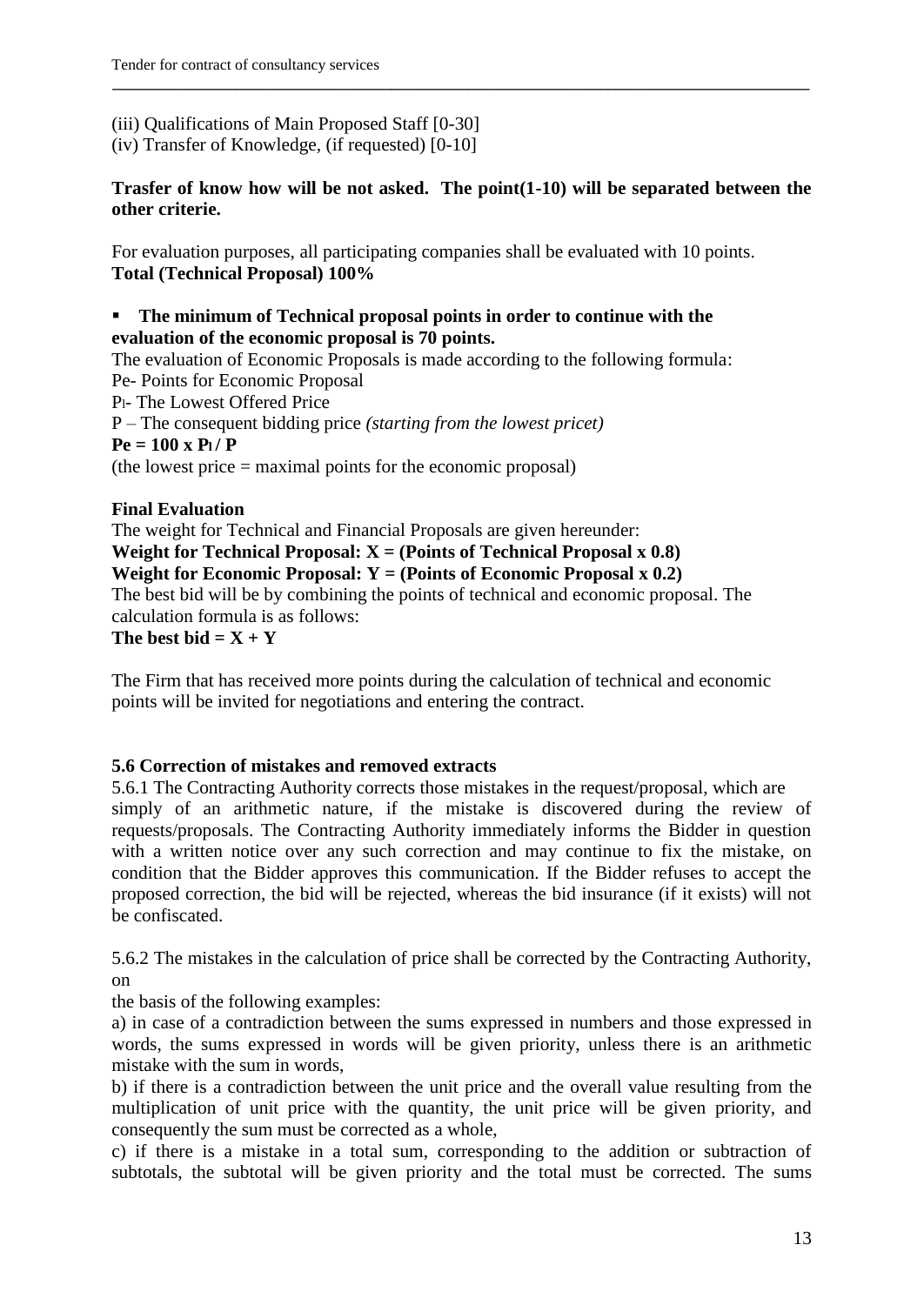corrected this way are obligatory for the bidder. If the bidder does not accept them, its bid will be rejected. The bids with arithmetic mistakes are rejected, when the absolute amounts of all corrections are higher or lower than 2% of the amount of economic bid offered.

**\_\_\_\_\_\_\_\_\_\_\_\_\_\_\_\_\_\_\_\_\_\_\_\_\_\_\_\_\_\_\_\_\_\_\_\_\_\_\_\_\_\_\_\_\_\_\_\_\_\_\_\_\_\_\_\_\_\_\_\_\_\_\_\_\_\_\_\_\_\_\_\_\_\_\_\_\_\_\_\_\_\_\_\_\_\_\_\_\_\_** 

5.7 Administrative complaint is available to Economic Operators according to article 63 of the PPL.

### **Section 6 SIGNING OF THE CONTRACT**

6.1 Award Notification Form The Contracting Authority shall inform the Bidder whose offer was selected as the best offer, by sending the contract award notice, as provided in Annex 12. A copy of the notice shall be published in the Public Notice Bulletin, as required by article 58 of the PPL.

### **6.2 Contract Performance Security**

6.2.1 The Contracting Authority shall require a security for the execution of the contract. The amount of the security for the contract performance shall be 10 % of the contract value. The contract security form, as provided in Annex 17 of the TD, shall be signed and submitted before signing the contract.

6.2.2 The security for the contract performance may be submitted in one of the following forms:

a) unconditional bank guarantee,

b) insurance guarantee.

*This form is not used by the contracting authorities in the case of sectoral contracts procurement .*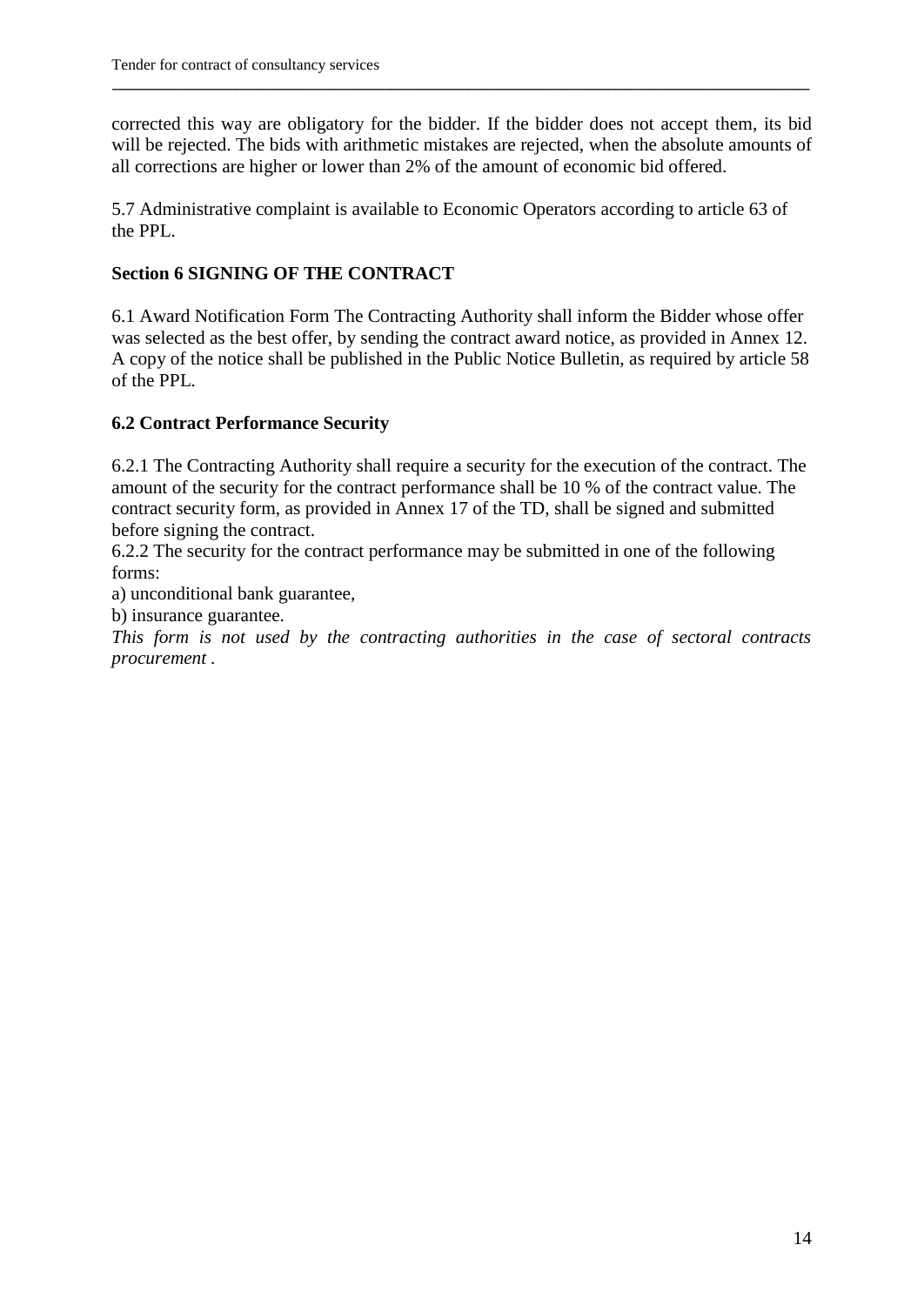### **Appendix 1**

[ *To be completed by the Contracting Authority*]

### **REQUEST FOR EXPRESSION OF INTEREST**

*(Name of Economic Operator ) [Date\_\_\_\_\_\_]*

\_\_\_\_\_\_\_\_\_\_\_\_\_\_\_\_\_\_\_\_\_\_\_\_\_\_\_\_

To: *[name and adress of Contracting Authority]*

Procurement Procedure: *[type of procedure]*

Brief description of the contract: *[the subject]*

Publication *(if applicable):* **Bulletin of Public Notices** *[Date] [Number]*

I ( We ) , the undersigned , submit our application for expressions of interest for this procedure:

Representative of the Bidder Signing

Seal

**\_\_\_\_\_\_\_\_\_\_\_\_\_\_\_\_\_\_\_\_\_\_\_\_\_\_\_\_\_\_\_\_\_\_\_\_\_\_\_\_\_\_\_\_\_\_\_\_\_\_\_\_\_\_\_\_\_\_\_\_\_\_\_\_\_\_\_\_\_\_\_\_\_\_\_\_\_\_\_\_\_\_\_\_\_\_\_\_\_\_**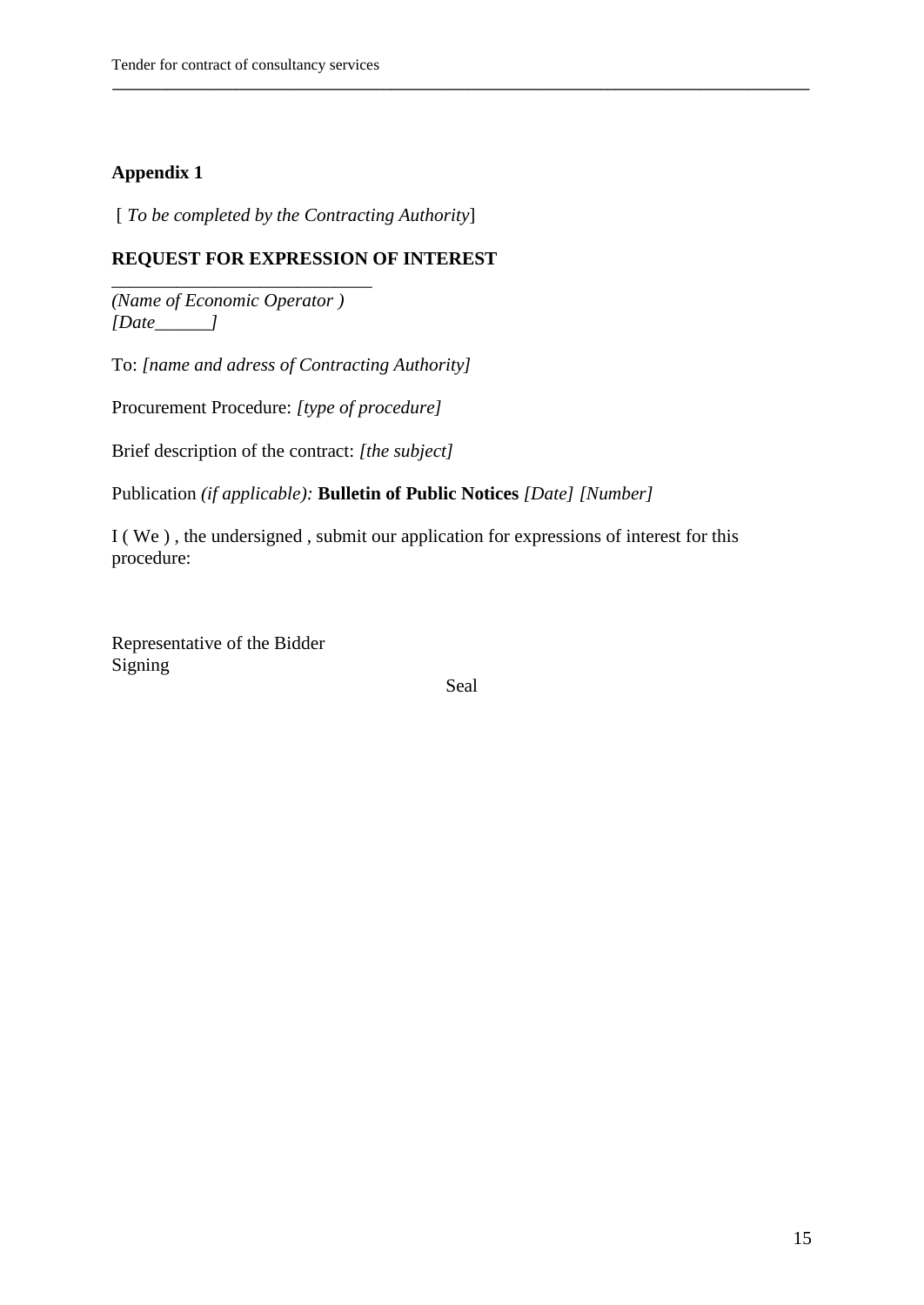[ *To be completed by the Contracting Authority*]

#### **REQUEST FOR PROPOSAL**

*(Only for the selected candidates after the review of requests for expression of interest)* [Date] To: *[Name and the address of the selected bidder]*

**\_\_\_\_\_\_\_\_\_\_\_\_\_\_\_\_\_\_\_\_\_\_\_\_\_\_\_\_\_\_\_\_\_\_\_\_\_\_\_\_\_\_\_\_\_\_\_\_\_\_\_\_\_\_\_\_\_\_\_\_\_\_\_\_\_\_\_\_\_\_\_\_\_\_\_\_\_\_\_\_\_\_\_\_\_\_\_\_\_\_** 

#### **Procurement Procedure:**

Referring to the above mentioned procedure, we inform that [*name and address of the selected candidate*], after evaluation of your legal, financial-economic and technical capacity, your request for participation is accepted in the stage of bidding in this procedure. Consequently, you are pleased to submit at *[this Contracting Authority]* Name \_\_\_\_\_\_\_\_\_\_\_\_\_\_\_\_\_\_\_\_\_\_\_\_\_\_\_\_\_\_\_\_\_\_\_\_\_\_\_\_\_\_\_

Address  $\overline{\phantom{a}}$ 

your proposal, taking into account that:

\_\_\_\_\_\_\_\_\_\_\_\_\_\_\_\_\_\_\_\_\_\_\_\_\_\_\_\_\_\_\_\_\_

#### **The deadline for the submission of proposal is:**

#### **Date, time and address**

Date ••/••/•••• *(dd/mm/yyyy)* Time: \_\_\_\_\_\_\_\_\_\_\_\_\_\_\_\_\_\_\_\_\_\_\_

Address \_\_\_\_\_\_\_\_\_\_\_\_\_\_\_\_\_\_\_\_\_\_\_\_\_\_\_\_\_\_\_\_\_\_\_\_\_\_\_\_\_\_\_\_\_\_\_\_\_\_\_\_\_\_\_\_\_\_\_\_\_\_\_

**When the bid is required to be submitted by electronic means, the economic operators shall submit the bid electronically to the official website of PPA, www.app.gov.al**

**The time limit for opening of proposals is: Date, time and address** Date ••/••/•••• *(dd/mm/yyyy)* Time: \_\_\_\_\_\_\_\_\_\_\_\_\_\_\_\_\_\_\_\_\_\_\_ Address **and a** 

**Information which is communicated during the public opening of bids submitted electronically shall be communicated to all those Economic Operators who have submitted bids, based on their request.**

**Language(s) for drafting proposals are:** Albanian X English X

| Other |  |
|-------|--|
|       |  |

#### **Award selection criteria:**

The Contracting Authority enumerates the proposals according to the combinated technical and financial results, by using the range indicated on Tender Documents. The Bidder who reaches the best combinated technical and financial result shall be invited for negotiations and for signing the contract.

We remain waiting for your proposal.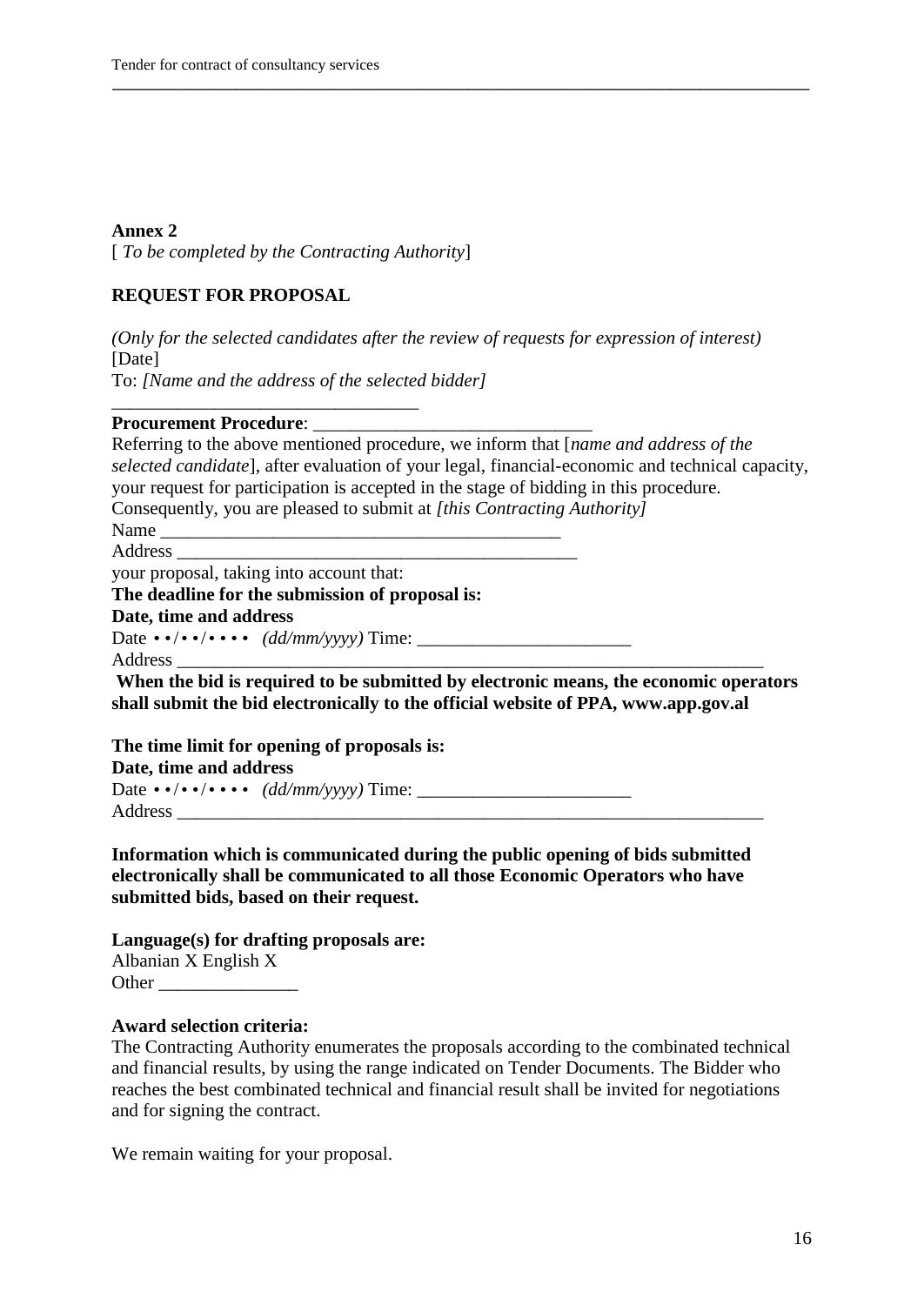[ *To be completed by the Economic Operator*]

### **PROPOSAL DECLARATION FORM**

*[Date\_\_\_\_\_\_]*

To: *[Name and address of the Contracting Authority]*

Procurement procedure: *[type of procedure]*

Brief Description of Contract: *[object]*

Publication (*if applicable*): Bulletin of Public Notices [*Date*] [*Number]*

I (We), the undersigned, hereby declare that:

1 We have reviewed the documents of this procedure **and** we hereby submit this Proposal, **without reservation or exceptions** for the requests or terms and conditions expressed here.

**\_\_\_\_\_\_\_\_\_\_\_\_\_\_\_\_\_\_\_\_\_\_\_\_\_\_\_\_\_\_\_\_\_\_\_\_\_\_\_\_\_\_\_\_\_\_\_\_\_\_\_\_\_\_\_\_\_\_\_\_\_\_\_\_\_\_\_\_\_\_\_\_\_\_\_\_\_\_\_\_\_\_\_\_\_\_\_\_\_\_** 

2. We offer to perform services as specified in the documents of this procedure and in accordance with the chart of performance for rendering the services.

3.The total price of our proposal is expressed in the economic proposal.

- 1. Our proposal will be valid for the period specified in TD.
- 2. If our proposal is accepted, we shall make the performance security, as defined in the TD.

6. We do not participate as candidates in more than one proposal in this procurement.

7. We authorize the contracting authority to verify the information / documents attached to the tender.

8. We agree to sign the contract according to the form of contract conditions if selected the successful bidder.

Bidder Representative Signature

**Stamp**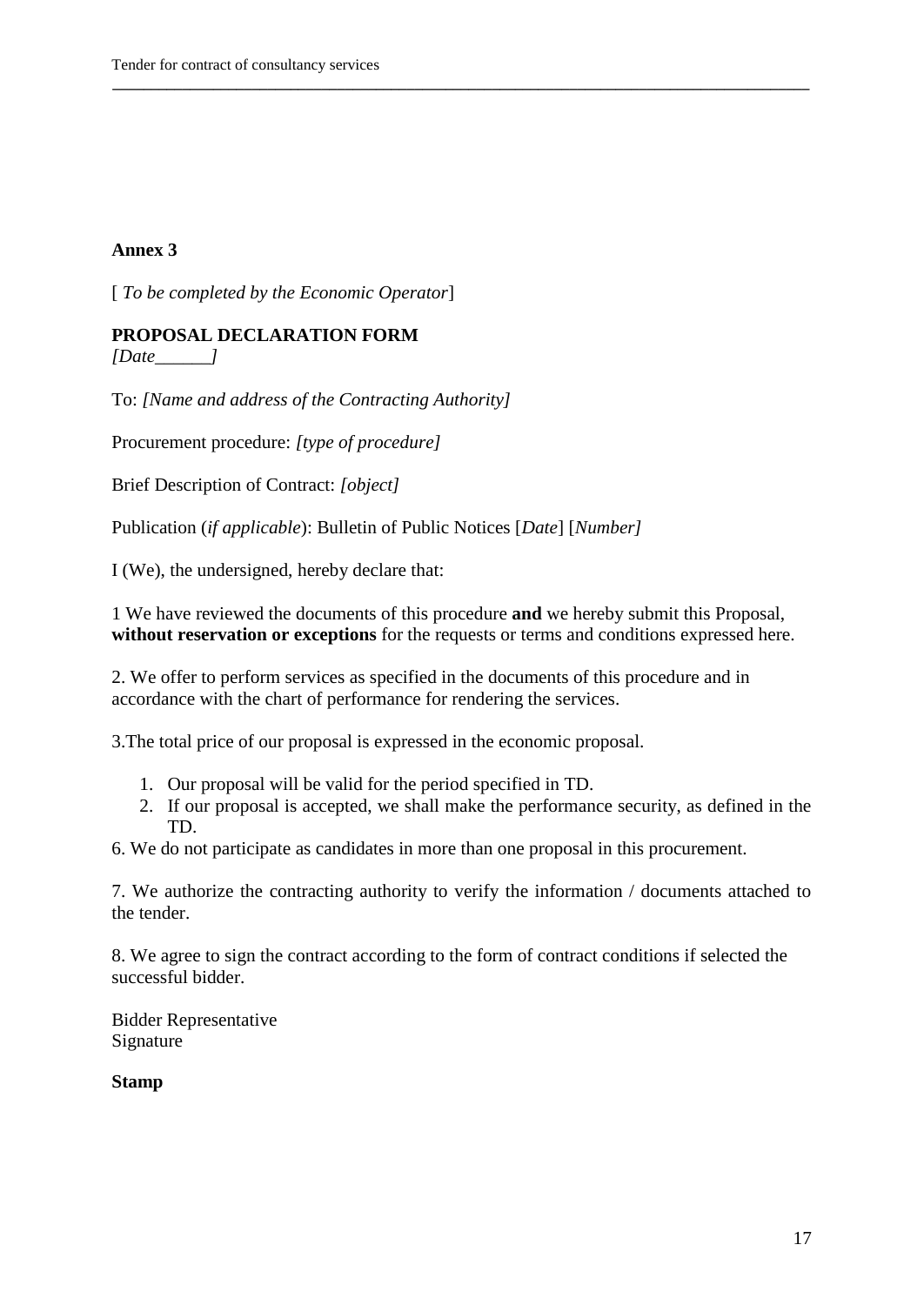[ *To be completed by the Economic Operator* ]

#### **STRUCTURE OF ECONOMIC PROPOSAL**

Fees according to Work Category: (Detailed Sub-Total)

**\_\_\_\_\_\_\_\_\_\_\_\_\_\_\_\_\_\_\_\_\_\_\_\_\_\_\_\_\_\_\_\_\_\_\_\_\_\_\_\_\_\_\_\_\_\_\_\_\_\_\_\_\_\_\_\_\_\_\_\_\_\_\_\_\_\_\_\_\_\_\_\_\_\_\_\_\_\_\_\_\_\_\_\_\_\_\_\_\_\_** 

**Daily payments:** (Detailed Sub-Total)

**Direct Costs: (Detailed Sub-Total)** 

**Reimbursable Expenses:** (Detailed Sub-Total)

#### **TOTAL**

Please find attached and complete the following tables:

#### **Consultant"s Budget**

Staffing, breakdown of costs and payment schedule (exlusive of VAT)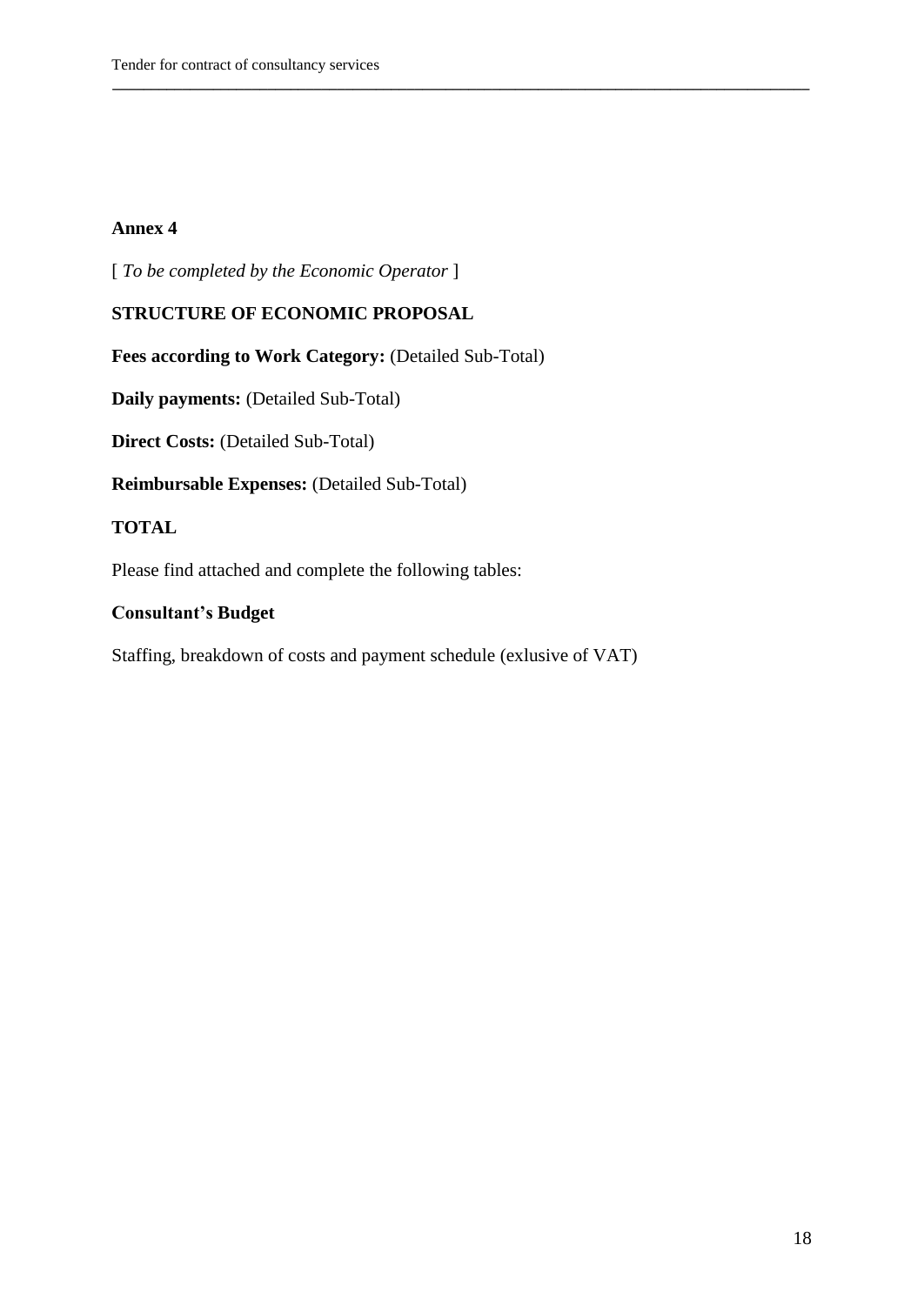# **Appendix 5**

| [Appendix to be completed by the contracting authority withing Framework Agreement at<br>the                                          |
|---------------------------------------------------------------------------------------------------------------------------------------|
| reopening of the mini - competition process ]                                                                                         |
| <b>Call for Proposals</b>                                                                                                             |
| (enter the name of the Contracting Authority)<br>Invites to submit proposals on the procedure for performing the following services : |
|                                                                                                                                       |
|                                                                                                                                       |
| .<br>(give an accurate description of the object of the contract and quantity as defined in the<br>Tender<br>Documentation (TD)).     |
| Place of performance of service (give a brief description)<br>Length of service $\_\_$                                                |
| The proposal must be submitted                                                                                                        |
| [provide the correct address]<br>before                                                                                               |
| [ Specify the date and time of deadline ]                                                                                             |
| Forms of communication:                                                                                                               |
| Electronic __ writing (email, fax, etc.) _____                                                                                        |

**\_\_\_\_\_\_\_\_\_\_\_\_\_\_\_\_\_\_\_\_\_\_\_\_\_\_\_\_\_\_\_\_\_\_\_\_\_\_\_\_\_\_\_\_\_\_\_\_\_\_\_\_\_\_\_\_\_\_\_\_\_\_\_\_\_\_\_\_\_\_\_\_\_\_\_\_\_\_\_\_\_\_\_\_\_\_\_\_\_\_** 

The criteria for determining the winning bid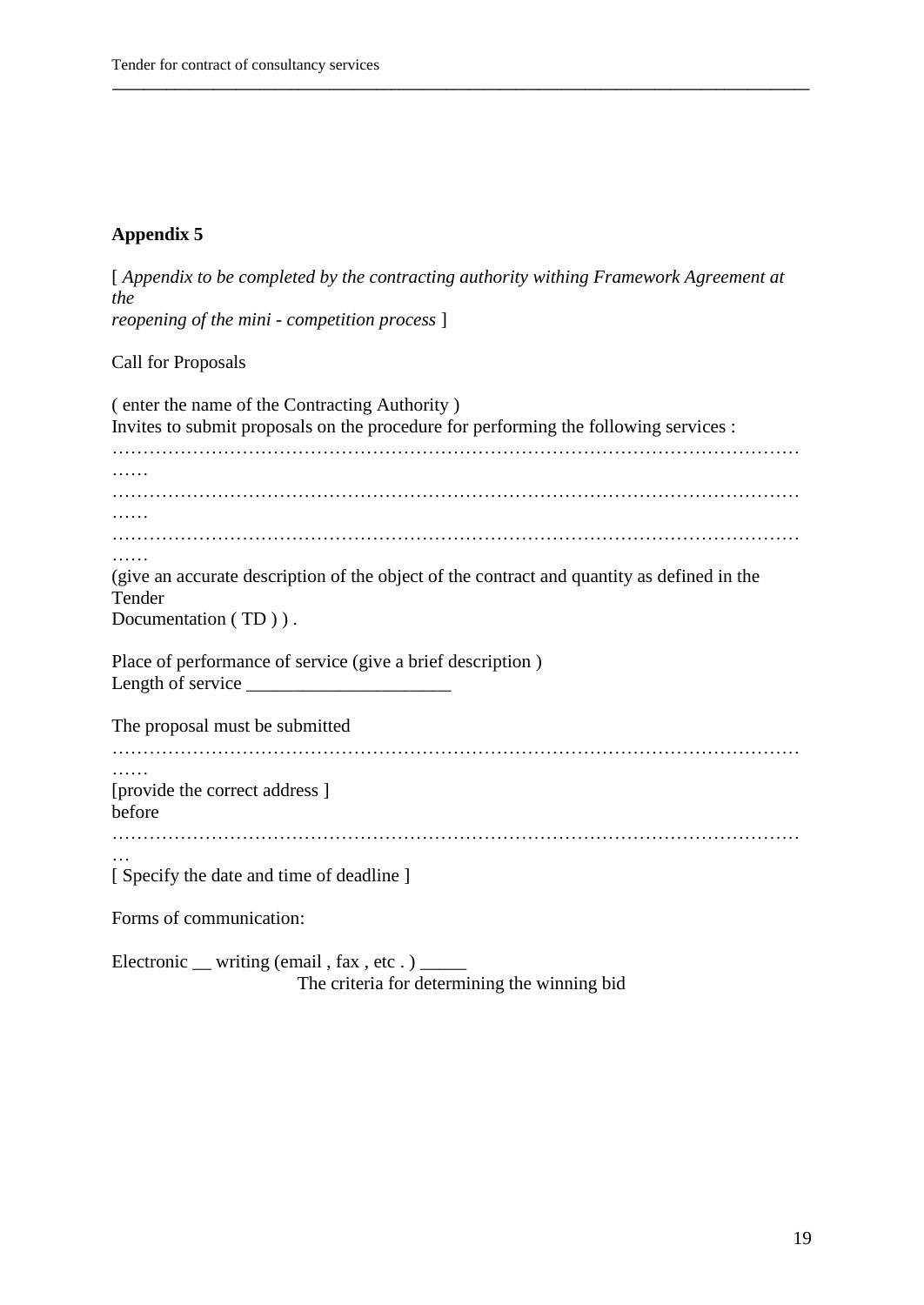[*Letterhead paper of the Bank / Insurance Company*]

[*To be completed by the Economic Operator*]

#### **BID SECURITY FORM**

[Date ] To: *[Name and address of the contracting authority]*

On behalf of: *[Name and address of the guaranteed Bidder]*

Procurement procedure *[type of procedure]*

Short description of the contract: *[ object]*

Publication *(if applicable):* Public Notice Bulletin *[Date] [Number]*

With reference to the above-mentioned procedure, we certify that [Name of the guaranteed Bidder] has made a deposit near the [name and address of the bank at the amount of [currency andamount both in letters and numbers] as a condition to secure the tender submitted by the abovementioned economic operator.

**\_\_\_\_\_\_\_\_\_\_\_\_\_\_\_\_\_\_\_\_\_\_\_\_\_\_\_\_\_\_\_\_\_\_\_\_\_\_\_\_\_\_\_\_\_\_\_\_\_\_\_\_\_\_\_\_\_\_\_\_\_\_\_\_\_\_\_\_\_\_\_\_\_\_\_\_\_\_\_\_\_\_\_\_\_\_\_\_\_\_** 

We undertake to transfer at the account of [name of the contracting authority] the secured amount, within 15 (fifteen) days from your simple first written request, without asking explanations, on condition that the request mentions the non-fulfillment of one of the following conditions:

The Bidder has withdrawn or altered the tender, after the deadline for tenders' submission, or prior to the deadline, if so specified in the tender documents;

b) The Bidder has refused to sign the procurement contract when required by the contracting authority;

c) The Bidder has not submitted the contract security, after being awarded, or has failed in meeting any other condition before signing the contract, as defined in the tender documents.

This Security is valid for the period of time indicated in the [contract notice or invitation to tender].

[Representative of the bank]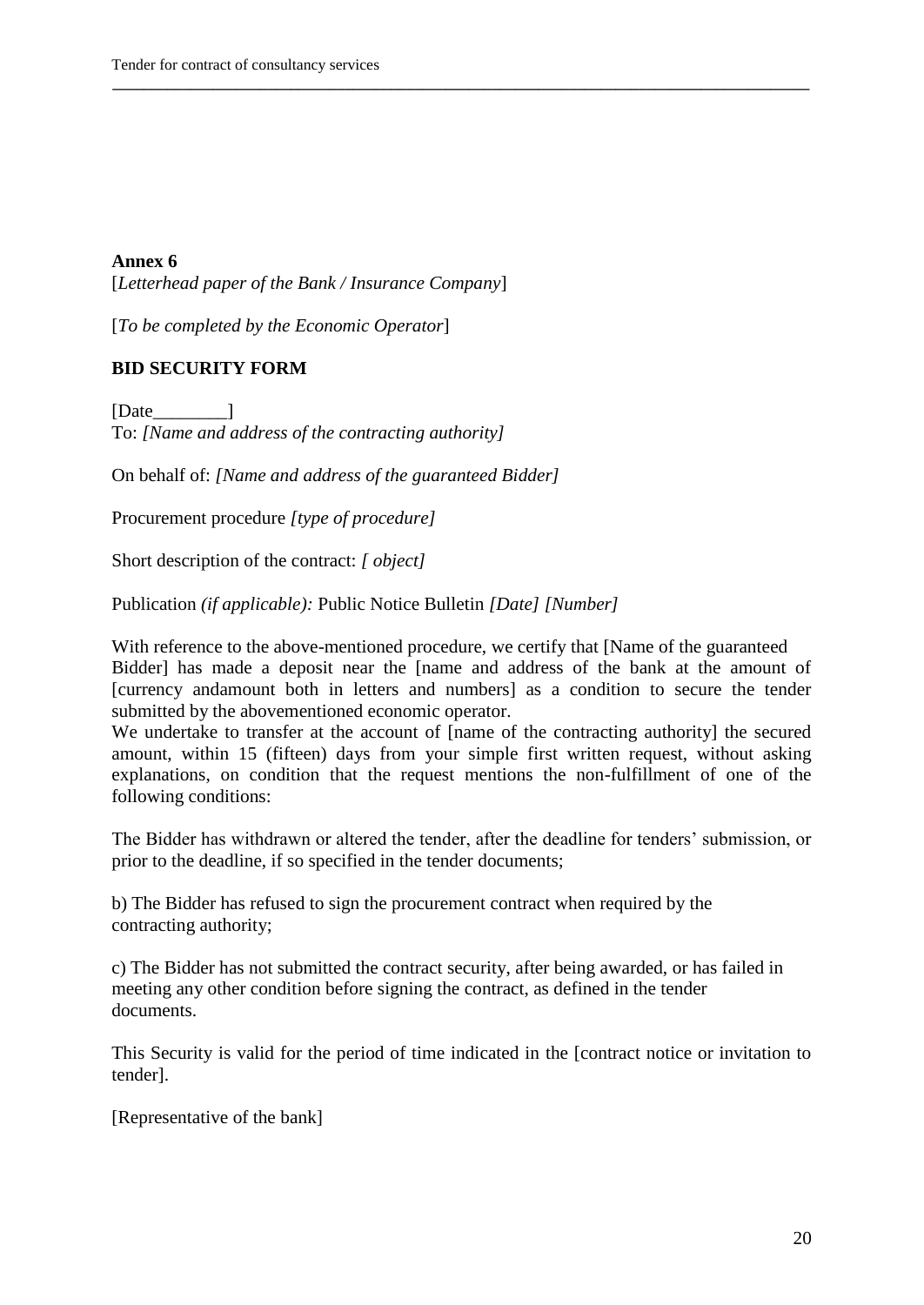### **Annex 7 LIST OF CONFIDENTIAL INFORMATION**

[*To be completed by the Economic Operator*]

| Type, nature of<br>information to be<br>kept confidential | Number of pages<br>and<br>points in the STD<br>you<br>wish remain<br>confidential | Reasons for keeping<br>information<br>confidential | Time limit for keeping<br>confidentiality |
|-----------------------------------------------------------|-----------------------------------------------------------------------------------|----------------------------------------------------|-------------------------------------------|
|                                                           |                                                                                   |                                                    |                                           |
|                                                           |                                                                                   |                                                    |                                           |
|                                                           |                                                                                   |                                                    |                                           |
|                                                           |                                                                                   |                                                    |                                           |
|                                                           |                                                                                   |                                                    |                                           |

**\_\_\_\_\_\_\_\_\_\_\_\_\_\_\_\_\_\_\_\_\_\_\_\_\_\_\_\_\_\_\_\_\_\_\_\_\_\_\_\_\_\_\_\_\_\_\_\_\_\_\_\_\_\_\_\_\_\_\_\_\_\_\_\_\_\_\_\_\_\_\_\_\_\_\_\_\_\_\_\_\_\_\_\_\_\_\_\_\_\_**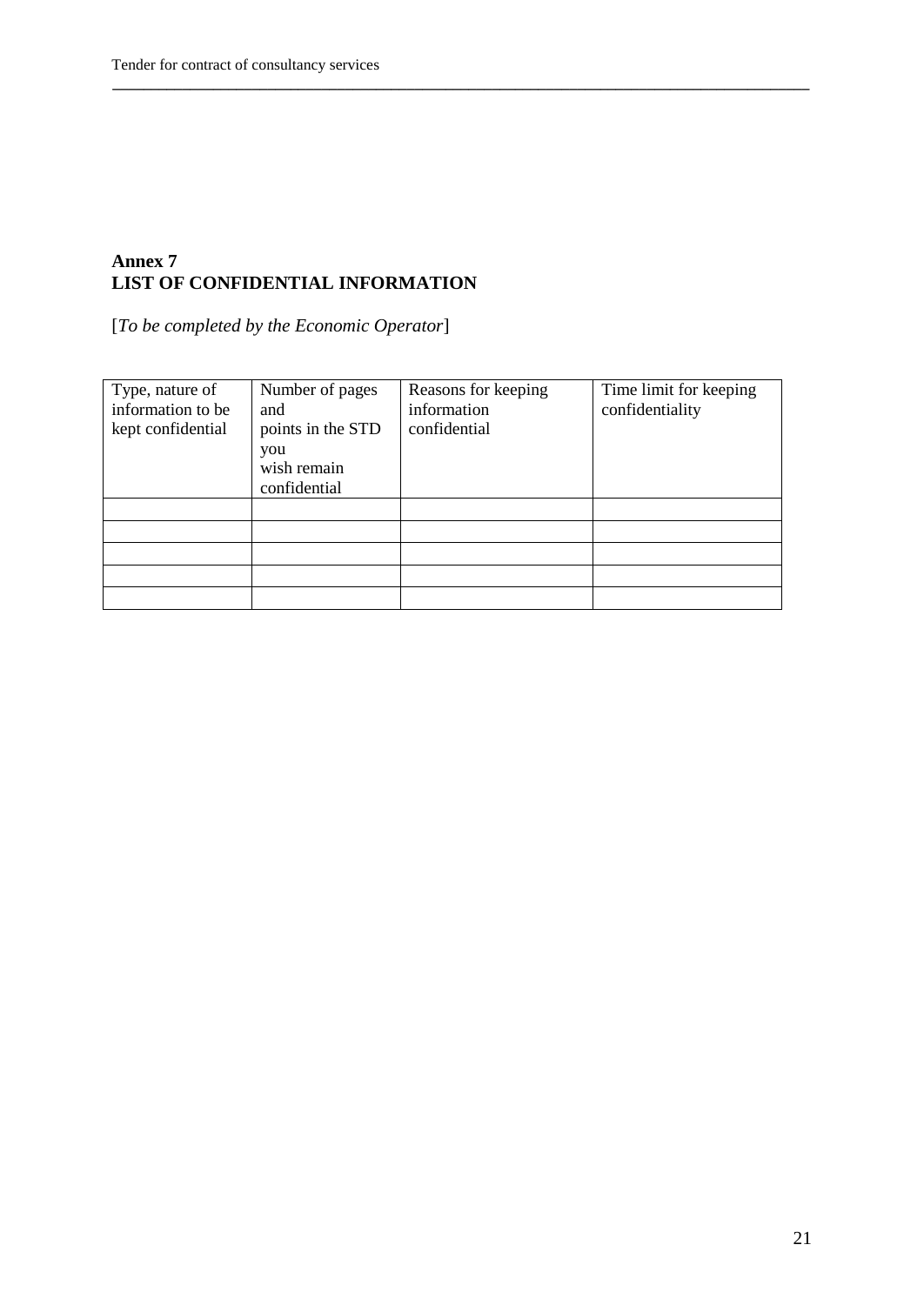[*To be completed by the Economic Operator*]

**\_\_\_\_\_\_\_\_\_\_\_\_\_\_\_\_\_\_\_\_\_\_\_\_\_\_\_\_\_\_\_\_\_\_\_\_\_\_\_\_\_\_\_\_\_\_\_\_\_\_\_\_\_\_\_\_\_\_\_\_\_\_\_\_\_\_\_\_\_\_\_\_\_\_\_\_\_\_\_\_\_\_\_\_\_\_\_\_\_\_** 

### **DECLARATION On conflict of interest**

**Of the economic operator participating in the public procurement procedure organized**  on the date of **by the Contracting Authority with object** with a limit fund of **Conflict of interest is the state of conflict between the public duty and private interests of anofficial, where he has private interests, direct or indirect ones which affect, are likely to affect or appear to affect the unfair carrying out of his public duties and responsibilities.**

In application of Article 21, point 1, of Law No. 9367, dated 7.4.2005, the categories of officials stipulated in Chapter III, Section II, that are absolutely forbidden to directly or indirectly benefit from the concluding of contracts , one party of which is a public institution are:

- President of Republic, Prime minister, Deputy Prime minister, Ministers or Deputy ministers, Members of Parliament, Justices of Constitutional Court, Justices of High Court, Chair of High State Audit, Prosecutor General, Ombudsman, Members of the Central Election Commission, Members of High Council of Justice or Inspector General of the High Inspectorate of Disclosure and Audit of Assets, Members of Regulatory Entities, (Supervision Council of Bank of Albania, including the Governor and Deputy Governor; of competition, telecommunication; electric power; water supply; insurance, bonds, media), Secretaries General of central institutions as well as every other public official in each public institution whose position is equivalent to that of Directors General.

If the official holds the position of the mayor or deputy mayor, chair or deputy chair of the commune or county council, member of the respective council or is an official of a high leading position of a local government unit, the prohibition because of the private interests of the official, stipulated in this point, is applied only to the concluding of contracts, as the case might be, with the municipality, commune or the county council where the official exercises these functions. This prohibition is also applied when one of the contract parties is a public institution, subordinate to this unit (Article 21 point 2 of law No.9367, dated 7.4.2005). The prohibitions stipulated in Article 21, point 1, 2 of Law No. 9367, dated 7.4.2005, with the relevant exceptions, are applied to the same extent to the persons related to the official which to the meaning of this law are: the spouse, major children or the parents of the **official and those of his/her spouse.**

I, the undersigned \_\_\_\_\_\_\_\_\_\_\_\_\_\_\_\_\_\_, in the capacity of the representative of the legal person \_\_\_\_\_\_\_\_\_\_\_\_\_\_\_declare under my personal responsibility that: I am aware of the requirements and prohibitions provided for in Law No. 9367, dated 7.4.2005 "Onthe prevention of conflict of interest in the course of exercise of public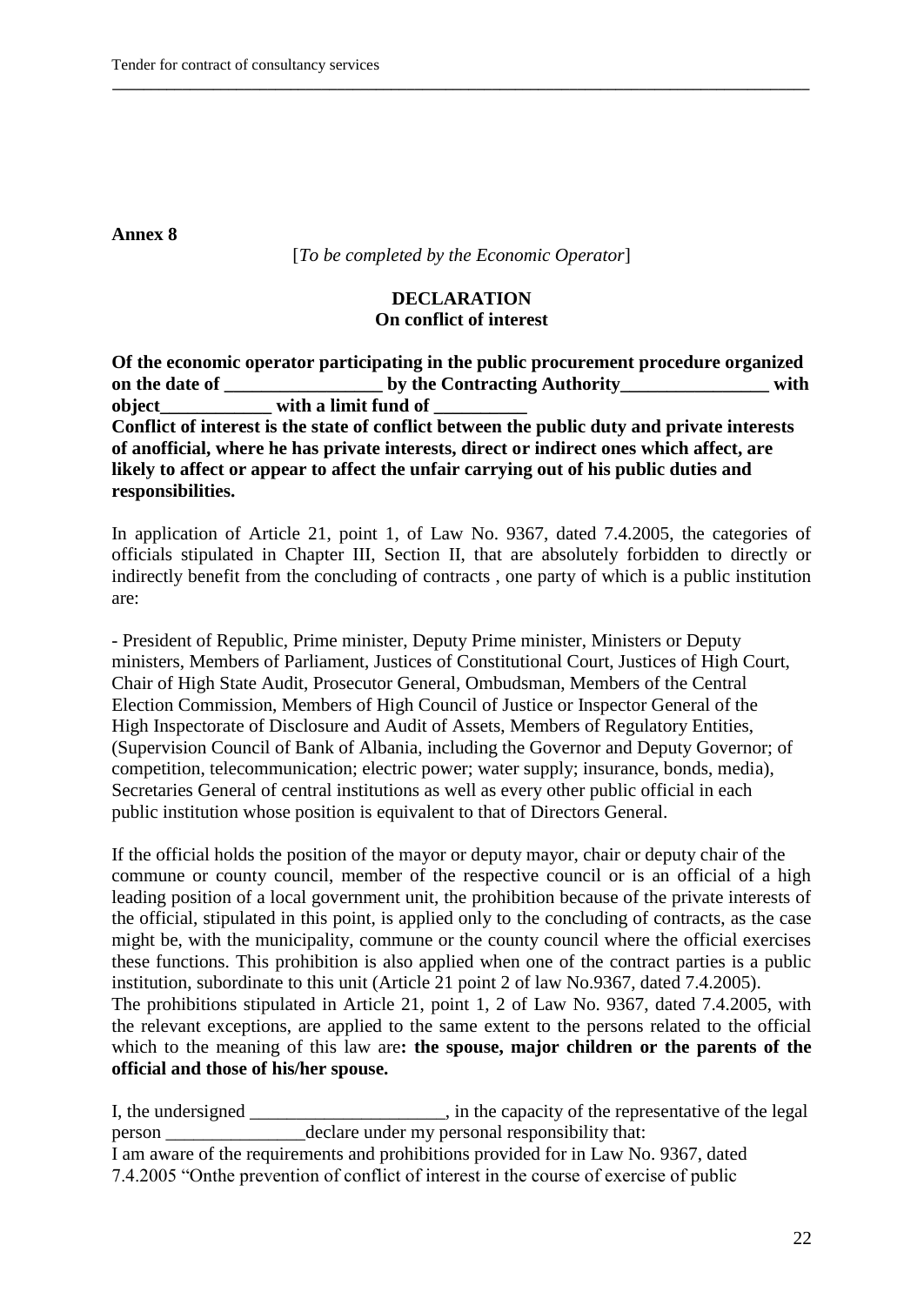functions" as amended, as well as in the by-laws issued in its application by the High Inspectorate of Disclosure and Audit of Assets and in the Law No. 9643, dated 20.11.2006 "On Public Procurement", as amended.

**\_\_\_\_\_\_\_\_\_\_\_\_\_\_\_\_\_\_\_\_\_\_\_\_\_\_\_\_\_\_\_\_\_\_\_\_\_\_\_\_\_\_\_\_\_\_\_\_\_\_\_\_\_\_\_\_\_\_\_\_\_\_\_\_\_\_\_\_\_\_\_\_\_\_\_\_\_\_\_\_\_\_\_\_\_\_\_\_\_\_** 

In conformity with the above mentioned legislation, I declare that none of the officials set out in Chapter III, Section II of law No. 9367, dated 7.4.2005, and in this declaration, does not possess private interests, directly or indirectly with the legal person I represent herein.

Date of declaration submission

Name, Surname, Signature

\_\_\_\_\_\_\_\_\_\_\_\_\_\_\_\_\_\_\_\_\_\_\_\_\_\_\_\_ Stamp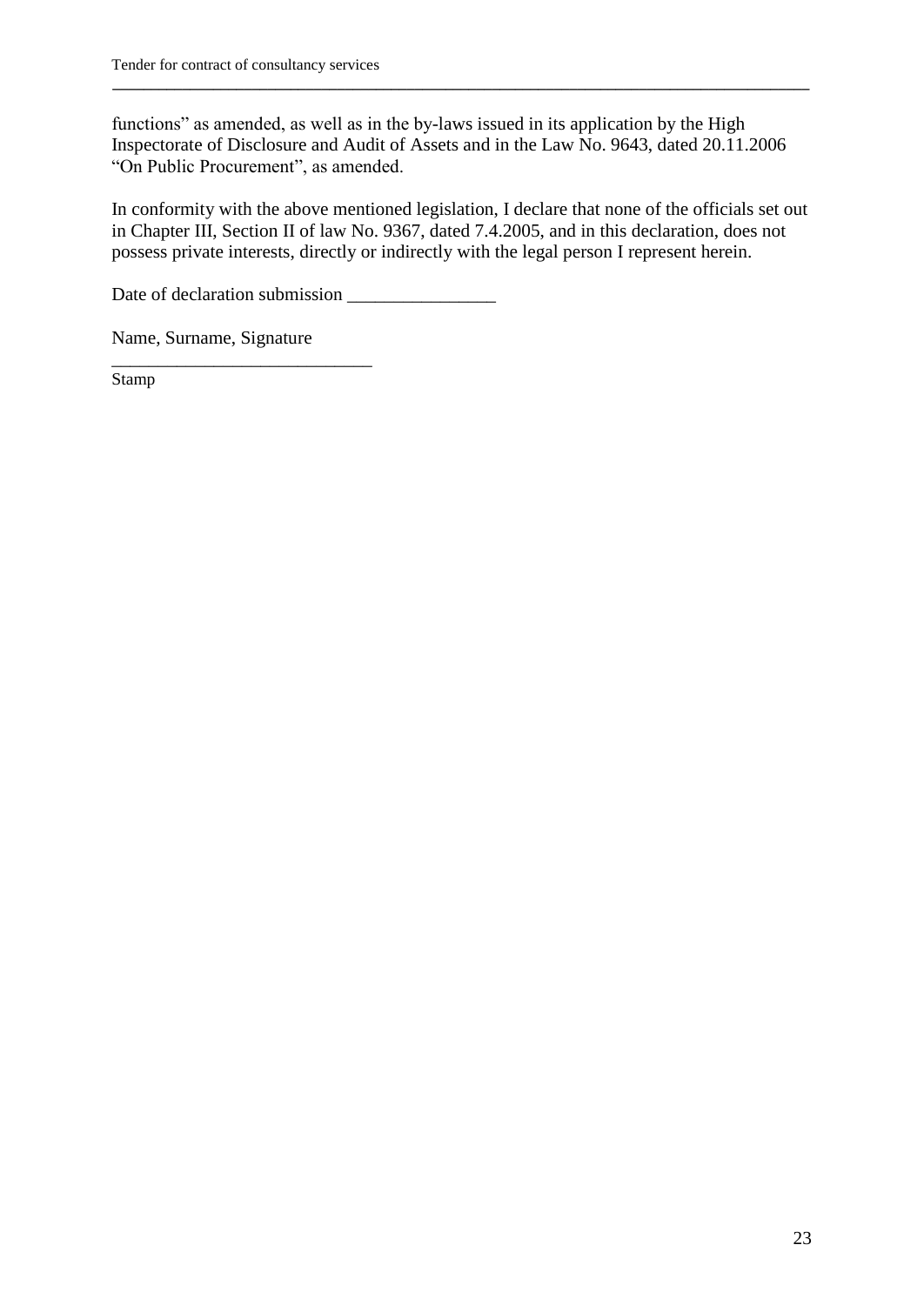### Appendix 9

### **1. GENERAL ELIGIBILITY/QUALIFICATION CRITERIA**

The Candidate/Bidder must deliver:

1. A Document certifying that (your subject):

a) is not in process of bankruptcy,

b) is not convicted for criminal offence, in conformity with Article 45/1 of the PPL,

c) is not convicted by a final court decision related to its professional activity.

The above requirements shall be fulfilled when is provided the extract of the commercial register for the data of subject issued by the National Registration Center, the extract of the company"s history issued by the National Registration Center, as well as an statement released by the company as per Annex no. extra "statement about the legal situation".

**\_\_\_\_\_\_\_\_\_\_\_\_\_\_\_\_\_\_\_\_\_\_\_\_\_\_\_\_\_\_\_\_\_\_\_\_\_\_\_\_\_\_\_\_\_\_\_\_\_\_\_\_\_\_\_\_\_\_\_\_\_\_\_\_\_\_\_\_\_\_\_\_\_\_\_\_\_\_\_\_\_\_\_\_\_\_\_\_\_\_** 

2. A Document certifying that (your subject):

a) has met its fiscal obligations,

b) has paid all social insurance obligations,

issued by the Tax Administration.

The General Eligibility Criteria shall not be subject to changes by the Contracting Authority. These criteria (points 1, 2) shall be certified through the documents that have been issued not before three months from the day of tender opening.

3. The Economic Operator must be registered in the respective professional or trade registers in the state of their establishment, thus certifying their legal personality, for this, the candidates shall submit a copy of the Extract on the historic of the subject, issued by the National Registration Center.

A certificate confirming the payment of all matured obligations of electricity contracts when theeconomic operator is registered in Albania. Non payment of electricity duty constitutes cause for disqualification of the economic operator, unless it turns out that the outstanding liabilities of electricity, as confirmed by the certificate issued by the supplier, are in the process of appeal in court. In case of joint ventures of economic operators, each member must submit this document.

A foreign Candidate/Bidder shall certify that he complies with all the requirements listed above. In case that the above documents are not issued in their country of origin, a written declaration is sufficient. If the language used in the procedure is Albanian, then the documents written in foreign language must be provided with a notarized translation into Albanian.

In case of a joint venture of economic operators, each member of the joint venture must submit all the above-mentioned documents.

#### **Additionally, if the bid is submitted by a joint venture of economic operators, the following shall be also handed over:**

a. A noterized agreement, according to which the joint venture of economic operators has been officially established;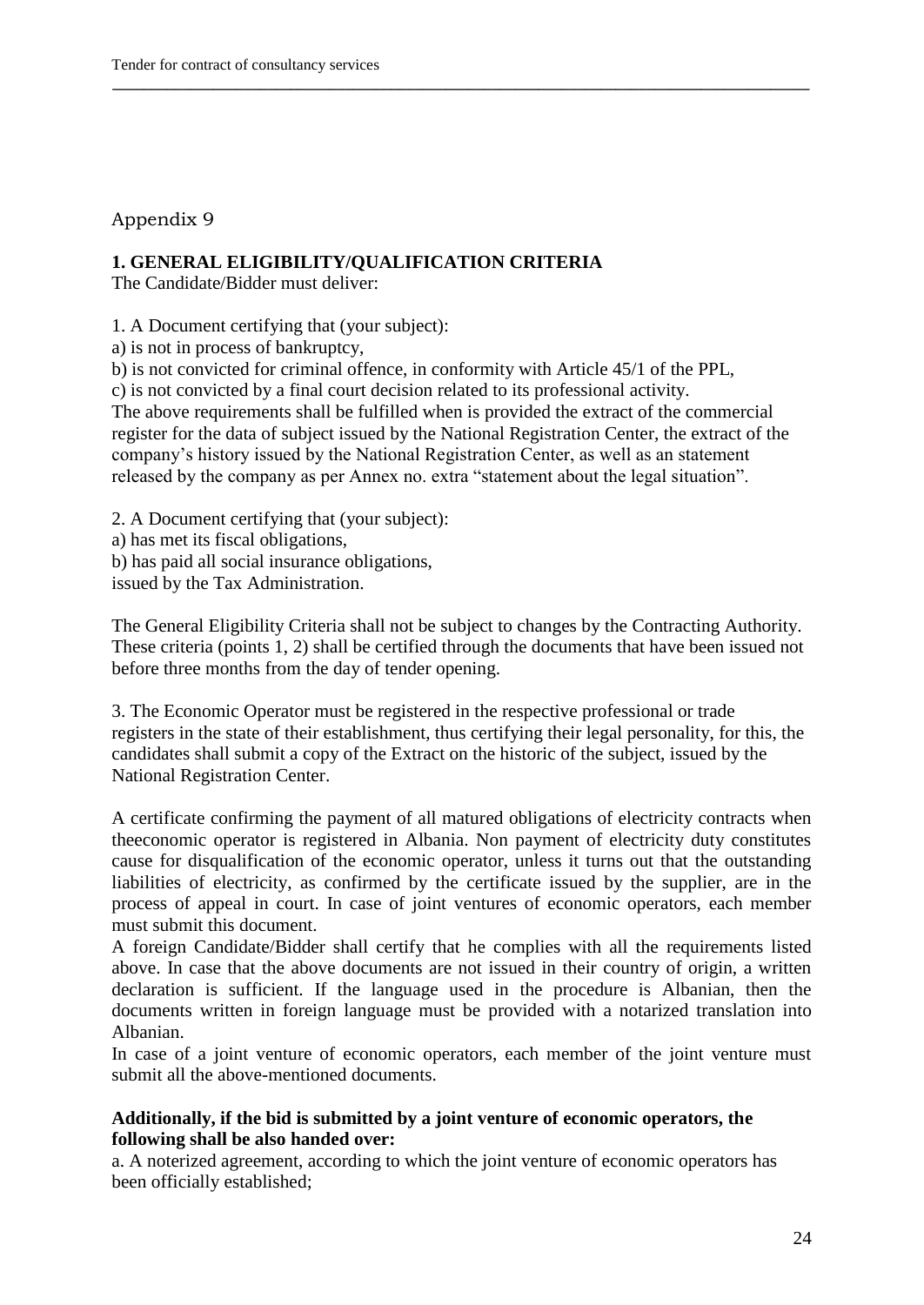### b. A Power of Attorney.

### **2. SPECIFIC QUALIFICATION CRITERIA**

In order to be shortlisted Economic Operators should fulfill the following minimum requirements:

2.1 Statement on Conflict of Interest , according to Annex 8 ;

2.2 Successful experience in the execution of previous similar services in a value 40 % of limit found, implemented during the last three years. To meet this criterion, the Economic Operator must submit certification of completion of the service and sales tax invoices issued by the beneficiary of the service.

**\_\_\_\_\_\_\_\_\_\_\_\_\_\_\_\_\_\_\_\_\_\_\_\_\_\_\_\_\_\_\_\_\_\_\_\_\_\_\_\_\_\_\_\_\_\_\_\_\_\_\_\_\_\_\_\_\_\_\_\_\_\_\_\_\_\_\_\_\_\_\_\_\_\_\_\_\_\_\_\_\_\_\_\_\_\_\_\_\_\_** 

2.3 Economic Operators should have the following profile:

a. Field of activity of the Economic Operator must be, among other things, consultancy services on Eurobond.

b. In addition to this, a description of the profile of the company is required, introduced by its official prospectus (website, catalogs, etc.).

2.4 Economic Operators are required to be certified ISO 9001:2008 standards, the international standard of quality management, and/or equivalent to them, present evidence of the certificate, taking in consideration the following:

a. Scope of Certification, must coincide with the category of activity required above.

b. Certificates are required to be issued by official entities entitled to issue this type of certificates;

c. Certifications are required to be valid for the period of the assignment.

2.5 Economic Operators should have the following general experience and references:

a. have an experience in the area of not less than 7 years;

b. presening the most important references of the accomplished works, in legal consultancy in the field of financial services for the issuance of international financial instruments as Eurobond, made during the last 5 years; Reference list is required to be official document issued by the project company participating in the competition, with full details and available for verification.

2.6 Economic Operators must submit:

a. The composition of the consultant"s staff team.

b. CVs of the staff team, including: qualifications and specializations and the duration of job relations with the company.

2.7 For the evaluation of financial and economic capacity, Economic Operators must submit: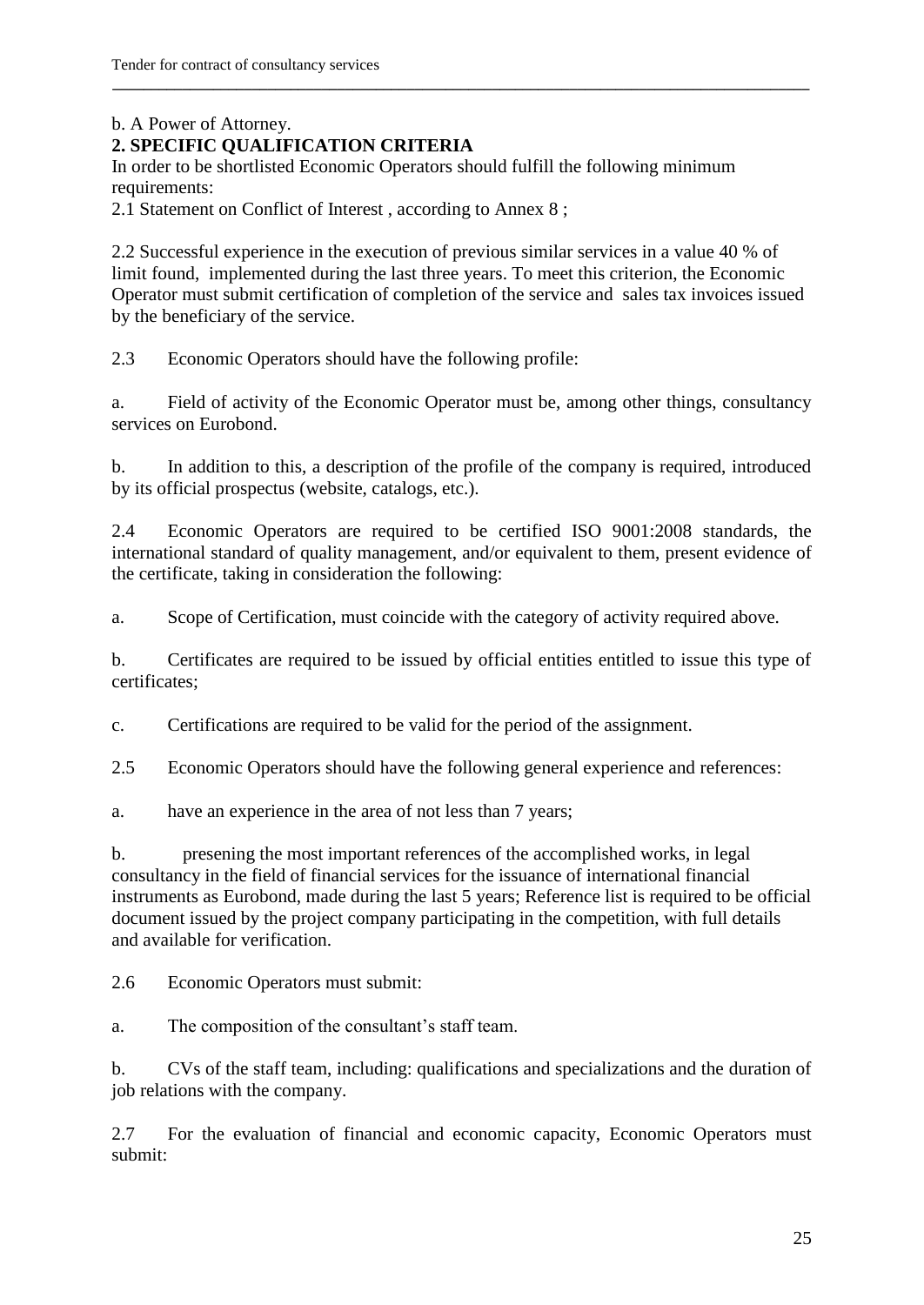a. Certified copies of the balance of the year the last three years, filed with the relevant authorities .

**\_\_\_\_\_\_\_\_\_\_\_\_\_\_\_\_\_\_\_\_\_\_\_\_\_\_\_\_\_\_\_\_\_\_\_\_\_\_\_\_\_\_\_\_\_\_\_\_\_\_\_\_\_\_\_\_\_\_\_\_\_\_\_\_\_\_\_\_\_\_\_\_\_\_\_\_\_\_\_\_\_\_\_\_\_\_\_\_\_\_** 

b. Copies of the annual turnover declarations of last two years 2012 and 2013. Financial statements must be issued by the relevant tax authorities;

All documents must be original or certified copies thereof. Cases of non - submission of a document, or false or incomplete documents are considered conditions for disqualification.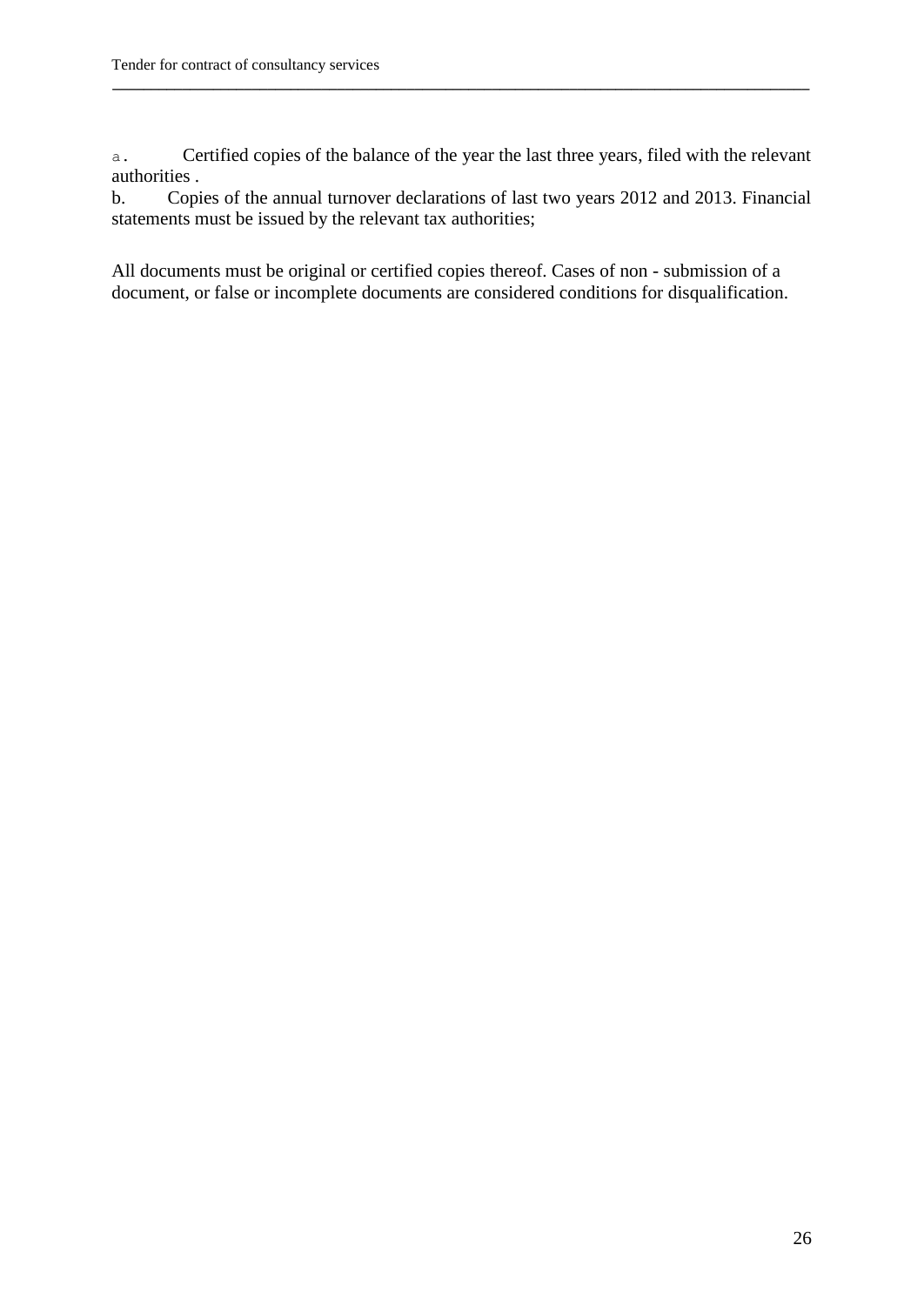### **Annex extra**

[*To be completed by the Economic Operator*]

**\_\_\_\_\_\_\_\_\_\_\_\_\_\_\_\_\_\_\_\_\_\_\_\_\_\_\_\_\_\_\_\_\_\_\_\_\_\_\_\_\_\_\_\_\_\_\_\_\_\_\_\_\_\_\_\_\_\_\_\_\_\_\_\_\_\_\_\_\_\_\_\_\_\_\_\_\_\_\_\_\_\_\_\_\_\_\_\_\_\_** 

#### **Statement about the legal situation**

Released by the the economic operator who participate in the procurement procedure which will take place on date... from the Contracting Authority......... with object.........and limit fund......

I the undersigned .............. in the quality of ................ of the economic operator.............. declare that:

- The economic operator ............................ is not convicted of a criminal offense, in compliance with the article 45/1 of PPL,
- The economic operator ........................ is not convicted with a final decision of the court, related with its profesional activity.

Date of submission of the declaration ................... Representative of the economic operator Signature Seal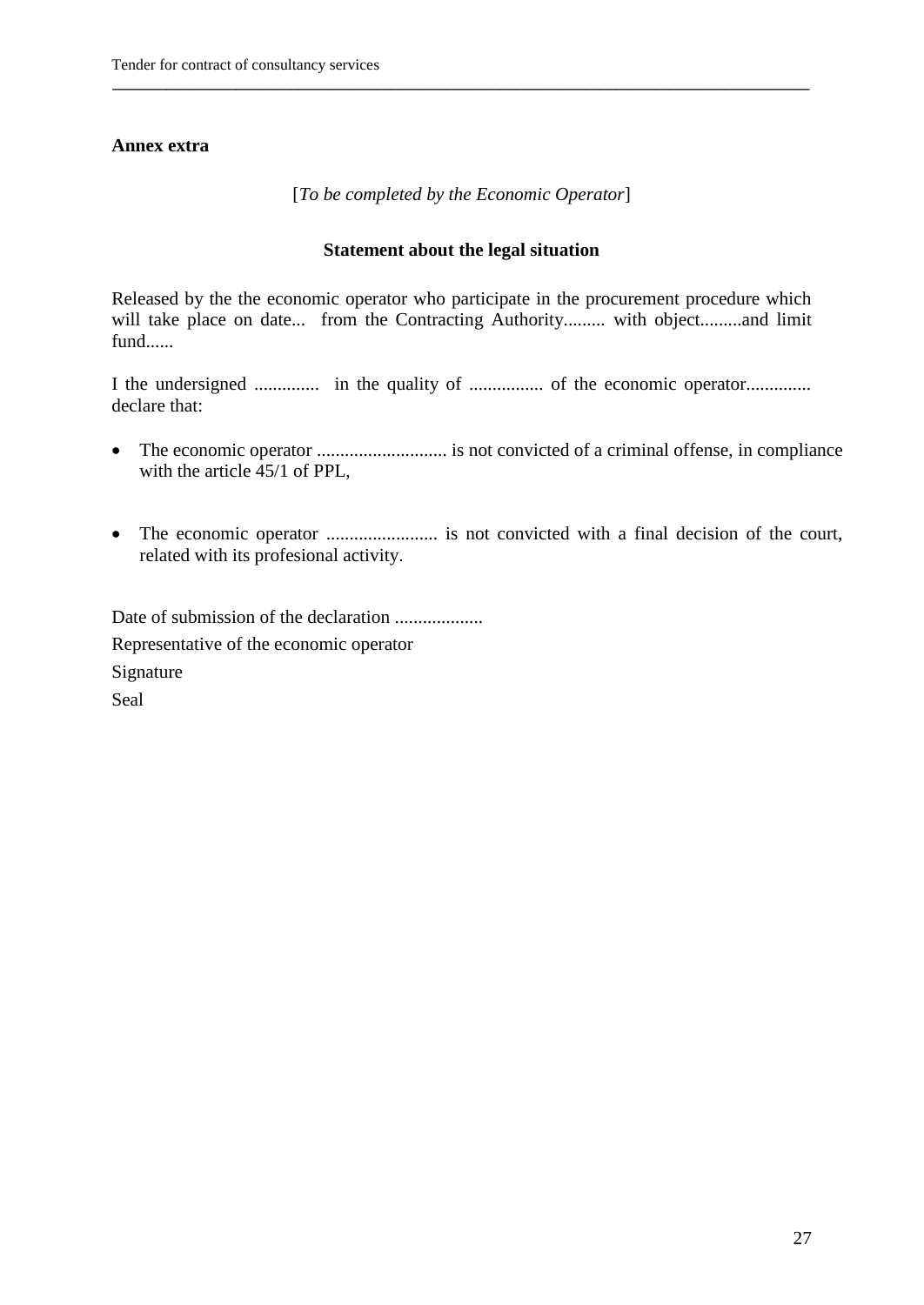### **TECHNCIAL SPECIFICATIONS**

**\_\_\_\_\_\_\_\_\_\_\_\_\_\_\_\_\_\_\_\_\_\_\_\_\_\_\_\_\_\_\_\_\_\_\_\_\_\_\_\_\_\_\_\_\_\_\_\_\_\_\_\_\_\_\_\_\_\_\_\_\_\_\_\_\_\_\_\_\_\_\_\_\_\_\_\_\_\_\_\_\_\_\_\_\_\_\_\_\_\_** 

### **Annex 8**

### (*NOT APPLICABLE IN THIS PROCEDURE*)

[ *To be completed by the Contracting Authority*]

### **TECHNCIAL SPECIFICATIONS**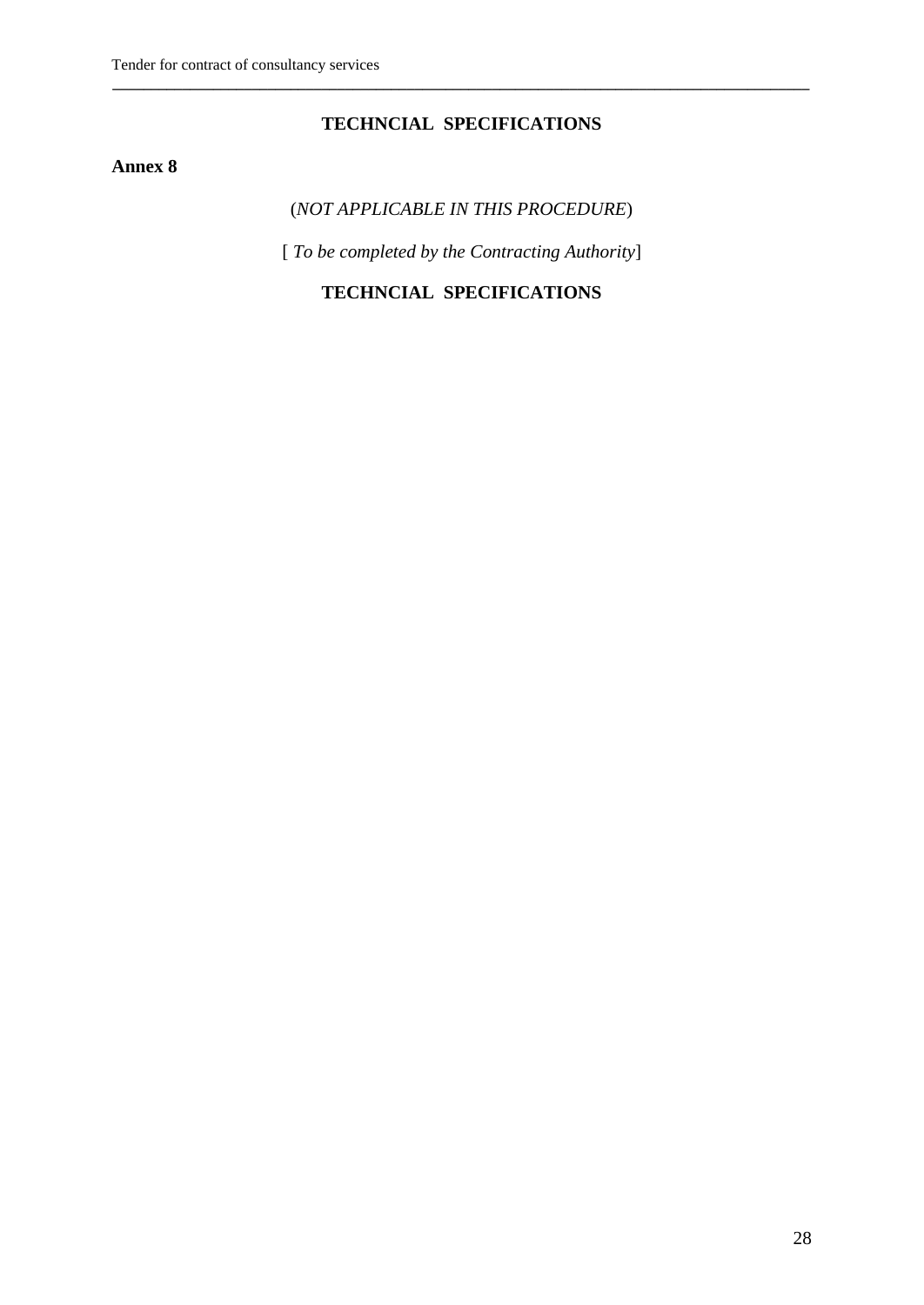#### [*To be completed by the Contracting Authority*]

**\_\_\_\_\_\_\_\_\_\_\_\_\_\_\_\_\_\_\_\_\_\_\_\_\_\_\_\_\_\_\_\_\_\_\_\_\_\_\_\_\_\_\_\_\_\_\_\_\_\_\_\_\_\_\_\_\_\_\_\_\_\_\_\_\_\_\_\_\_\_\_\_\_\_\_\_\_\_\_\_\_\_\_\_\_\_\_\_\_\_** 

### **SERVICES AND EXECUTION SCHEDULE**

Service required : In providing legal advice to the second Eurobond issuance with expertise in English law , to serve as a legal consultant in connection with the Eurobond issuance.

*Execution deadlines : Within 2 months from the date of conclusion of contract .*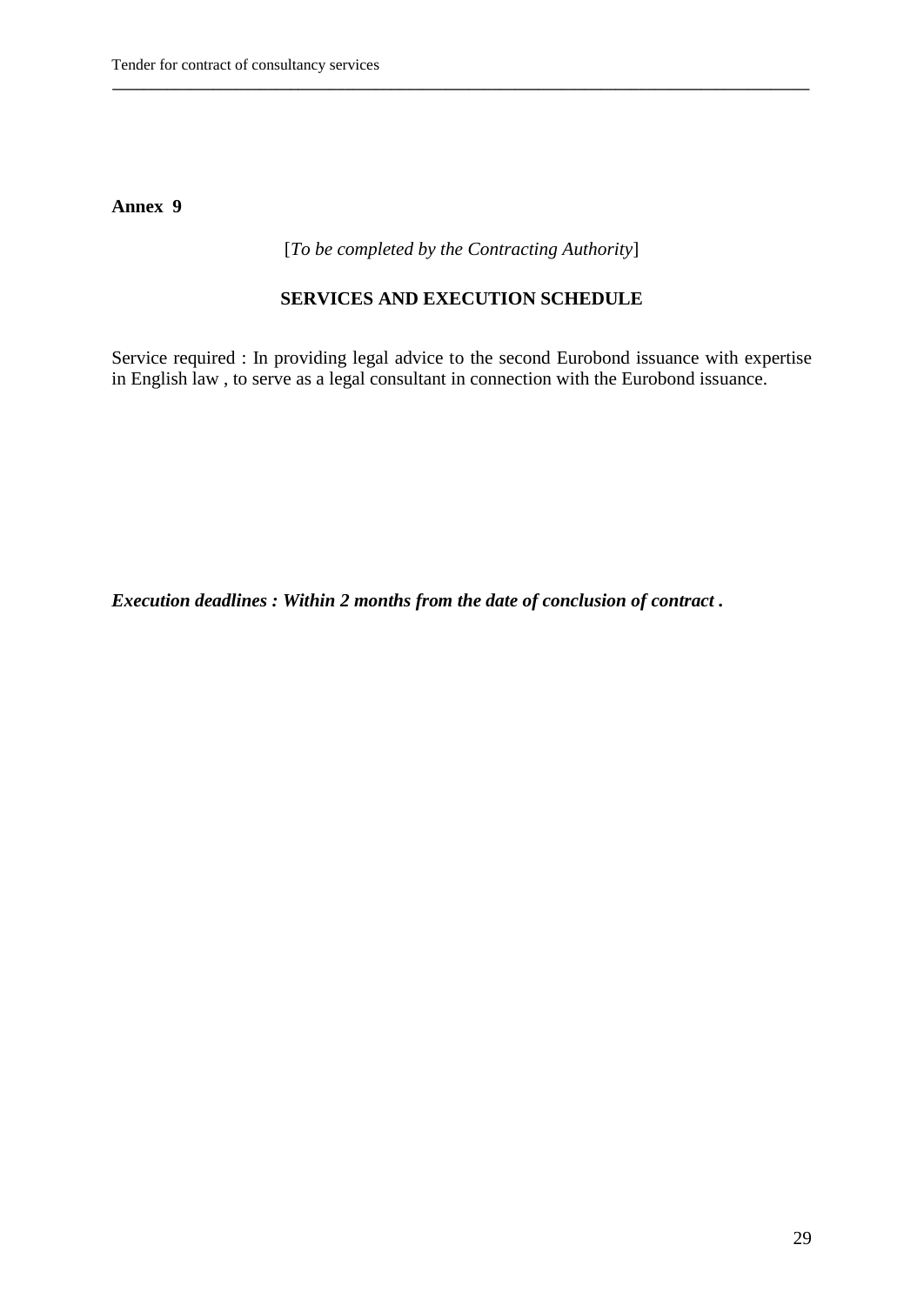### **Annex 10 TERMS OF REFERENCE**

**\_\_\_\_\_\_\_\_\_\_\_\_\_\_\_\_\_\_\_\_\_\_\_\_\_\_\_\_\_\_\_\_\_\_\_\_\_\_\_\_\_\_\_\_\_\_\_\_\_\_\_\_\_\_\_\_\_\_\_\_\_\_\_\_\_\_\_\_\_\_\_\_\_\_\_\_\_\_\_\_\_\_\_\_\_\_\_\_\_\_** 

The Government of the Republic of Albania, represented by the Ministry of Finance is requesting proposals from law firms specialized in providing legal advice for Eurobond issuance with expertise in English Law, to serve as legal counsel in connection with the issuance of a sovereign Euro-denominated bond.

### **Scope of Services**

Services to be provided by the selected counsel shall include, but are not limited to the following:

- Assistance with the structuring of the issue and participation in any due diligence processes
- Legal advice for the negotiation of terms for any mandate letter concluded with the selected lead-managers
- Assistance for the formulation and review of the Prospectus
- Review and negotiation on our behalf of all legal documents necessary and connected to the authorization, issuance and delivery of the bonds, including without limitation: subscription agreement, fiscal agency agreement, global note, deed of covenant, signing and closing documents, and all other related documents
- Delivery of a legal opinion with respect to the authorization and valid issuance of the bonds by the Ministry of Finance of Albania

#### **Purpose of Services**

Ensuring that the best interests of the Ministry of Finance are served and that at no time those interests are harmed as a result of any and all transactions related to the issue of Eurobond.

### **Duties**

The Legal Counsel shall comply with the demands of the Contracting Authority, be present whenever asked to, and for as long as the provision of related consulting services is deemed necessary for the entire duration of the Eurobond issuing process.

### **Place and frequency of services**

Ministry of Finance, specifically the General Directorate of Debt Management, and anywhere else necessary, whenever and as often as the Ministry of Finance needs the assistance of the legal counsel in connection with the entire Eurobond process. **Confidentiality** 

The documents and data that will be available to the company should be considered confidential and should not be transmitted to third parties.

The requirement of reference terms (Qualifications) must be fulfilled by the Bidder .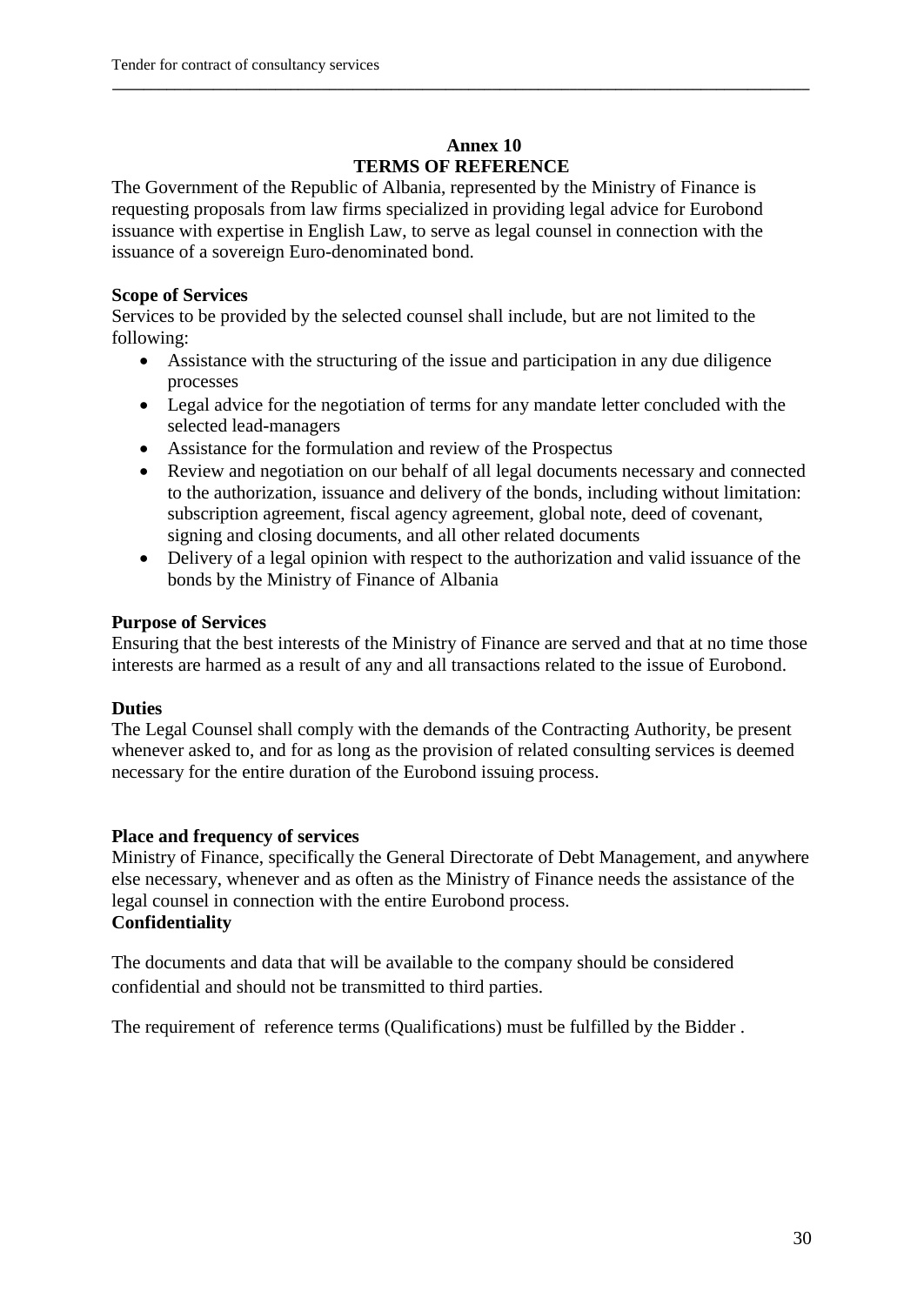[*To be completed by the Contracting Authority*]

**\_\_\_\_\_\_\_\_\_\_\_\_\_\_\_\_\_\_\_\_\_\_\_\_\_\_\_\_\_\_\_\_\_\_\_\_\_\_\_\_\_\_\_\_\_\_\_\_\_\_\_\_\_\_\_\_\_\_\_\_\_\_\_\_\_\_\_\_\_\_\_\_\_\_\_\_\_\_\_\_\_\_\_\_\_\_\_\_\_\_** 

### **STANDARD NOTIFICATION FOR THE DISQUALIFIED BIDDER<sup>1</sup>**

[Place and date]

[Name and address of the contracting authority]

[Address of Bidder]

Dear Sir/Madam <Contact name>

Thank you for participating in the above-mentioned public procurement procedure. The procedure was conducted in accordance with the Law "On Public Procurement", no. 9643, dated 20.11.2006, henceforth "the PP Law".

Your tender was carefully evaluated against the conditions and requirements established in the procurement notice and in the tender dossier. I regret to inform you that you were [disqualified] [eliminated because the tender submitted by you was rejected due to the following reason(s) [mark appropriate box]:

[your subject]

- $\Box$  participated in the preparation of the contract notice, or tender dossier, or its part(s), which was used by the contracting authority.
- $\Box$  received illegal assistance while preparing the contract notice, or the tender dossier, or part of it.

[your subject]

1

- $\Box$  Have/has been determined by a court of competent jurisdiction to have committed a criminal or civil offence involving corrupt practices, money laundering, criminal organization or activities described, or similar to those described in Article 45 of the PPL, under the laws or regulations applicable in Albania, or under international agreements or conventions;
- $\Box$  Have/has been determined by a court of competent jurisdiction to have committed an act of fraud, or an act equivalent to fraud;

 $1$  This notification should be used in case of procurement procedures which make use of written form (hard copy).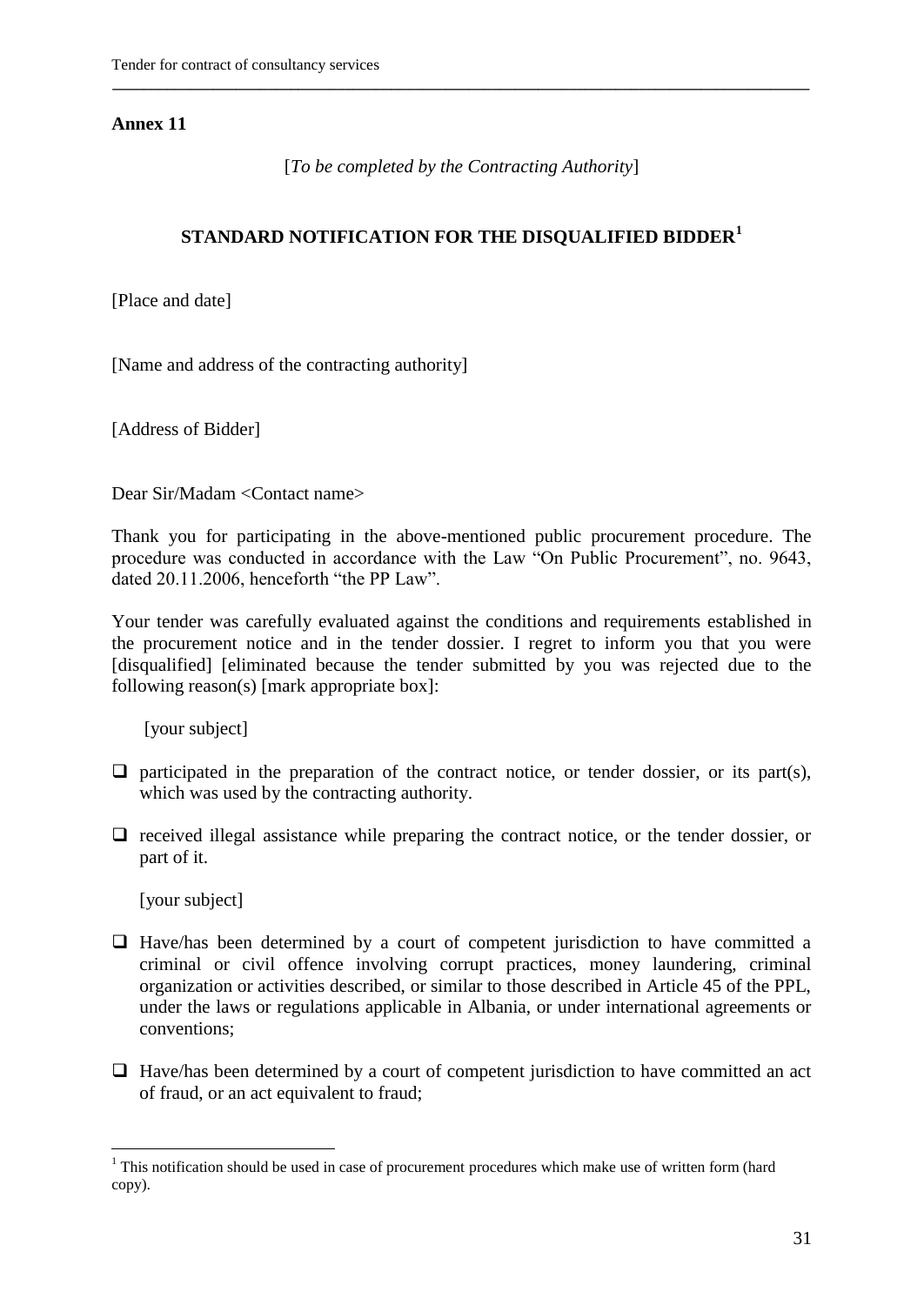$\Box$  Have/has been determined to have engaged in unprofessional conduct by a court of competent jurisdiction;

**\_\_\_\_\_\_\_\_\_\_\_\_\_\_\_\_\_\_\_\_\_\_\_\_\_\_\_\_\_\_\_\_\_\_\_\_\_\_\_\_\_\_\_\_\_\_\_\_\_\_\_\_\_\_\_\_\_\_\_\_\_\_\_\_\_\_\_\_\_\_\_\_\_\_\_\_\_\_\_\_\_\_\_\_\_\_\_\_\_\_** 

- $\Box$  Is under criminal proceedings for one of the penal offenses described in article 45 of the PPL;
- $\Box$  Is bankrupt or wound up, and your affairs are being administrated by the court, in accordance with article 45, 2(b) of the PPL;
- $\Box$  Is the subject of proceedings for a declaration of bankruptcy, for an order for compulsory winding up or administration by the court, or of an arrangement with the creditors, or of any other similar proceedings, in accordance with article 45, 2(c) of the PPL;
- $\Box$  Has been convicted by a definitive judgment of any offence concerning his professional conduct;
- $\Box$  Has not fulfilled his obligations to pay social security contributions, in accordance with the Albanian law or the applicable provisions in the country of origin;
- $\Box$  Has not fulfilled its obligations relating to the payment of taxes, in accordance with the Albanian law, or the applicable provisions in the country of origin.

#### **You failed to submit**:

- $\Box$  Required certifications or attestations demonstrating or affirming that you are not disqualified under Article 45 of the PP Law;
- $\Box$  A certificate, document or other sufficient evidence that has been reasonably required by the contracting authority, under Article 46 of the PPL *(respective sections in the TD)* for the purpose of verifying your professional suitability;
- Sufficient evidence, as described under Article 46 of the PP Law *(respective sections in the TD)*, reasonably demonstrating that such candidate or Bidder meets the minimum financial, technical and professional capacity requirements, specified in the tender dossier or contract notice;
- $\Box$  It has been determined by the Contracting Authority that you have submitted documents containing false information, or documents forged for purposes of qualification;
- $\Box$  Your tender [is not responsive] [is irregular] [is abnormally low];
- $\Box$  You failed to comply with the tender security requirements;
- $\Box$  (any other reason, apart from the above)

#### **JUSTIFICATION**

[You were disqualified] [your tender was rejected] due to the following reason(s):

[*State detailed reasons for disqualification or rejection of tender accordingly*]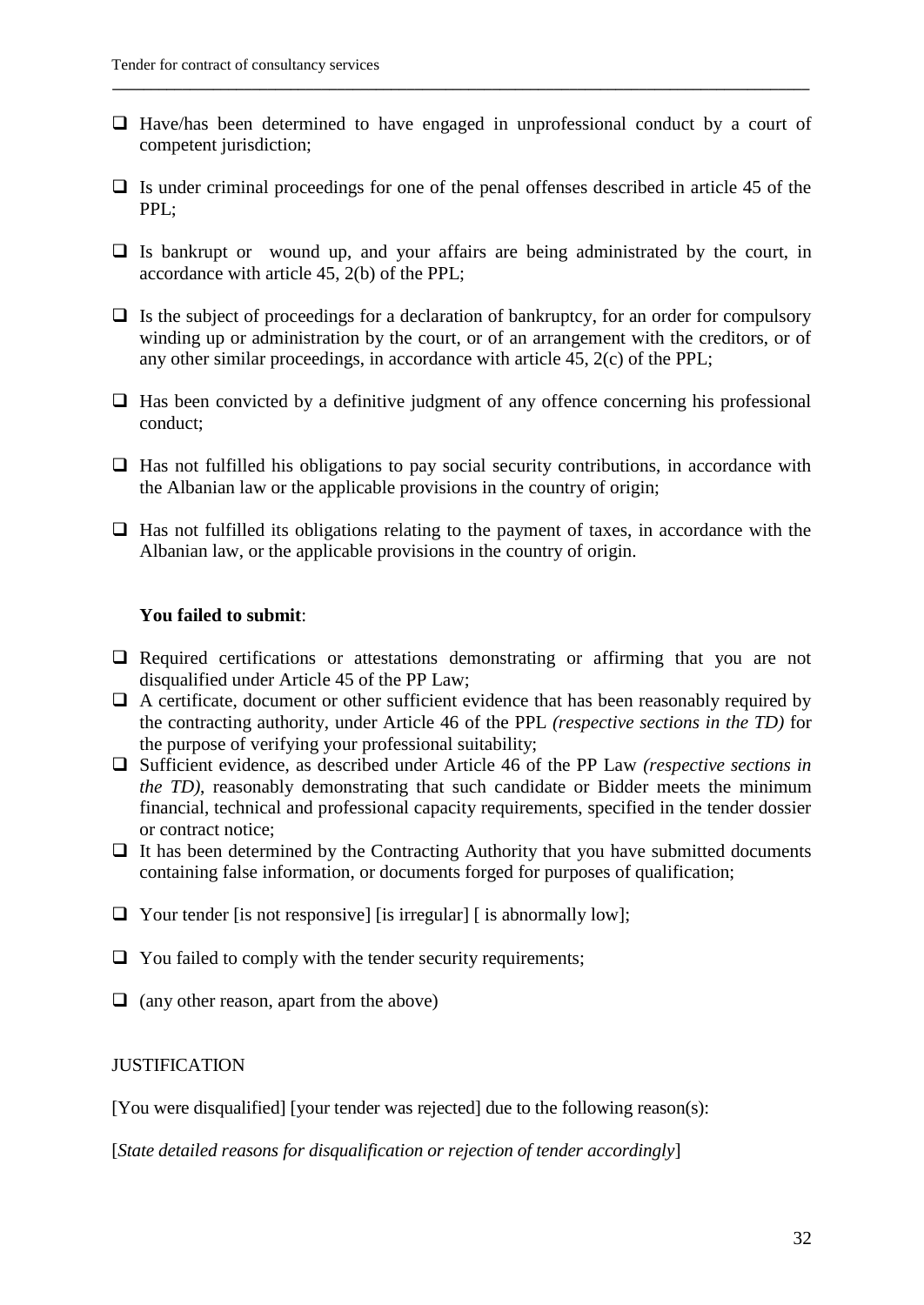Tender for contract of consultancy services

If you believe that the Contracting Authority, during the public procurement procedure, has breached the PPL or its implementing regulations, you have the right to initiate the review procedure, as regulated in Chapter VII of the PP Law.

**\_\_\_\_\_\_\_\_\_\_\_\_\_\_\_\_\_\_\_\_\_\_\_\_\_\_\_\_\_\_\_\_\_\_\_\_\_\_\_\_\_\_\_\_\_\_\_\_\_\_\_\_\_\_\_\_\_\_\_\_\_\_\_\_\_\_\_\_\_\_\_\_\_\_\_\_\_\_\_\_\_\_\_\_\_\_\_\_\_\_** 

 $\_$  , and the set of the set of the set of the set of the set of the set of the set of the set of the set of the set of the set of the set of the set of the set of the set of the set of the set of the set of the set of th \_\_\_\_\_\_\_\_\_\_\_\_\_\_\_\_\_\_\_\_\_\_\_\_\_\_\_\_\_\_\_\_\_\_\_\_\_\_\_\_\_\_\_\_\_\_\_\_\_\_\_\_\_\_\_\_\_\_\_\_\_\_\_\_\_\_\_\_\_\_\_\_\_

 $\_$  , and the set of the set of the set of the set of the set of the set of the set of the set of the set of the set of the set of the set of the set of the set of the set of the set of the set of the set of the set of th

\_\_\_\_\_\_\_\_\_\_\_\_\_\_\_\_\_\_\_\_\_\_\_\_\_\_\_\_\_\_\_\_\_\_\_\_\_\_\_\_\_\_\_\_\_\_\_\_\_\_\_\_\_\_\_\_\_\_\_\_\_\_\_\_\_\_\_\_\_\_\_\_\_

Although we have not been able to make use of your services on this occasion, I trust that you will continue to take an active interest in our procurement initiatives.

Respetfully **< Name >**

**Annex 12**

[ *To be completed by the Contracting Authority* ]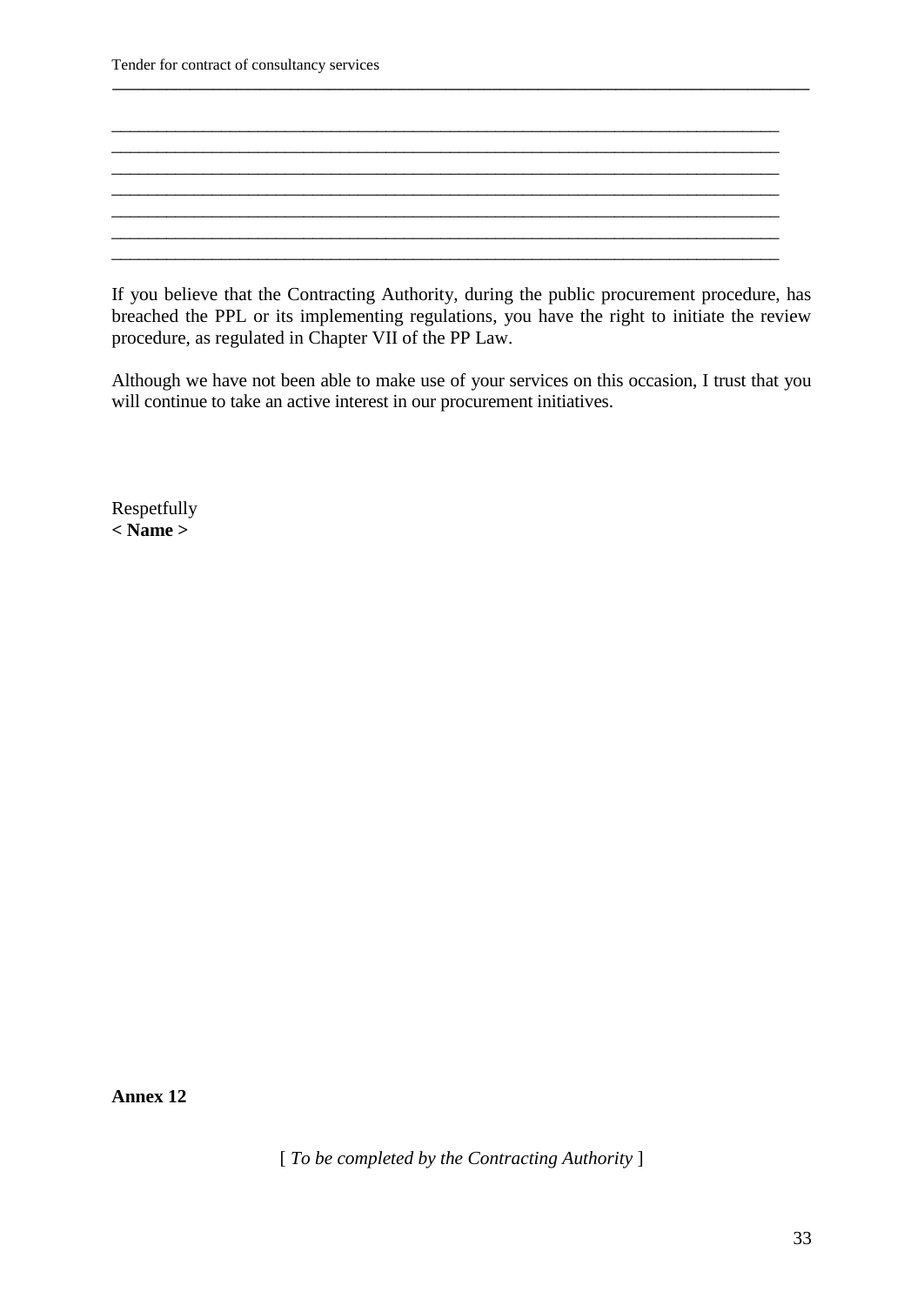#### **AWARD NOTIFICATION FORM**

**\_\_\_\_\_\_\_\_\_\_\_\_\_\_\_\_\_\_\_\_\_\_\_\_\_\_\_\_\_\_\_\_\_\_\_\_\_\_\_\_\_\_\_\_\_\_\_\_\_\_\_\_\_\_\_\_\_\_\_\_\_\_\_\_\_\_\_\_\_\_\_\_\_\_\_\_\_\_\_\_\_\_\_\_\_\_\_\_\_\_** 

[Date ]

To: *[Name and address of the awarded Bidder]*

Procurement procedure:

Short description of the contract: *[Quantities, scope and duration of contract]*

Previous publications *(if applicable):* Public Notice Bulletin *[Date] [Number]*

We notify you that the following have participated in this procedure with these respective offered values:

|                                               | Amount | <i>(expressed in figures</i> ) |  | and |
|-----------------------------------------------|--------|--------------------------------|--|-----|
| words)                                        |        |                                |  |     |
| The following Bidders have been disqualified: |        |                                |  |     |
| 1.                                            |        |                                |  |     |
| 2.                                            |        |                                |  |     |
| Respectively for the following reasons:       |        |                                |  |     |

\_\_\_\_\_\_\_\_\_\_\_\_\_\_\_\_\_\_\_\_\_\_\_\_\_\_\_\_\_\_\_\_\_\_\_\_\_\_\_\_\_\_\_\_\_\_\_\_\_\_\_\_\_\_\_\_\_\_\_\_\_\_\_\_\_\_\_\_\_\_\_\_\_\_\_ \* \* \*

Referring to the above-mentioned procedure, we inform *[name and address of awarded Bidder]* that the submitted tender, of a total value of *[respective amount expressed in words and figures]* has been identified as the successful tender.

Consequently, you are kindly asked to submit to *[name and address of the contracting authority and the contact reference]* the signed copy of the contract and the contract security, as provided with the tender documents, within \_\_\_\_\_\_\_\_\_\_\_ days from the notice receipt.

If you don't comply with this request, or you withdraw from contract signing, your tender security shall be forfeited as provided in article 49 of law no. 9643, dated 20.11.2007 "On public procurement" *[date] [nummber]*.

Notification on Classification was made on the date of \_\_\_\_\_\_\_\_\_\_\_\_\_\_\_\_\_\_\_\_\_\_\_\_\_

Complaints: yes or no

(if applicable) received response in the date of \_\_\_\_\_\_\_\_\_\_\_\_\_\_\_\_\_\_\_\_\_\_\_\_\_\_\_\_\_\_\_\_

[Head of the Contracting Authority]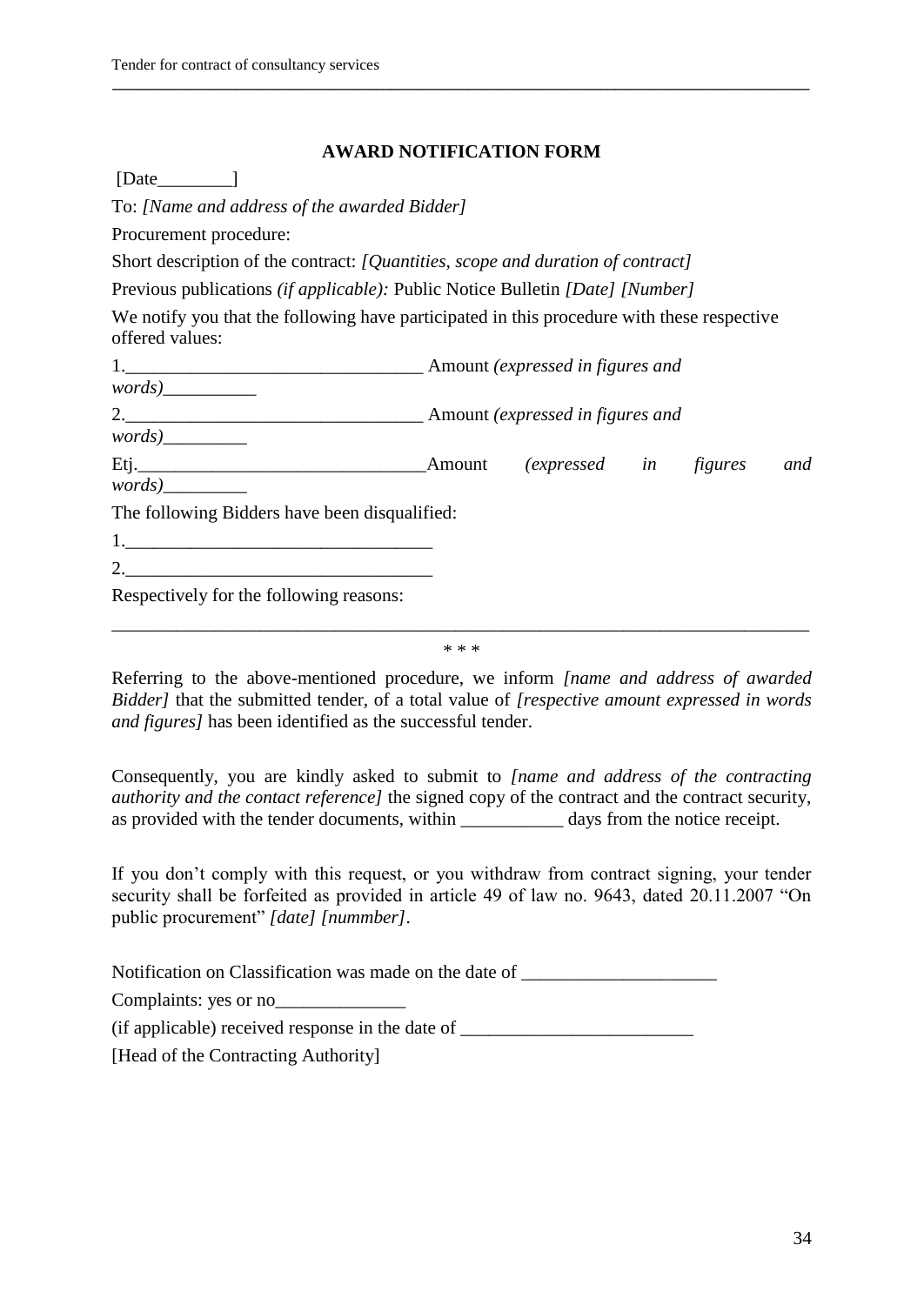#### **GENERAL CONDITIONS OF THE CONTRACT Consultancy Services**

**\_\_\_\_\_\_\_\_\_\_\_\_\_\_\_\_\_\_\_\_\_\_\_\_\_\_\_\_\_\_\_\_\_\_\_\_\_\_\_\_\_\_\_\_\_\_\_\_\_\_\_\_\_\_\_\_\_\_\_\_\_\_\_\_\_\_\_\_\_\_\_\_\_\_\_\_\_\_\_\_\_\_\_\_\_\_\_\_\_\_\_\_\_\_\_\_\_**

#### **Article 1 Purpose**

- 1.1 These General Conditions of the Contract (GCC) shall apply for the purchase of Consultancy Services.
- 1.2 The Law of the Republic of Albania "On Public Procurement" provides that the provisions of the Civil Albanian Code shall apply to the contracts of public procurement. Some provisions of this Code are expressed in the GCC as well, in order to increase the level of transparency in the contractual conditions. However, quoting some provision in this part, does not deny in any way the application of the other provisions of the Civil Code for this contract.
- 1.3 Similarly, some provisions of the Law on Public Procurement are expressed again in the GCC, in order to increase transparency in the law which regulates public procurement. However, the quoting of some provisions in this part, does not deny the application of other provisions of the Law on Public Procurement, regarding the parties" rights, duties and obligations.
- 1.4 The GCC shall apply to the extent they do not leave behind the conditions or provisions, foreseen in other parts of the contract.

The conditions of the contract also include the Special conditions of the Contract (SCC). In case of conflict between GCC and SCC. SSC shall prevail on the GCC.

#### **Article 2: Definitions**

- 2.1 "Contract" means the written agreement between the Contracting authority and the Contractor, which comprises the Tender Documents, including GCC and SCC, all attachments and completed forms, which are referred in each document.
- 2.2 "Contract Price" means the price to be paid to the Contractor, in accordance with the contract for the complete and precise implementation of his contractual obligations.
- 2.3 "Object of Contract" means all the Goods and the Related Services that the contractor shall provide, complying with the conditions of the contract.
- 2.4 "Party (-ies)" mean the signatories of the contract.
- 2.5 "Contracting Authority" means the Contracting Authority which is a party to this Contract, and which contracts the Goods of this contract. This term shall have the same meaning with the one defined in the law.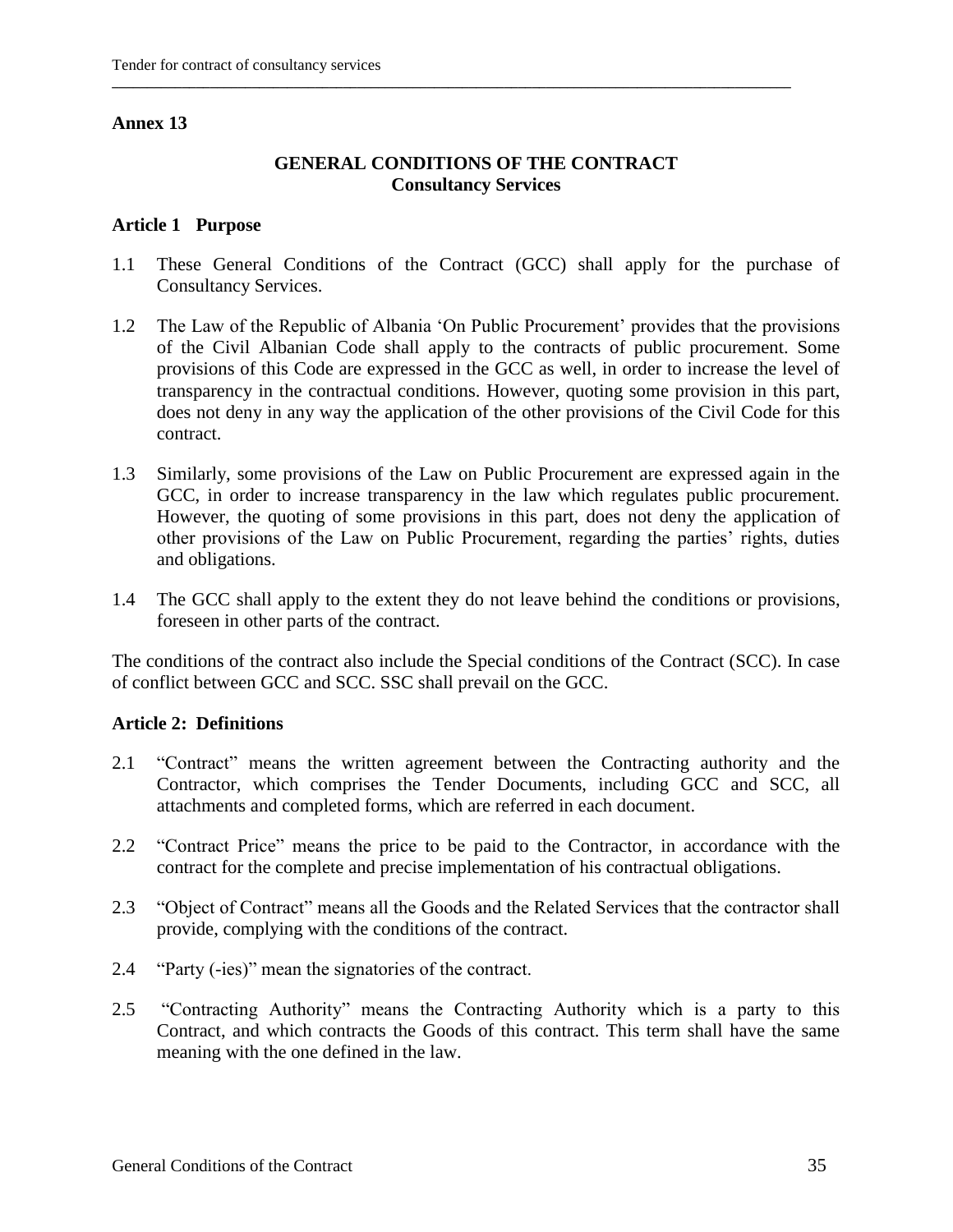2.6 "Contractor" means the natural or legal person, which is party in this contract and, in accordance with the provisions of this contract, is the one who supplies the Goods.

**\_\_\_\_\_\_\_\_\_\_\_\_\_\_\_\_\_\_\_\_\_\_\_\_\_\_\_\_\_\_\_\_\_\_\_\_\_\_\_\_\_\_\_\_\_\_\_\_\_\_\_\_\_\_\_\_\_\_\_\_\_\_\_\_\_\_\_\_\_\_\_\_\_\_\_\_\_\_\_\_\_\_\_\_\_\_\_\_\_\_** 

- 2.7 "Services" means all the tasks to be fulfilled by the Contractor according to the contract.
- 2.8 "Terms of Reference" express the object and purpose of the contract; define the duties, requirements, objectives, distribution, location and delivery of services to be provided.

#### **Article 3 Drafting of the Contract**

- 3.1 The notification of the awarded tender shall serve for the preparation of the contract between the parties, which should be signed within the time limit, expressed in the Tender Documents.
- 3.2 The existence of the contract shall be confirmed with the signature of the contract document, embodying all the agreements between the parties.

#### **Article 4: Corrupted Practices, Conflict of Interest and Inspection of Reports**

- 4.1 The Contracting Authority can request the Court to declare as illegal the contract, if he discovers that the Contractor carried out corruptive acts. Corruptive acts include all acts described in Article 26 of the Law on Public Procurement.
- 4.2 The Contractor should not have relations (current or past ones) with any of the consultants or any other entity, which participated in the preparation of the Tender Documents for the named procurement.
- 4.3 The Contractor agrees to exclude himself from the procurement of goods, services or construction that may ensue as a result of or in connection with, this contract.
- 4.4 The Contractor should allow the Contracting Authority to inspect the accounts and the registers, which are related to the implementation of the Contract, or to nominate people appointed by the Contracting Authority, as controllers to inspect them.

#### **Article 5: Confidential Information**

- 5.1 The Contractor and the Contracting Authority should keep as confidential all the documents, data and other information provided by the other party, in relation with the Contract.
- 5.2 The Contractor can give to a Sub-contractor such documents, data or other information taken by the Contracting Authority to the extent required by the Sub-contractor to carry out its part of the work, in accordance with the Contract. In these cases, the Contractor shall include in his contract with the Sub-contractor a provision, which deals with confidentiality, as mentioned above in Paragraph 5.1.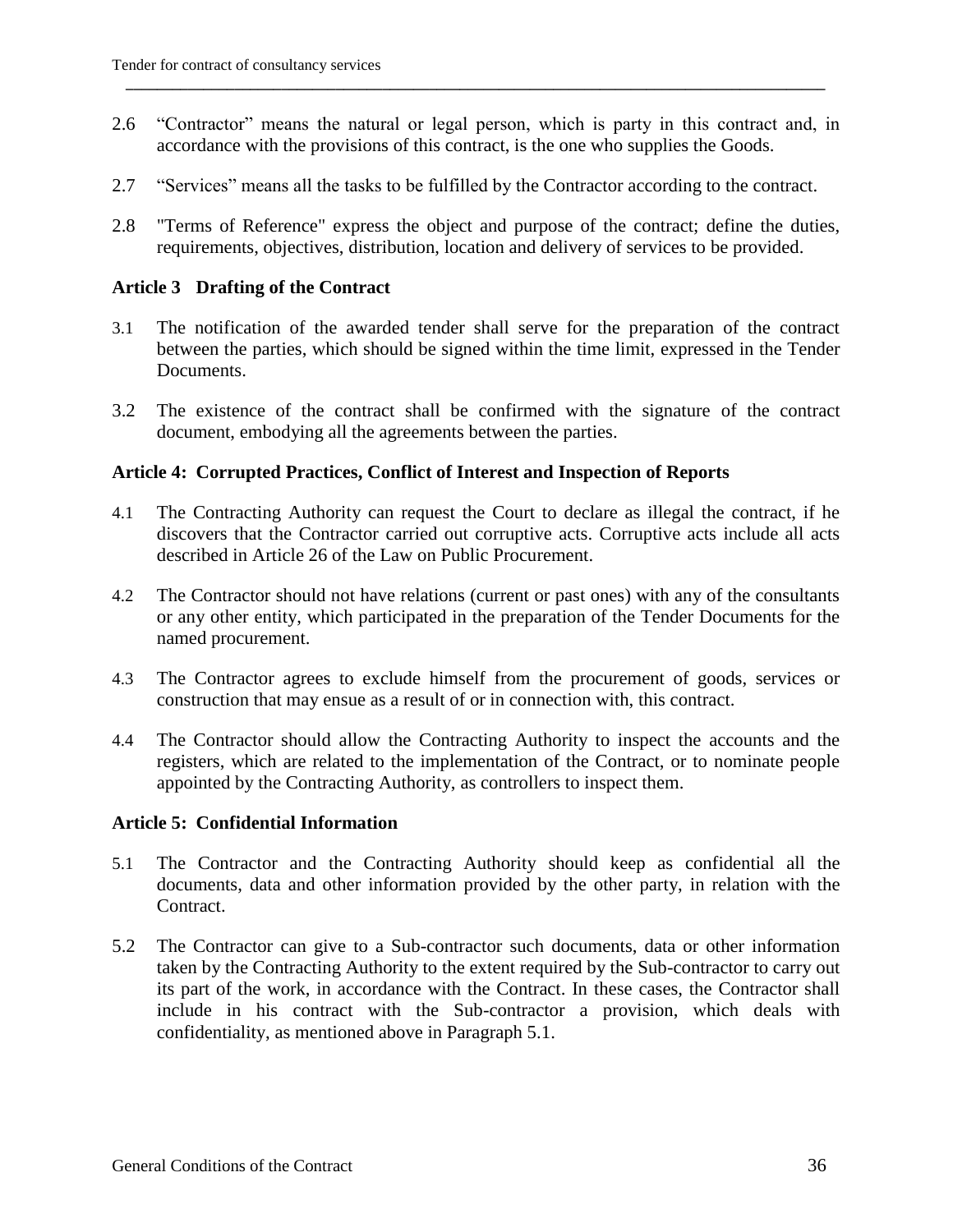#### **Article 6: Intellectual Property**

6.1 Except when otherwise provided in the Contract, all the rights of intellectual property, provided by the Contractor during the implementation of the Contract, shall belong to the Contracting Authority, which may use them, as it deems appropriate.

**\_\_\_\_\_\_\_\_\_\_\_\_\_\_\_\_\_\_\_\_\_\_\_\_\_\_\_\_\_\_\_\_\_\_\_\_\_\_\_\_\_\_\_\_\_\_\_\_\_\_\_\_\_\_\_\_\_\_\_\_\_\_\_\_\_\_\_\_\_\_\_\_\_\_\_\_\_\_\_\_\_\_\_\_\_\_\_\_\_\_** 

- 6.2 Except when otherwise provided in the Contract, the Contractor, after the end of the Contract, should submit to the Contracting Authority all the reports and other data, such as maps, diagrams, specifications, plans, accounts, statistics and supporting registers or materials gathered or prepared by the Contractor during the implementation of the Contract. The Contractor can keep copies of these documents and data, but he should not use them for purposes, which are not related to the Contract, without a preliminary written permission of the Contracting Authority.
- 6.3 The Contractor should insure the Contracting Authority against the lack of responsibility for infringement of rights related to the intellectual property, which may arise from the production or distribution of Goods, in accordance with the Contract.
- 6.4 If there is any claim or suit against the Contracting Authority, regarding any infringement of the intellectual property, caused during the implementation of the Contract or during the use of Goods, supplied in accordance with the Contract, the Contractor should provide to the Contracting Authority all the evidence and the necessary information, which is related to the named indictment or claim.

#### **Article 7 General Obligations of the Contractor**

- 7.1 The Contractor shall perform services and fulfill its obligations with all efforts, efficient and economic techniques and in accordance with accepted professional practices in general.
- 7.2 The Contractor shall follow safe business practices and utilize advanced technology and convenient and safe methods.
- 7.3 If the contract requires the performance of professional advisory services, the Contractor shall always act as a faithful adviser of the Contracting Authority, in accordance with the rules and code of conduct of his profession and should always support and protect the public interest.
- 7.4 If the contract requires the performance of professional advisory services, the Contractor shall exercise full care in relationships with third parties including the media and should not take part in actions that are outside its competence in the representation of the Contracting Authority.

#### **Article 8 Special Obligations of the Contractor**

8.1 The Contractor shall perform all services as specified in the Terms of Reference.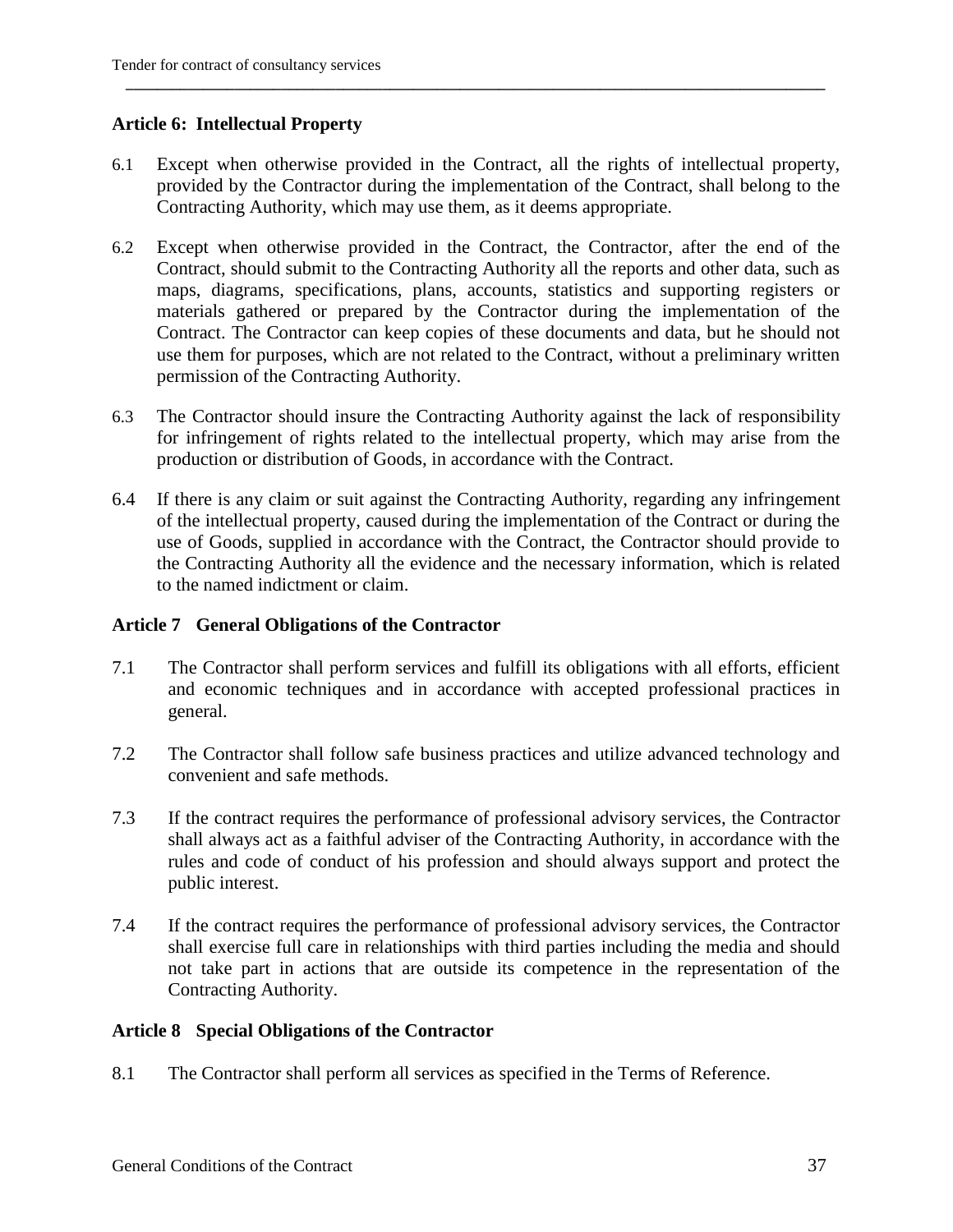8.2 The Contractor shall submit to the Contracting Authority, all services, in quantities determined, as required by the contract including, but not limited, all reports, documents, studies, drawings and plans.

**\_\_\_\_\_\_\_\_\_\_\_\_\_\_\_\_\_\_\_\_\_\_\_\_\_\_\_\_\_\_\_\_\_\_\_\_\_\_\_\_\_\_\_\_\_\_\_\_\_\_\_\_\_\_\_\_\_\_\_\_\_\_\_\_\_\_\_\_\_\_\_\_\_\_\_\_\_\_\_\_\_\_\_\_\_\_\_\_\_\_** 

8.3 The Contractor shall provide reports related to the implementation of the Services as required in the contract.

#### **Article 9 Specification and Drawings**

- 9.1 If the contract requires mapping services, the Contractor shall draw all the specifications and drawings of systems using accepted and generally recognized acceptable to the Contracting Authorities and take into account the latest standards.
- 9.2 If the contract requires mapping services, the Contractor shall ensure that all specifications, drawings and other requirements have been prepared under neutral in terms of promotion of competition in the procurement of drawing objects.

#### **Article 10 Permits and Licenses**

10.1 The Contractor shall be responsible for securing permits or licenses as required by the laws of the Republic of Albania for the delivery of services in this contract already the case when the parties agree otherwise.

#### **Article 11 Replacement of the key personnel**

- 11.1 The Contractor shall provide prior written approval by the Contracting Authority before the removal or replacement of key personnel as described in Contractor's bid.
- 11.2 The Contractor shall replace any employee in the contracting authority finds that a person has committed illegal acts or contracting authority is quite satisfied with the work of the person.
- 11.3 If it becomes necessary to replace any key personnel, the Contractor shall provide as a replacement a person with equivalent qualifications or better.
- 11.4 The Contractor shall pay the additional cost for replacement of main personnel unless the substitution has been the cause of the negligence or lack of care to the Contracting Authority.

#### **Article 12 Location**

- 12.1 Services must be performed at the place or places specified in the contract.
- 12.1 If the country is not specified, the Contracting Authority reserves the right to approve the place or places of service delivery, however, approval should not be delayed unreasonably.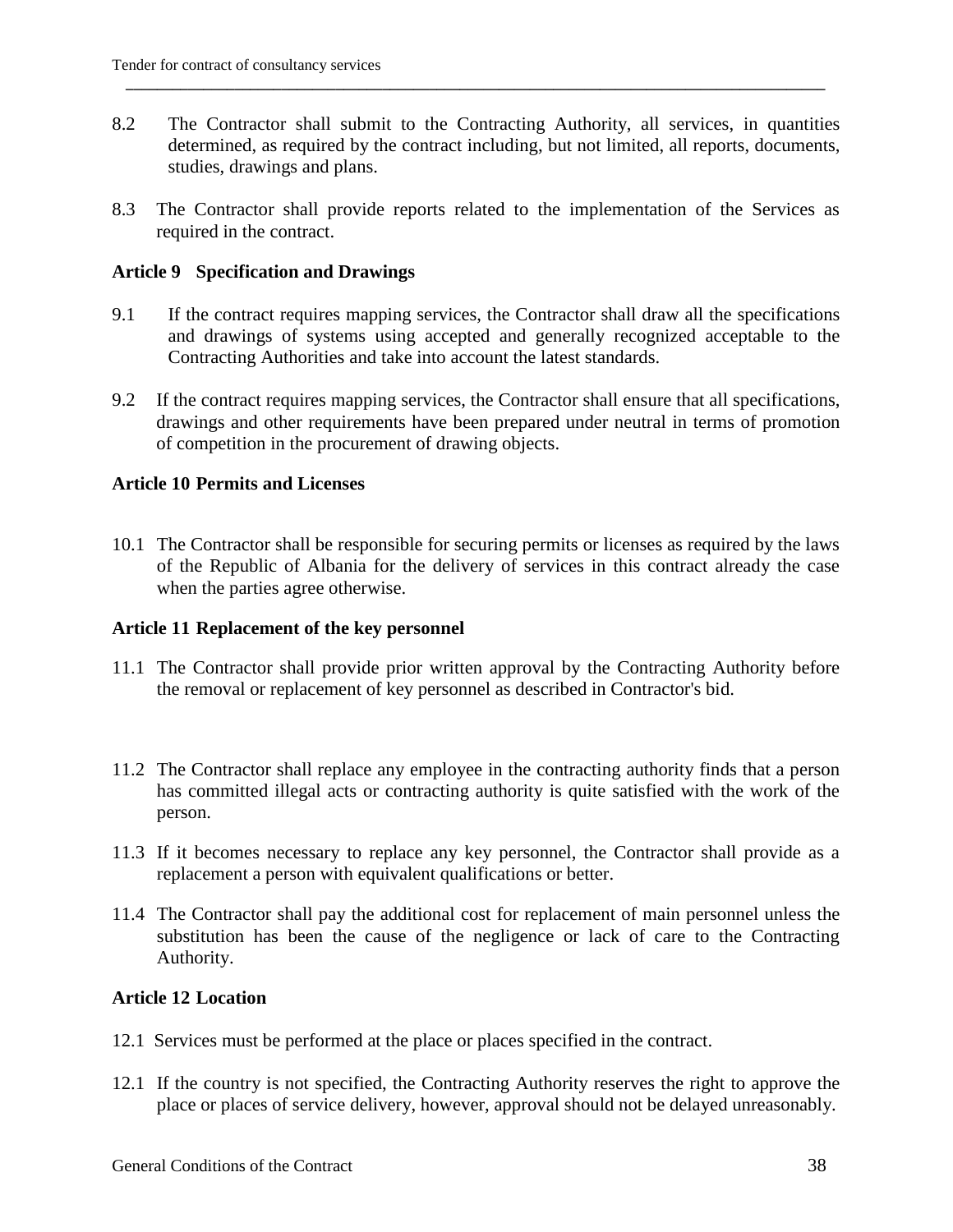#### **Article 13 Insurance of Professional Responsibility**

13.1 The Contractor shall maintain professional liability insurance for under the rules and practices generally recognized in the profession to reimburse the Contracting Authority for damages resulting from negligence, errors or omissions in the performance of the Services.

**\_\_\_\_\_\_\_\_\_\_\_\_\_\_\_\_\_\_\_\_\_\_\_\_\_\_\_\_\_\_\_\_\_\_\_\_\_\_\_\_\_\_\_\_\_\_\_\_\_\_\_\_\_\_\_\_\_\_\_\_\_\_\_\_\_\_\_\_\_\_\_\_\_\_\_\_\_\_\_\_\_\_\_\_\_\_\_\_\_\_** 

13.2 When not defined in the minimum amount of insurance contract, the Contractor shall provide insurance in an amount generally recognized as sufficient under the circumstances of the services being provided.

#### **Article 14 Contract Price**

14.1 The contract price shall be the price submitted with the Contractor's tender and accepted by the Contracting Authority.

#### **Article 15 Payment terms**

- 15.1 The contract price, including any advance payment, should be paid on time, as specified in the Contract.
- 15.2 Except when otherwise provided in another provision of the Contract, the payment shall be effectuated with Albanian currency. The exchange rate for different currencies shall be the rate of the Bank of Albania of the day the contract notice was sent, as established in the contract.
- 15.3 Except when otherwise provided in another provision of the Contract, the Contractor"s request for payment shall be addressed in writing to the Contracting Authority. For any request the Contractor shall submit the original and the copy, accompanied by a list of items describing the services rendered, for which payment should be made.
- 15.4 Except when otherwise provided in another provision of the Contract, the payment for the Goods shall be effectuated within 30 calendar days, from the day the Goods have been accepted, or the day of request receipt, whichever comes later.
- 15.5 The date of payment shall be the date when funds are transferred from the bank account of the Contracting Authority.

#### **Article 16 Delays in Payment**

- 16.1 The compensation of damages, which were caused by delays in payment, consist in the usury gathered from the date of the beginning of delay (by the Contracting Authority) in the official currency of the country where the payment shall be effectuated. Law shall establish the percentage of the interest. At the end of each year, the interest shall be added to the total amount, on which they are calculated.
- 16.2 The legal interest is paid without forcing the creditor (the Contractor) to prove any damage. If the creditor (the Contractor) proves that he has undergone a higher damage than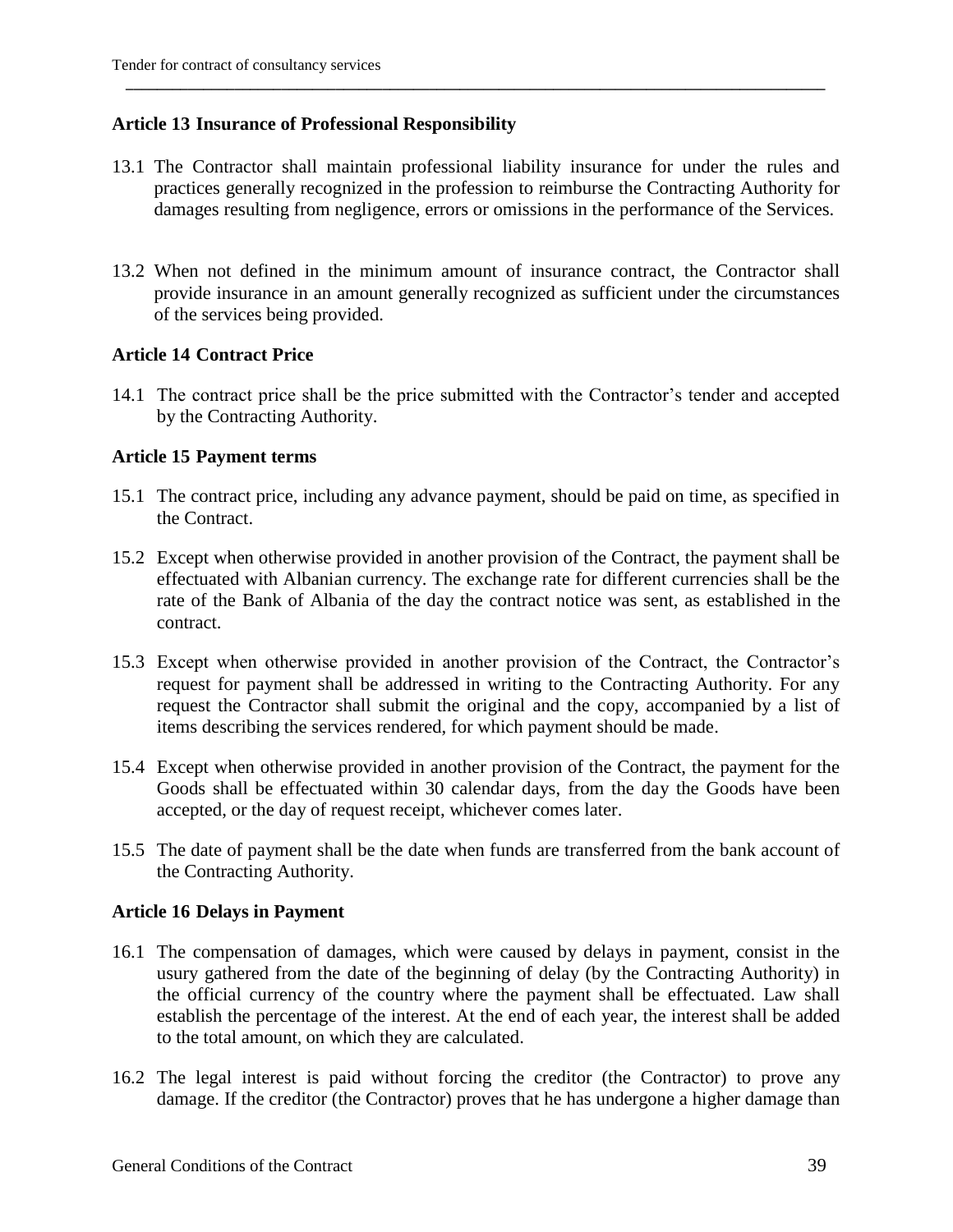the legal interest, the debtor (Contracting Authority) should pay the remaining value of the damage.

**\_\_\_\_\_\_\_\_\_\_\_\_\_\_\_\_\_\_\_\_\_\_\_\_\_\_\_\_\_\_\_\_\_\_\_\_\_\_\_\_\_\_\_\_\_\_\_\_\_\_\_\_\_\_\_\_\_\_\_\_\_\_\_\_\_\_\_\_\_\_\_\_\_\_\_\_\_\_\_\_\_\_\_\_\_\_\_\_\_\_** 

#### **Article 17 Amendment of the Law and Rules**

17.1 If, after the date of contract signing, any law, regulation, directive or procedure with the effect of the law in the Republic of Albania comes into force, is issued or amends and affects the conditions, including the date of delivery, or the contract price, the terms and conditions and the price of the Contract shall be regulated at the extent the Contractor has been affected in meeting his obligations, in accordance with the Contract.

#### **Article 18 Force Major**

- 18.1 The Contractor should not be held responsible for the loss of the Contract Security, for liquidated damages or cancellation for non-fulfillment, if, and to the extent the delay or any other failure in carrying out his obligations in accordance with the contract, is the result of a force major.
- 18.1 For the purposes of this article, "Force Major" means an unforeseen happening or event outside the control of the Contractor regarding fault or negligence. These events can include, but are not limited to the actions of the Contracting Authority, in its sovereign or contractual capacities, war or revolutions, fire, flood, earthquake, epidemics, quarantine pressure and transit embargo.
- 18.2 If a situation of a force major occurs, the Contractor should immediately notify the Contracting Authority. Except when the Contracting Authority gives different directives, the Contractor should continue implementing all its obligations, in accordance with the Contract, at a reasonable extent, and should require all reasonable means for this implementation, which are not obstructed by any Force Major.

#### **Article 19 Delays in Implementation and Extension of Time Limits**

- 19.1 Except when otherwise provided, the Contractor should start to implement the Contract, immediately following its signing.
- 19.2 Except when the Contracting Authority agrees for an extension of the Contract time limits, the Contracting Authority has the right to liquidate the damages for the delay in implementation, if the Contractor fails to deliver the Goods within the complete execution period, as specified in the Contract.
- 19.3 The Contracting Authority may deduct the value of liquidated damages from the amount to be paid to the Contractor. In this case, the Contracting Authority should give to the Contractor a written notification on the value and reason of such deduction.
- 19.4 The Contracting Authority should agree on an extension of the time limits, in cases of force major.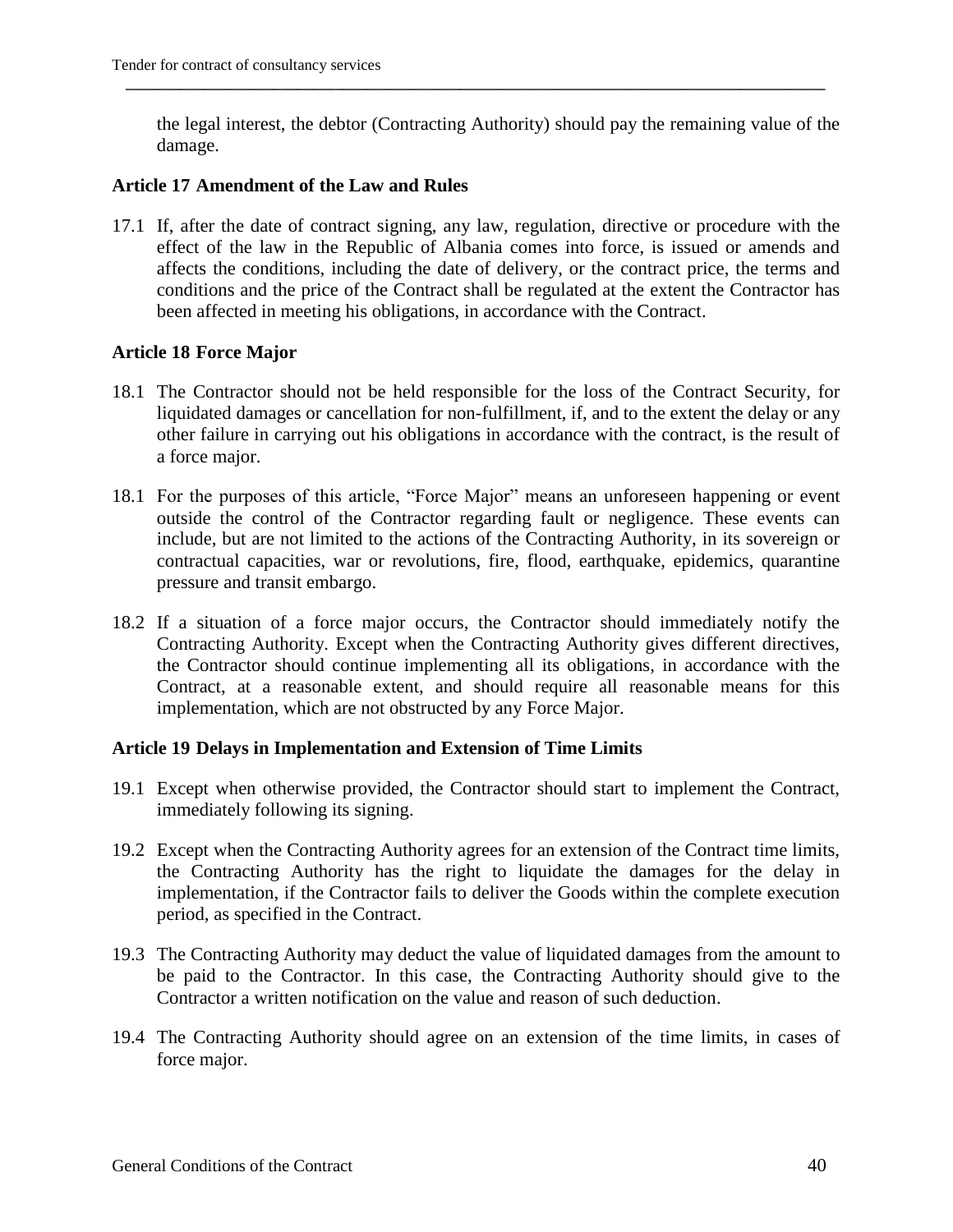19.5 The Contracting Authority can agree on an extension of the time limits, even in other circumstances, if it is in the public interest. If the Contractor encounters conditions, which obstruct the implementation in time, the Contractor shall promptly notify in writing the Contracting Authority regarding the delay, the causes and the date proposed for the delivery or the conclusion. The Contracting Authority should evaluate the request. If the Contracting Authority agrees with the delay, the extension shall entry into force with a written amendment of the Contract, signed by the Contracting Authority and the Contractor.

**\_\_\_\_\_\_\_\_\_\_\_\_\_\_\_\_\_\_\_\_\_\_\_\_\_\_\_\_\_\_\_\_\_\_\_\_\_\_\_\_\_\_\_\_\_\_\_\_\_\_\_\_\_\_\_\_\_\_\_\_\_\_\_\_\_\_\_\_\_\_\_\_\_\_\_\_\_\_\_\_\_\_\_\_\_\_\_\_\_\_** 

#### **Article 20 Liquidated Damages for Delayed Submission**

- 20.1 Liquidated damages for delayed goods delivery shall be calculated with the following daily fees:
	- a) For contracts with an implementing period, not more than 6 months, the daily fee shall be 4/1000 of the corresponding remaining value, from the total price of the Contract, but not less than 25% of the contract value.
	- b) For contracts with an implementing period, not more than 12 months, the daily fee shall be 2/1000 of the corresponding remaining value, from the total price of the Contract, but not less than 25% of the contract value.
	- c) For contracts with an implementing period more than 12 months, the daily fee shall be 1/1000 of the corresponding remaining value, from the total price of the Contract, but not less than 25% of the contract value.

#### **Article 21 Negotiations and Amendments**

- 21.1 The parties shall not negotiate for modifications or amendments in any of the elements of the Contract, which would considerably change the conditions constituting the basis for the selection of the Contractor.
- 21.2 No amendment or any other contract variation shall be valid without being in written form, dated and referring expressively to the Contract, or if it is not signed by an authorized representative of the Contractor and of the Contracting Authority.
- 21.1 Any waiving from rights, powers or corrections of the parties, in accordance with the Contract, shall be done in writing, shall have a date and should be signed by an authorized representative of the party, which withdraws from such right, and should specify the right and the extent of it.

#### **Article 22 Modification of Order**

22.1 The Contracting Authority reserves the right to order additional services up to an amount which does not exceed 20% of the total price of the contract. Each additional order shall be made consistently and in accordance with the rules and procedures anticipated in the Law for Public Procurement.

#### **Article 23 Suspension due to Default**

23.1 The Contracting Authority may cancel the Contract, completely or partly, if: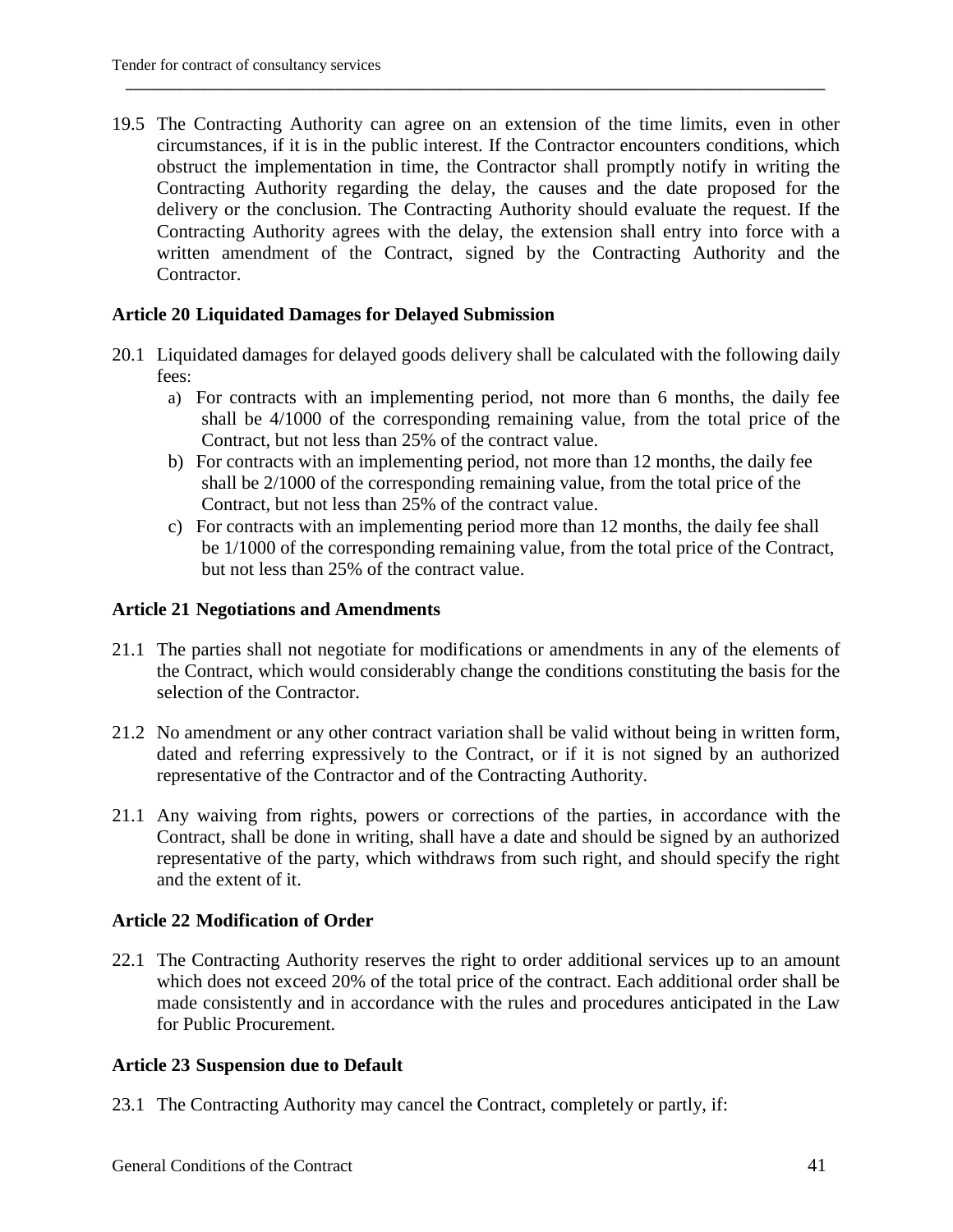a) The Contractor fails to complete the delivery of Goods within the specified time limit in the Contract, or within the granted extension; or,

**\_\_\_\_\_\_\_\_\_\_\_\_\_\_\_\_\_\_\_\_\_\_\_\_\_\_\_\_\_\_\_\_\_\_\_\_\_\_\_\_\_\_\_\_\_\_\_\_\_\_\_\_\_\_\_\_\_\_\_\_\_\_\_\_\_\_\_\_\_\_\_\_\_\_\_\_\_\_\_\_\_\_\_\_\_\_\_\_\_\_** 

b) The Contractor fails to fulfill any other obligation of the Contract.

#### **Article 24 Cancellation due to Bankruptcy**

- 24.1 The Contracting Authority may cancel the Contract at any time, if the Contractor is bankrupt or becomes unable to pay.
- 24.1 The Contracting Authority should give to the Contractor a written notification regarding the cancellation.

#### **Article 25 Cancellation in the public interest**

- 25.1 The Contracting Authority may cancel the Contract at any time, if it deems that this decision shall be taken, in order to better serve the public interest.
- 25.2 The Contracting Authority should give a written notification to the Contractor, regarding this cancellation.
- 25.1 The Contracting Authority should pay the Contractor for all accepted Goods and related Services, which were delivered prior to cancellation and should pay the Contractor for the damages caused by the partial delivery of Goods and Related Services. While calculating the value of damages, the Contractor shall be required to undertake all necessary actions, in order to minimize the damages.

#### **Article 26 Sub-Contracting**

- 26.1 Sub-contracting shall be valid only if it exists in the form of a written agreement, through which the Contractor accredits a part of the contract's obligations to a third party.
- 26.2 The Contractor shall not sub-contract without a prior written approval of the ContractingAuthority and not more than 40% of the contract value. The Contractor should notify theContracting Authority regarding the Contract elements, which have been subcontracted and regarding the documentation that proves the capability of the Subcontractor. Within 5 days from the receipt of notification, the Contracting Authority should notify the Contractor about his decision, expressing the reasons whether he approves it or not.
- 26.3 Every Sub-contractor should have the right to participate in public procurement, in accordance with the Law on Public Procurement. The Contracting Authority may foresee direct payments for the sub-contractor in return of goods that he shall supply.
- 26.4 When the Contractor intends to perform a part of work with subcontractors, must submit the bid, the tender documents, all documentation required for subcontractors as well as concrete work that will give the subcontracting.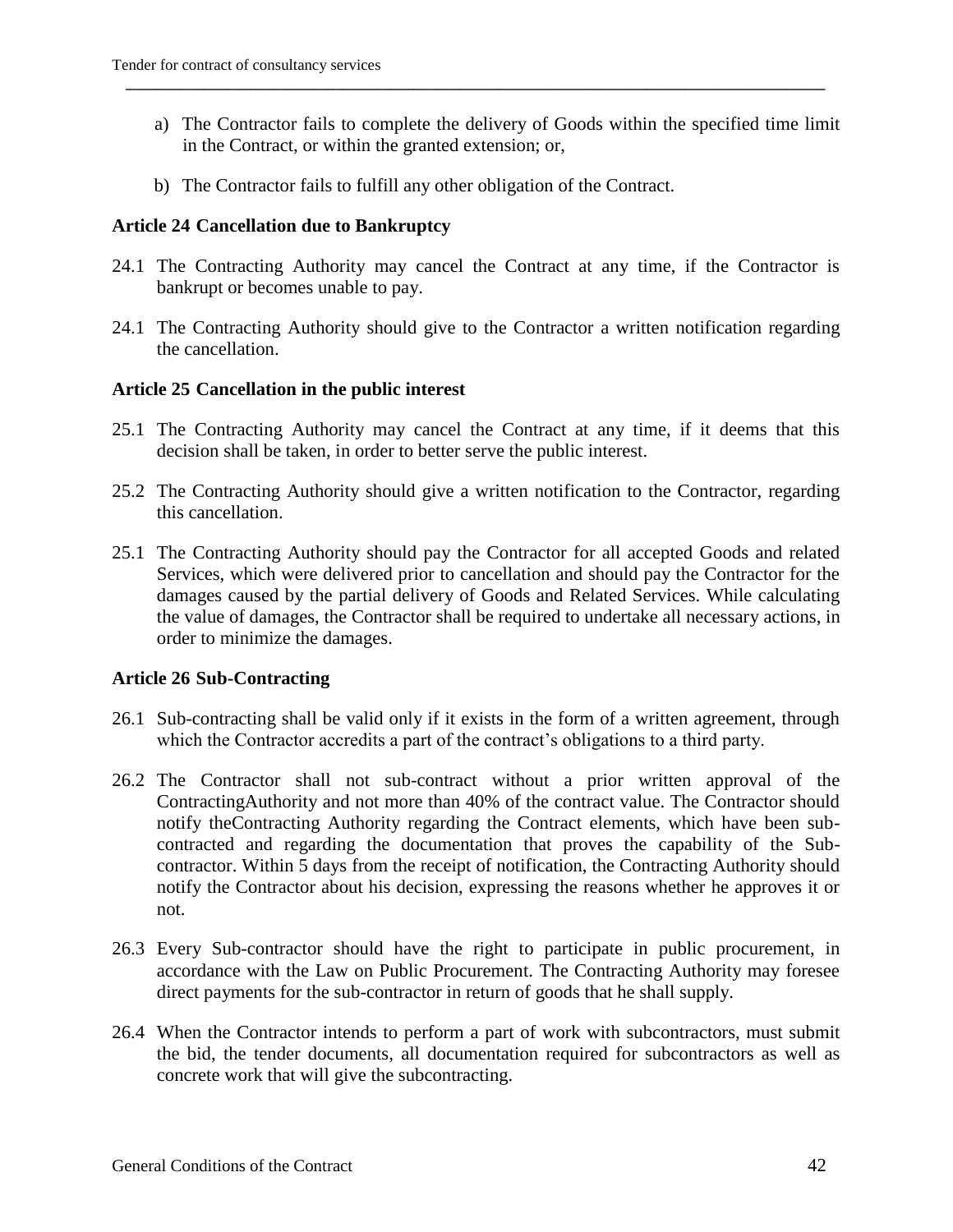26.5 The Contractor remains fully responsible for the contract implementation, regardless the sub-contractor"s performance.

**\_\_\_\_\_\_\_\_\_\_\_\_\_\_\_\_\_\_\_\_\_\_\_\_\_\_\_\_\_\_\_\_\_\_\_\_\_\_\_\_\_\_\_\_\_\_\_\_\_\_\_\_\_\_\_\_\_\_\_\_\_\_\_\_\_\_\_\_\_\_\_\_\_\_\_\_\_\_\_\_\_\_\_\_\_\_\_\_\_\_** 

#### **Article 27 Transfer of Rights**

27.1 The Contractor should not completely or partly, transfer his obligations according to the Contract, except when preliminary approval of the Contracting Authority is taken.

#### **Article 28 Contract Insurance**

- 28.1 Within 30 days from the receipt of the notification for the contract award, the Contractor should give to the Contracting Authority the guarantee of a Contract Insurance at the acceptable amount and form, as specified in the Contract. Failure in providing a Contract Insurance in the required form and amount, within 30 days, shall result in the cancellation of the Contract and in the forfeit of the Contractor"s Tender Insurance.
- 28.1 The amount of the Contract Insurance shall be paid to the Contracting Authority as a compensation for any loss, resulting from failure of the Contractor in meeting his obligations, in accordance with the Contract.
- 28.2 The contract insurance will be paid back to the Contractor not later than 30 days after the date of implementation of Services.

#### **Article 29 Legal framework**

29.1 The Contract shall be governed and interpreted following the Laws of the Republic of Albania.

#### **Article 30 Settlement of Disputes**

- 30.1 The Contractual Authority and the Contractor must make any possible effort to settle disagreements or conflicts between them or regarding this agreement through direct negotiations.
- 30.2 If the parties fail to settle the disagreement or conflict, the problems will be considered through the dissolution of agreements according to the contract and the law procedures in force in virtue of the legislation of the Republic of Albania.

#### **Article 31 Representation of Parties**

- 31.1 Each party must nominate by a written document a person or organizational position, which will be responsible, on behalf of the party, for the receipt of communications and the representation of the party during the contract's execution.
- 31.1 Each party must immediately inform the other party on any modification in the nomination of party"s representative. If one of the parties fails to inform the other, it must assume any losses caused as result of the failure to give sufficient notice.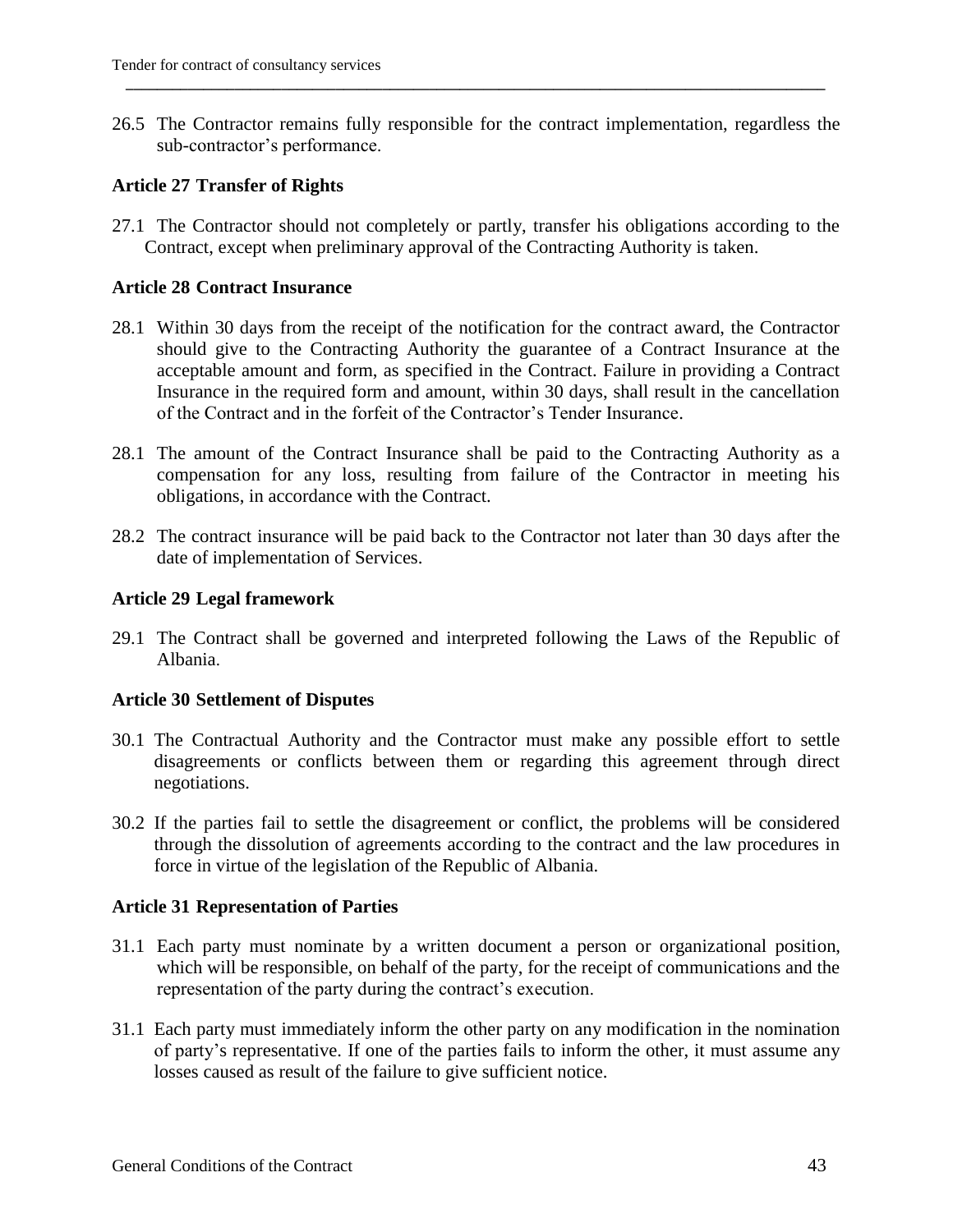31.2 The parties may nominate additional organizational units or persons to represent the party in specific actions or activities. In this case, the written notice must specify the extent of representative's authority.

**\_\_\_\_\_\_\_\_\_\_\_\_\_\_\_\_\_\_\_\_\_\_\_\_\_\_\_\_\_\_\_\_\_\_\_\_\_\_\_\_\_\_\_\_\_\_\_\_\_\_\_\_\_\_\_\_\_\_\_\_\_\_\_\_\_\_\_\_\_\_\_\_\_\_\_\_\_\_\_\_\_\_\_\_\_\_\_\_\_\_** 

#### **Article 32 Notices**

- 32.1 Any notice given by one of the parties to the other party according to the contract must be written in a document in the address specified in the contract.
- 32.1 The notice will come into effect immediately upon handing over.

#### **Article 33 Calculations of Deadlines**

33.1 All day references will be given in calendar days unless otherwise stipulated.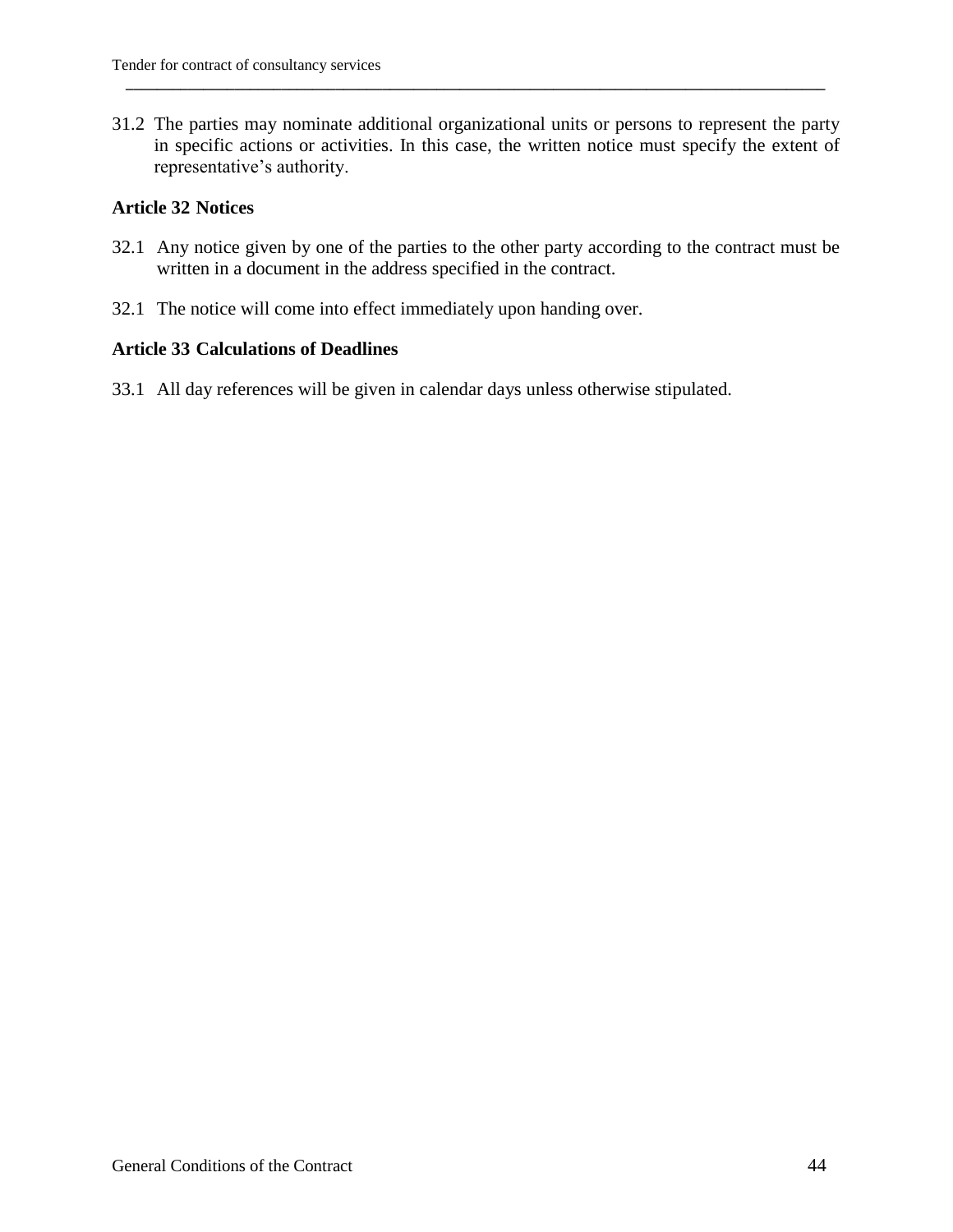### **SPECIAL CONDITIONS OF THE CONTRACT Consultancy Services**

**\_\_\_\_\_\_\_\_\_\_\_\_\_\_\_\_\_\_\_\_\_\_\_\_\_\_\_\_\_\_\_\_\_\_\_\_\_\_\_\_\_\_\_\_\_\_\_\_\_\_\_\_\_\_\_\_\_\_\_\_\_\_\_\_\_\_\_\_\_\_\_\_\_\_\_\_\_\_\_\_\_\_\_\_\_\_\_\_\_\_** 

The following special conditions of the Contract will be a complement part of the General Conditions of the Contract. In case of discrepancies between the GCC and SCC, the SCC shall prevail.

#### **Article 1 Definitions**

- 1.1 The Contracting Authority is: \_\_\_\_\_\_\_\_\_\_\_\_\_\_\_\_\_\_\_\_
- 1.2 The Contractor is: \_\_\_\_\_\_\_\_\_\_\_\_\_\_\_\_\_\_\_\_\_\_\_\_\_\_\_\_.

#### **Article 2 Performance Security**

- 2.1 Performance security in the amount of (10% of the contract value) should be offered from the contractor to ensure the execution of his duties according to the contract.
- 2.2 Performance security shall be issued or returned, immediately to the Contractor according to the following form: *Thirty days after the completion of the contract*.

#### **Article 3 Commencement of the Contract**

3.1 The execution of the contract shall commence after the contract signing.

#### **Article 4 Location of Services**

4.1 The services shall be carried out in: \_\_\_\_\_\_\_\_\_\_\_\_\_\_\_\_\_\_\_\_\_\_\_\_\_\_\_\_\_\_\_\_\_\_\_\_\_\_\_\_\_\_.

#### **Article 5 Information to be given by the Contracting Authority**

**5.1** Within 15 days after the contract signing, the Contracting Authority shall furnish the following information and documents to the Contractor:

#### **Article 6 Reporting Requirements**

\_\_\_\_\_\_\_\_\_\_\_\_\_\_\_\_\_\_\_\_\_\_\_\_\_\_\_\_\_\_\_\_

**6.1** During contract duration, the Contractor shall provide records for the Contracting Authority according to the following Schedule: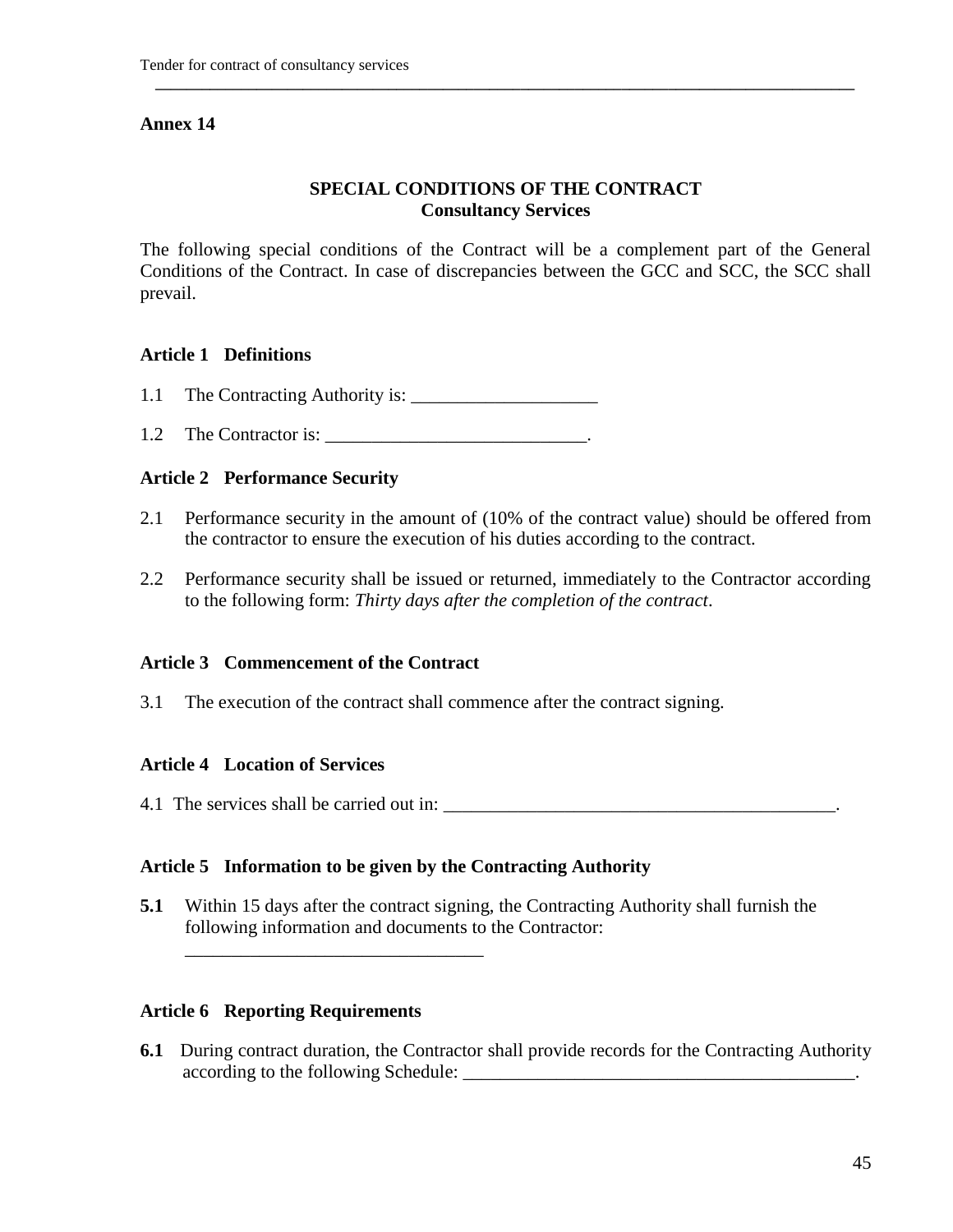#### **Article 7 Insurance of Professional Responsibility**

7.1 Before the commencement of contract execution, the Contractor shall provide the Contracting Authority with evidence for the insurance of professional responsibility with a minimum amount as follows: a minimum amount equal with the price defined in the tender documents for the Project execution and will endure until the end of the Project implementation.

**\_\_\_\_\_\_\_\_\_\_\_\_\_\_\_\_\_\_\_\_\_\_\_\_\_\_\_\_\_\_\_\_\_\_\_\_\_\_\_\_\_\_\_\_\_\_\_\_\_\_\_\_\_\_\_\_\_\_\_\_\_\_\_\_\_\_\_\_\_\_\_\_\_\_\_\_\_\_\_\_\_\_\_\_\_\_\_\_\_\_** 

#### **Article 8 Terms of Payment**

- 8.1 Payment for Services should be made as follows hereunder: (*will be completed from the Contracting Authority during the second phase of the procedure*).
- 8.2 Each payment listed in paragraph 8.1 shall be made within 30 (thirty) days upon submission from the date of tax invoice receipt and the documents specified in paragraph 8.1 after it is signed the act of acceptance for the execution of service by the representative of Contracting Authority.
- 8.3 The payment currency shall be  $\blacksquare$

#### **Article 9 Payment in advance**

- 9.1 The Advance payment will be \_\_\_\_\_ of the contract price. If left blank, the Contractor will not take any advance payment.
- 9.2 If is promised any advance payment, the advance will be paid within days from the receipt of the Contract Guarantee.
- 9.3 If any advance payment is paid, the amount will be withdrawn from the interim payments that will be paid to the Contractor according to the following formula:

\_\_\_\_\_\_\_\_\_\_\_\_\_\_\_\_\_\_\_\_\_\_\_\_\_\_\_\_\_\_\_\_\_\_\_\_\_\_\_\_\_\_\_\_\_\_\_\_\_\_\_\_\_\_\_\_\_\_\_\_\_\_\_\_\_\_\_\_\_\_\_\_.

#### **Article10: Representation of Parties**

10.1 The person who shall be in charge, on behalf of the Contracting Authority for receiving communications and for the representation of the party in issues related to the execution of the contract is:

Mr./Mrs. ………………….. Tel :…………. Fax:…….. E-mail:……………..

10.2 The person who shall be in charge, on behalf of the Contractor for receiving communications and for the representation of the party in issues related to the execution of the contract is: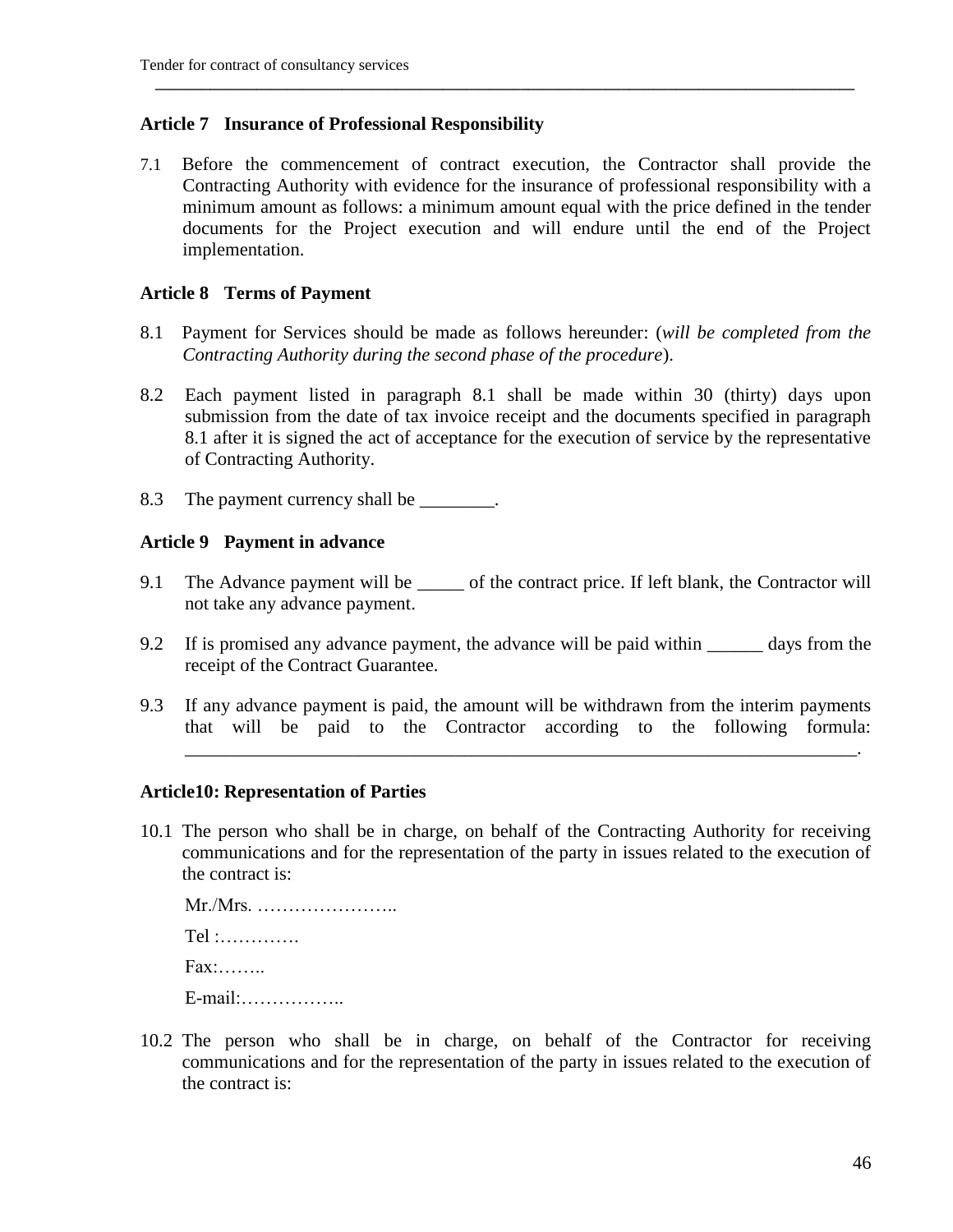**\_\_\_\_\_\_\_\_\_\_\_\_\_\_\_\_\_\_\_\_\_\_\_\_\_\_\_\_\_\_\_\_\_\_\_\_\_\_\_\_\_\_\_\_\_\_\_\_\_\_\_\_\_\_\_\_\_\_\_\_\_\_\_\_\_\_\_\_\_\_\_\_\_\_\_\_\_\_\_\_\_\_\_\_\_\_\_\_\_\_** 

Mr./Mrs.– Tel :…………. Fax:…….. E-mail:………………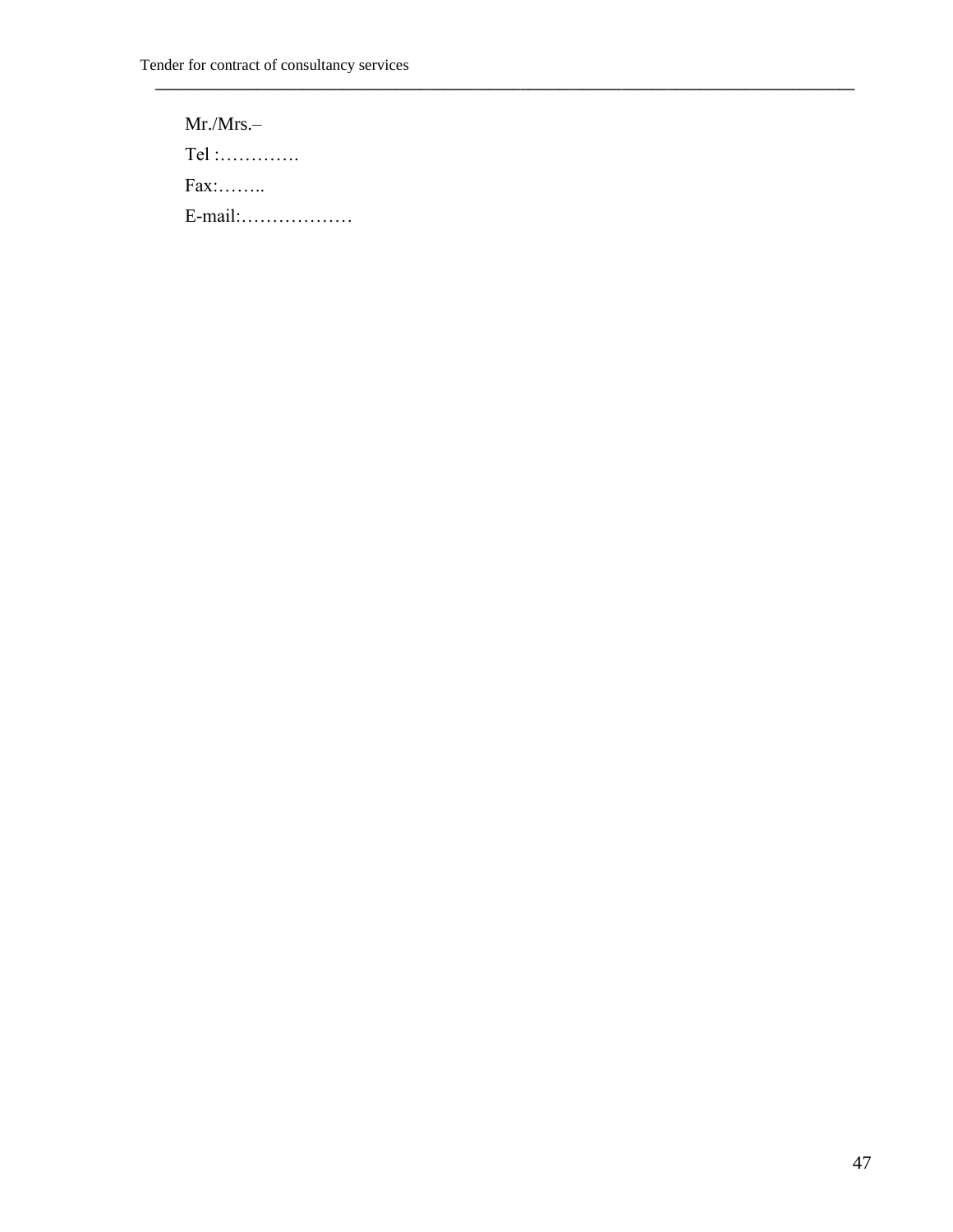*(To be completed by the Contracting Authority)*

### **CONTRACT FORM**

Title of Contract:

This Contract is entered on [*date*], between [*name and address of the Contracting Authority*] from now on referred to as "Contracting Authority" and [*name and address of the Contractor*], represented by [*the representative]* from now on referred to as "Contractor".

As soon as, the Contracting Authority submits a request for the Realization of Services, referring to Procurement *(object)*\_\_\_\_\_\_\_\_\_\_\_\_\_\_\_\_\_\_\_\_\_\_\_\_\_\_\_\_\_\_\_\_\_\_\_\_\_\_\_\_

As soon as, the Contractor, through his Tender, dated on [*date*] agrees to supply the Goods, as specified in the conditions set in:

- This Contract Form
- Proposal Declaration Form, submitted by the Bidder
- General Eligibility/Qualification Requirements
- Economic Proposal Form
- Technical Specifications
- Services and Graphic of Execution
- General Conditions of the Contract
- Specific Conditions of the Contract
- Award Notification Form
- Performance Security Form
- Terms of Reference

All these documents, herein attached constitute an integral part of this Contract. As soon as the Contracting Authority accepts the Tender from the Contractor, at the amount of \_\_\_\_\_\_\_\_\_\_\_\_\_\_\_\_\_\_\_\_\_\_\_\_\_ for the realization of Services;

The parties agree as follows:

1. The Contractor shall submit a Performance Security in the amount of: \_\_\_\_\_\_\_\_\_\_\_\_\_\_

 $\frac{1}{\sqrt{2\pi}}$  and in the form:

\_\_\_\_\_\_\_\_\_\_\_\_\_\_ , on the date or prior to the date, indicated in the Award Notification Form.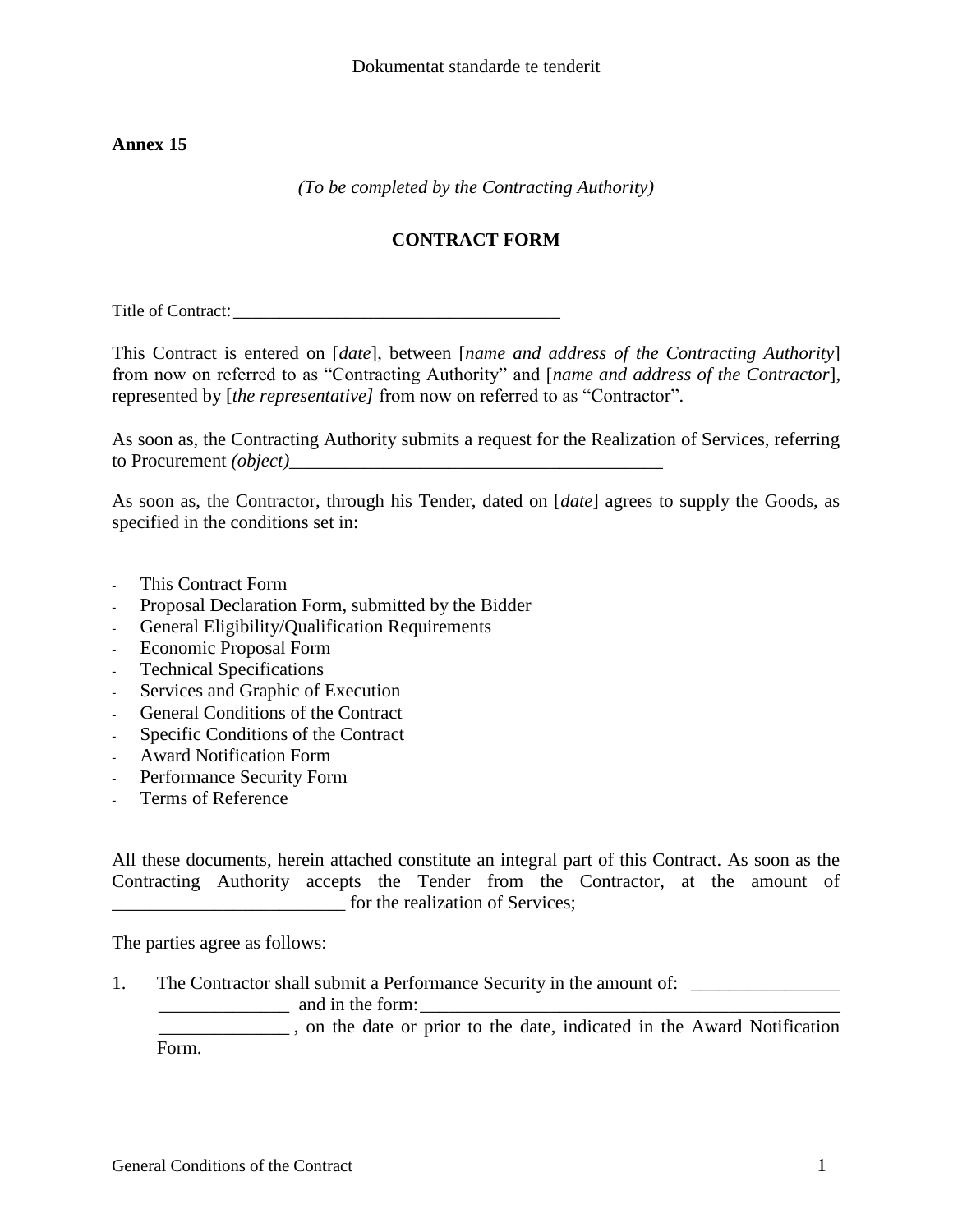- 2. The Contractor is liable to perform the Services for the Contracting Authority, as required in this Contract.
- 3. The Contracting Authority is liable to pay for the Services, in the amount specified in this Contract.
- 4. The words and phrases in this Contract Form shall mean the same as expressed in the Contract"s Conditions.
- 5. The parties in this Contract are responsible for failure or inadequate implementation of their contractual obligations and damages, which were caused to both parties as a result of default of obligations, which are considered as subjects for compensation, complying with the Contract"s Conditions.

\_\_\_\_\_\_\_\_\_\_\_\_\_\_\_\_\_\_\_\_\_\_\_\_\_\_\_\_\_\_\_\_\_ \_\_\_\_\_\_\_\_\_\_\_\_\_\_\_\_\_\_\_\_\_\_\_\_\_\_\_

\_\_\_\_\_\_\_\_\_\_\_\_\_\_\_\_\_\_\_\_\_\_\_\_\_\_\_\_\_\_\_\_\_ \_\_\_\_\_\_\_\_\_\_\_\_\_\_\_\_\_\_\_\_\_\_\_\_\_\_\_

Today, on  $\frac{1}{\sqrt{2}}$  the parties agree to sign this Contract Form.

Contracting Authority Contractor

Name and signature of Representative Name and signature of Representative

Seal: Seal: Seal: Seal: Seal: Seal: Seal: Seal: Seal: Seal: Seal: Seal: Seal: Seal: Seal: Seal: Seal: Seal: Seal: Seal: Seal: Seal: Seal: Seal: Seal: Seal: Seal: Seal: Seal: Seal: Seal: Seal: Seal: Seal: Seal: Seal: Seal:

Tel: Tel:

Address: Address: Address: Address: Address: Address: Address: Address: Address: Address: Address: Address: Address: Address: Address: Address: Address: Address: Address: Address: Address: Address: Address: Address: Addres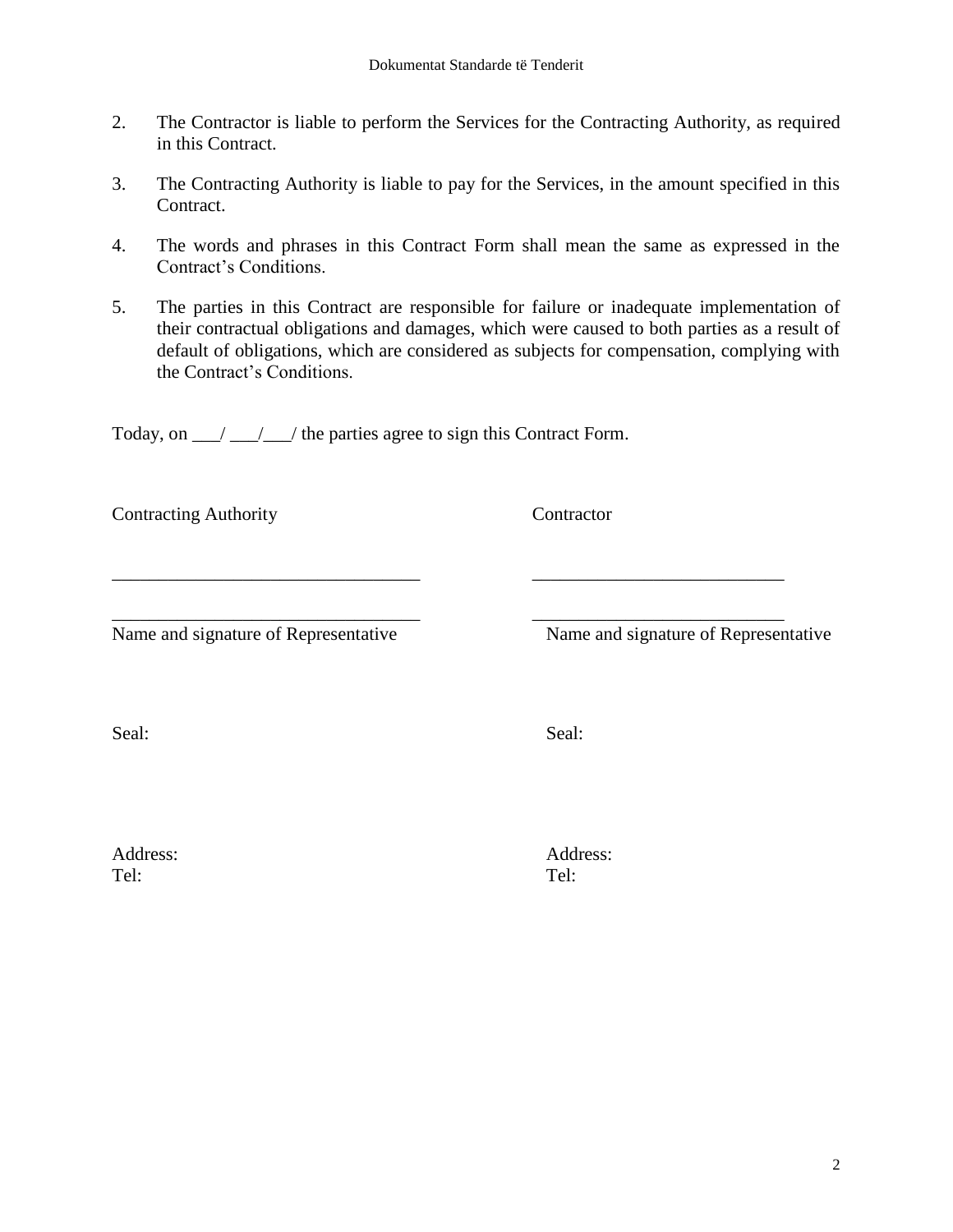### *(To be completed by the Contracting Authority)*

### **NOTICE PUBLICATION FORM FOR THE SIGNED CONTRACT**

### **Section I Contracting Authority**

| Name and address of contracting authority: |  |  |  |  |  |
|--------------------------------------------|--|--|--|--|--|
| Name                                       |  |  |  |  |  |
| Address                                    |  |  |  |  |  |
| Tel/Fax                                    |  |  |  |  |  |
| E-mail                                     |  |  |  |  |  |
| <b>Internet Address</b>                    |  |  |  |  |  |

| I.2 | Type of contracting authority and main activity/ies: |                         |
|-----|------------------------------------------------------|-------------------------|
|     | Central Institution                                  | Independent Institution |
|     |                                                      |                         |
|     | Local Government Unit                                | Other                   |
|     |                                                      |                         |

### **Section II Object of the Contract**

| II.1 | <b>Type of Contract</b>                        |                           |              |                             |                               |
|------|------------------------------------------------|---------------------------|--------------|-----------------------------|-------------------------------|
|      | Works                                          |                           |              | <b>Services</b>             | Goods                         |
|      |                                                |                           |              |                             |                               |
|      | Type of "Public Contracts for Works"           |                           |              |                             |                               |
|      |                                                | <b>Execution of Works</b> |              |                             | Design and execution of works |
|      |                                                |                           |              |                             |                               |
|      | <b>Type of 'Public Contracts for Services'</b> |                           |              |                             |                               |
|      | Design Contest                                 |                           |              | <b>Consultancy Services</b> | Other services                |
|      |                                                |                           |              |                             |                               |
|      | <b>Type of 'Public Contracts for Goods"</b>    |                           |              |                             |                               |
|      | Purchase                                       |                           | Rent Leasing | Hire purchase               | A combination of them         |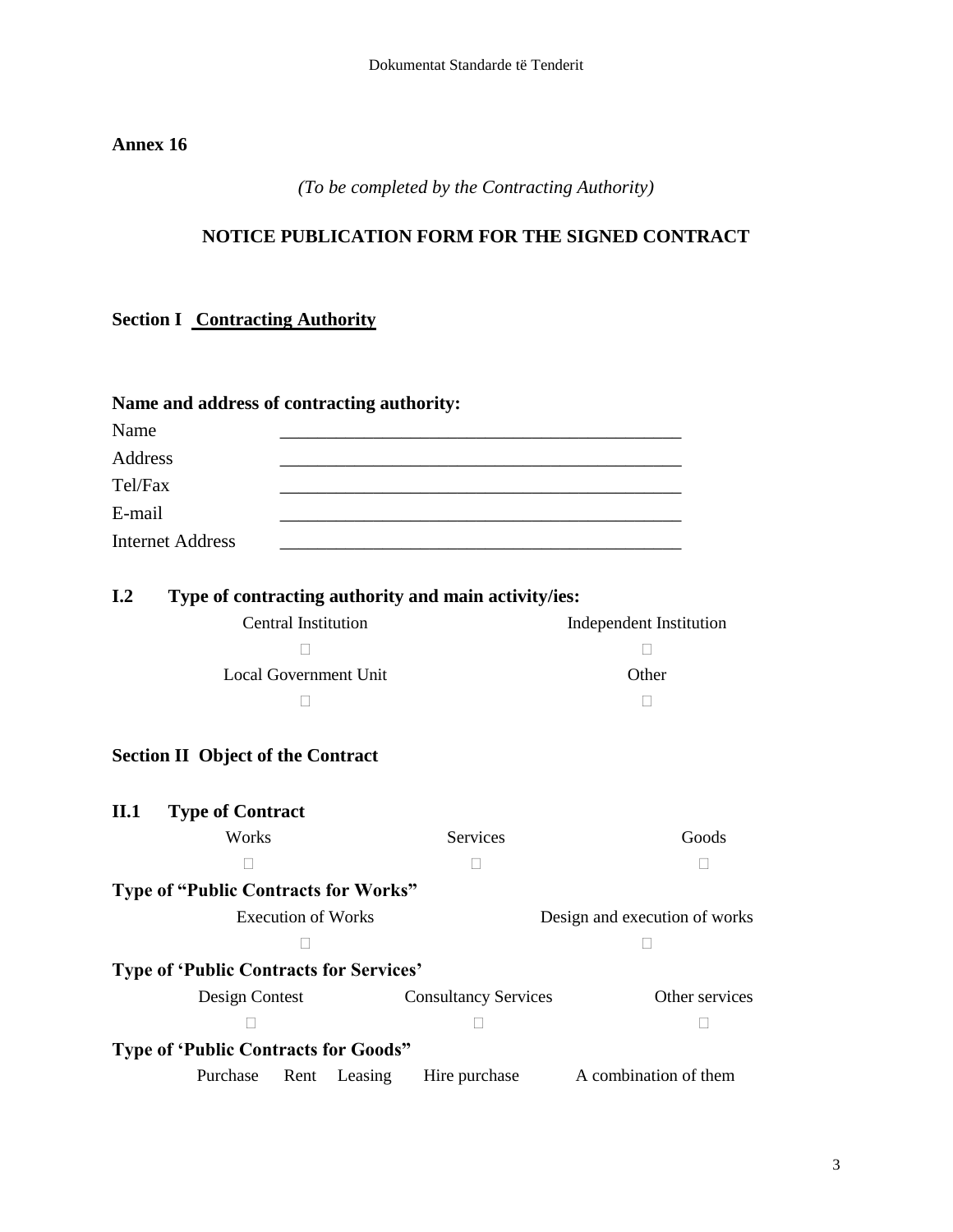#### **II.2 Short description of the contract**

- 1. Limit fund \_\_\_\_\_\_\_\_\_\_\_\_\_\_\_\_\_\_\_\_\_\_\_\_\_\_\_\_\_\_\_\_\_\_\_\_\_\_\_\_\_\_\_\_\_
- 2. Source of Financing \_\_\_\_\_\_\_\_\_\_\_\_\_\_\_\_\_\_\_\_\_\_\_\_\_\_\_\_\_\_\_\_\_\_\_\_\_\_
- 3. Object of contract

#### **II.3 Duration of the contract or time period for completion:**

```
Duration in months \square \square or days \square \square \square
```
or

Starting **//** and completion **//**

### **II.4 Division into LOTS:**

|                                           | Yes | -No |  |
|-------------------------------------------|-----|-----|--|
| If yes, the number of LOTS: $\Box$ $\Box$ |     |     |  |

#### **II.5 Options:**

Number of possible renewals *(if any)*:  $\square$ or Range: between  $\Box$   $\Box$  and  $\Box$   $\Box$   $\Box$   $\Box$  .

#### **Section III. Procedure**

#### **III.1 Type of procedure:**

| Open | Limited | With<br>negotiation | Design Contest | Consultancy<br>service |
|------|---------|---------------------|----------------|------------------------|
|      |         |                     |                |                        |

*In case of negotiated procedure:*

Justification to select the negotiated procedure, without prior publication of the contract notice:

\_\_\_\_\_\_\_\_\_\_\_\_\_\_\_\_\_\_\_\_\_\_\_\_\_\_\_\_\_\_\_\_\_\_\_\_\_\_\_\_\_\_\_\_\_\_\_\_\_\_\_\_\_\_\_\_\_\_\_\_\_\_\_\_\_\_\_\_\_\_\_\_\_\_\_\_\_\_ \_\_\_\_\_\_\_\_\_\_\_\_\_\_\_\_\_\_\_\_\_\_\_\_\_\_\_\_\_\_\_\_\_\_\_\_\_\_\_\_\_\_\_\_\_\_\_\_\_\_\_\_\_\_\_\_\_\_\_\_\_\_\_\_\_\_\_\_\_\_\_\_\_\_\_\_\_\_ \_\_\_\_\_\_\_\_\_\_\_\_\_\_\_\_\_\_\_\_\_\_\_\_\_\_\_\_\_\_\_\_\_\_\_\_\_\_\_\_\_\_\_\_\_\_\_\_\_\_\_\_\_\_\_\_\_\_\_\_\_\_\_\_\_\_\_\_\_\_\_\_\_\_\_\_\_\_

#### **III.2 Award criteria:**

**The best offer based on:**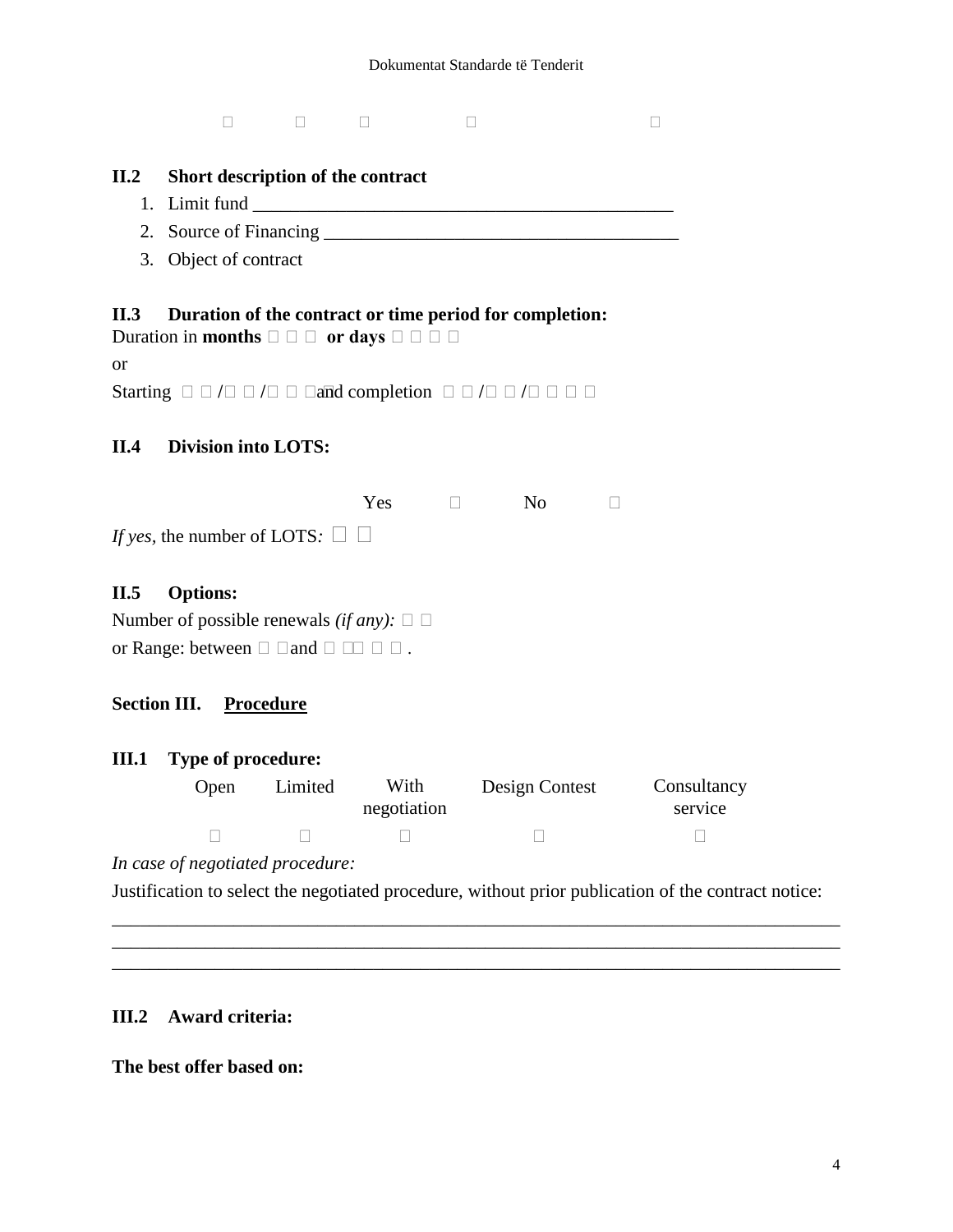| Price                                        |                               | $\Box$ Technical Proposal $\Box$                                |                                                                                                                                                                                                                                                                                                                                                                                                                                                                                                                                                                                                                                                                                                                                                                                                                                              |                                                                                                                                                                                                                                                                                                                                                                                                                                                                                                               |  |
|----------------------------------------------|-------------------------------|-----------------------------------------------------------------|----------------------------------------------------------------------------------------------------------------------------------------------------------------------------------------------------------------------------------------------------------------------------------------------------------------------------------------------------------------------------------------------------------------------------------------------------------------------------------------------------------------------------------------------------------------------------------------------------------------------------------------------------------------------------------------------------------------------------------------------------------------------------------------------------------------------------------------------|---------------------------------------------------------------------------------------------------------------------------------------------------------------------------------------------------------------------------------------------------------------------------------------------------------------------------------------------------------------------------------------------------------------------------------------------------------------------------------------------------------------|--|
| III.3                                        |                               |                                                                 |                                                                                                                                                                                                                                                                                                                                                                                                                                                                                                                                                                                                                                                                                                                                                                                                                                              | Number of submitted requests: $\Box$ $\Box$ $\Box$ Number of regular requests:                                                                                                                                                                                                                                                                                                                                                                                                                                |  |
|                                              |                               |                                                                 |                                                                                                                                                                                                                                                                                                                                                                                                                                                                                                                                                                                                                                                                                                                                                                                                                                              | III.3.1 Number of submitted proposals $\Box$ $\Box$ $\Box$ Number of regular proposals $\Box$                                                                                                                                                                                                                                                                                                                                                                                                                 |  |
| <b>Section IV</b>                            |                               | <b>Information on the contract</b>                              |                                                                                                                                                                                                                                                                                                                                                                                                                                                                                                                                                                                                                                                                                                                                                                                                                                              |                                                                                                                                                                                                                                                                                                                                                                                                                                                                                                               |  |
| <b>IV.1</b>                                  |                               |                                                                 |                                                                                                                                                                                                                                                                                                                                                                                                                                                                                                                                                                                                                                                                                                                                                                                                                                              |                                                                                                                                                                                                                                                                                                                                                                                                                                                                                                               |  |
| IV.2<br>Name<br>Address<br>Tel/Fax<br>E-mail | <b>Internet Address</b>       | Name and address of the contractor                              |                                                                                                                                                                                                                                                                                                                                                                                                                                                                                                                                                                                                                                                                                                                                                                                                                                              |                                                                                                                                                                                                                                                                                                                                                                                                                                                                                                               |  |
| IV.3                                         | Value<br>Value                | Total final value of the contract (including lots and options): | $\frac{1}{\sqrt{1-\frac{1}{2}}\sqrt{1-\frac{1}{2}}\sqrt{1-\frac{1}{2}}\sqrt{1-\frac{1}{2}}\sqrt{1-\frac{1}{2}}\sqrt{1-\frac{1}{2}}\sqrt{1-\frac{1}{2}}\sqrt{1-\frac{1}{2}}\sqrt{1-\frac{1}{2}}\sqrt{1-\frac{1}{2}}\sqrt{1-\frac{1}{2}}\sqrt{1-\frac{1}{2}}\sqrt{1-\frac{1}{2}}\sqrt{1-\frac{1}{2}}\sqrt{1-\frac{1}{2}}\sqrt{1-\frac{1}{2}}\sqrt{1-\frac{1}{2}}\sqrt{1-\frac{1}{2}}\sqrt{1-\frac{1}{2}}\sqrt{1-\frac$<br>$\frac{1}{\sqrt{1-\frac{1}{2}}\sqrt{1-\frac{1}{2}}\sqrt{1-\frac{1}{2}}\sqrt{1-\frac{1}{2}}\sqrt{1-\frac{1}{2}}\sqrt{1-\frac{1}{2}}\sqrt{1-\frac{1}{2}}\sqrt{1-\frac{1}{2}}\sqrt{1-\frac{1}{2}}\sqrt{1-\frac{1}{2}}\sqrt{1-\frac{1}{2}}\sqrt{1-\frac{1}{2}}\sqrt{1-\frac{1}{2}}\sqrt{1-\frac{1}{2}}\sqrt{1-\frac{1}{2}}\sqrt{1-\frac{1}{2}}\sqrt{1-\frac{1}{2}}\sqrt{1-\frac{1}{2}}\sqrt{1-\frac{1}{2}}\sqrt{1-\frac$ | Currency<br>$\begin{array}{cccccccccc} \hline \multicolumn{3}{c}{} & \multicolumn{3}{c}{} & \multicolumn{3}{c}{} & \multicolumn{3}{c}{} & \multicolumn{3}{c}{} & \multicolumn{3}{c}{} & \multicolumn{3}{c}{} & \multicolumn{3}{c}{} & \multicolumn{3}{c}{} & \multicolumn{3}{c}{} & \multicolumn{3}{c}{} & \multicolumn{3}{c}{} & \multicolumn{3}{c}{} & \multicolumn{3}{c}{} & \multicolumn{3}{c}{} & \multicolumn{3}{c}{} & \multicolumn{3}{c}{} & \multicolumn{3}{c}{} & \multicolumn{3}{c}{}$<br>Currency |  |
| IV.4                                         | <b>Additional information</b> |                                                                 |                                                                                                                                                                                                                                                                                                                                                                                                                                                                                                                                                                                                                                                                                                                                                                                                                                              |                                                                                                                                                                                                                                                                                                                                                                                                                                                                                                               |  |
|                                              |                               |                                                                 |                                                                                                                                                                                                                                                                                                                                                                                                                                                                                                                                                                                                                                                                                                                                                                                                                                              |                                                                                                                                                                                                                                                                                                                                                                                                                                                                                                               |  |

|--|--|--|--|--|--|--|--|--|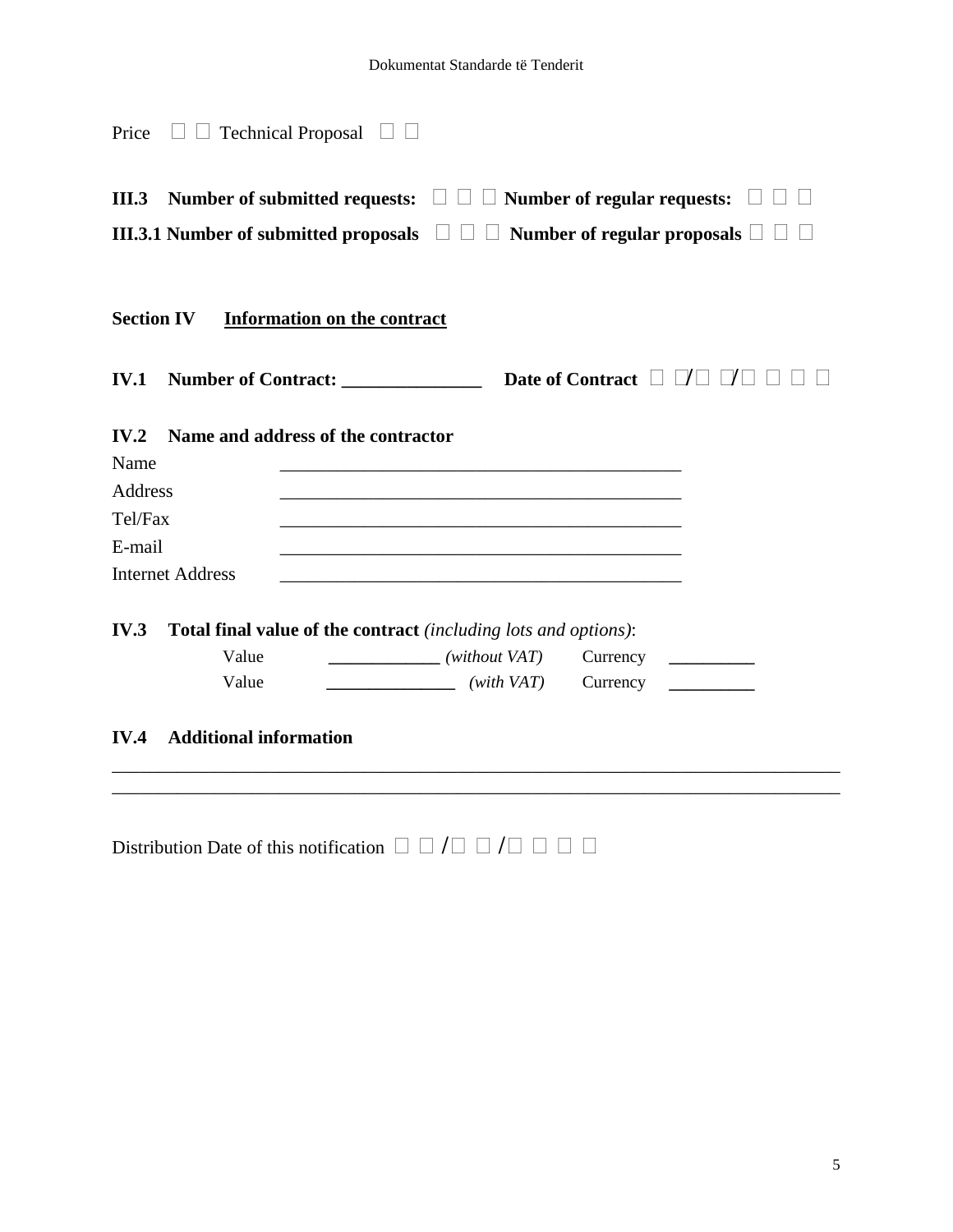[*Letterhead paper of Bank / Insurance Company*] [ *To be completed by the Economic Operator* ]

### **CONTRACT SECURITY FORM**

 $[Date \_$ 

To: *[Name and address of the Contracting Authority]* On behalf of: *[Name and address of the secured Bidder]*

Procurement procedure: *[type of procedure]* Short description of the contract: *[object]* Publication *(if applicable):* Public Notice Bulletin *[Date] [Number]*

With reference to the above-mentioned procedure and provided that [*name of the awarded Bidder*] has been awarded the contract,

we certify that [*name of the awarded Bidder*] has made a deposit near the [*name and address of the bank / insurance company*] at the amount of [*currency and amount both in letters and numbers* as a condition to secure the performance of the contract to be signed with [name of contracting authority]

We undertake to transfer to the account of [*name of the contracting authority*] the secured amount, within 15 (fifteen) days from your first written request, without asking explanations, on condition that the request mentions the non-fulfillment of the obligations of the contract.

This Security is valid until the contract will be completely performed.

[Representative of the bank / insurance company]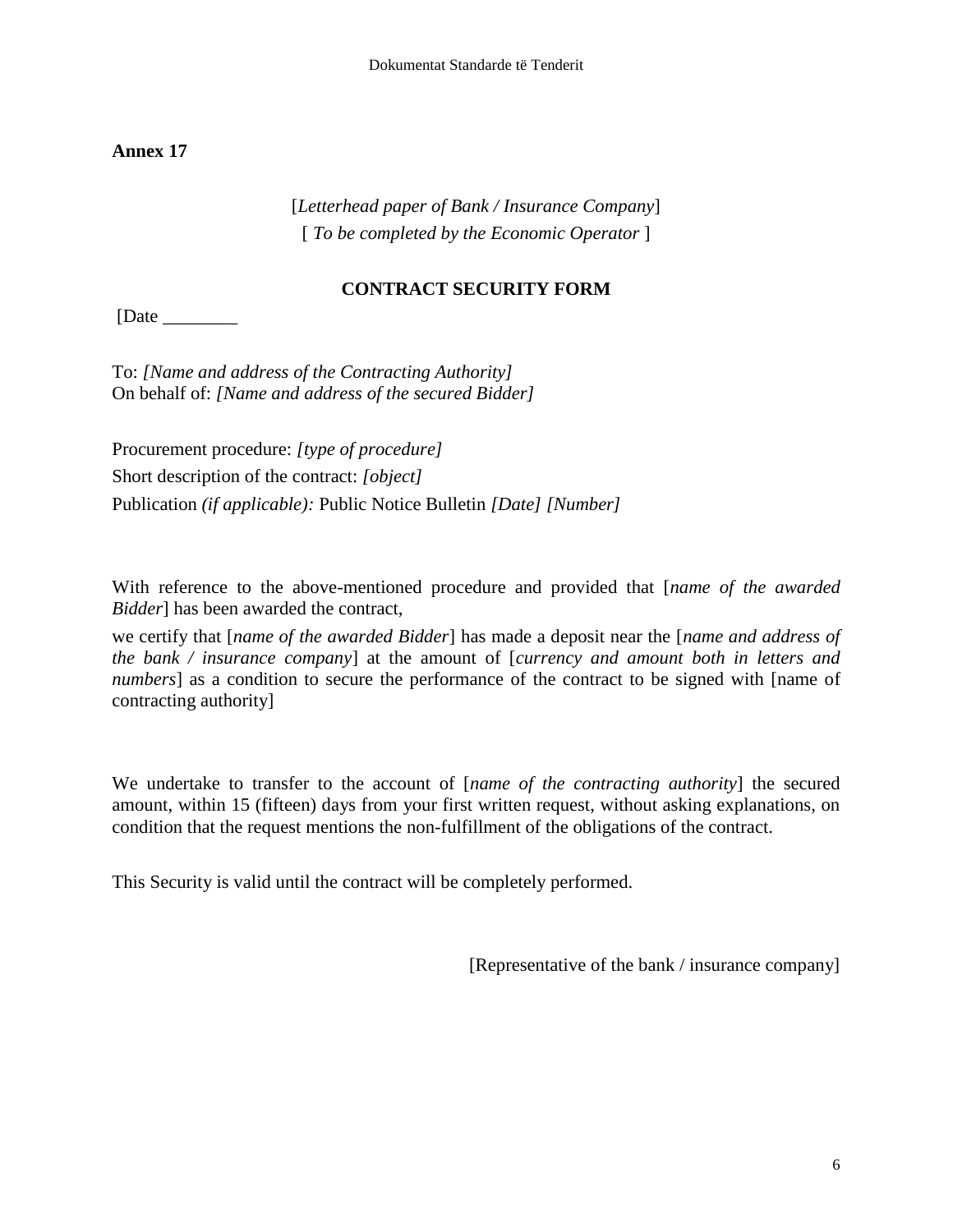### **COMPLAINT FORM TO THE CONTRACTING AUTHORITY**

*Complaint addressed to: Contracting Authority*  **Section I. Identification of the Complainant** *Ankimuesi mund të jetë një ofertues ose ofertues i mundshëm (psh, si individ, në partneritet, në bashkëpunim, në bashkim shoqërish).*  Complainant"s full name (please type) Address City State Postal code/Zip code Telephone No. (including area code) Fax No. (including area code) E-mail Name and title of authorized official filing the complaint (please type) Signature of authorized official Date (year/month/day) Telephone No. (including area code) Fax No. (including area code)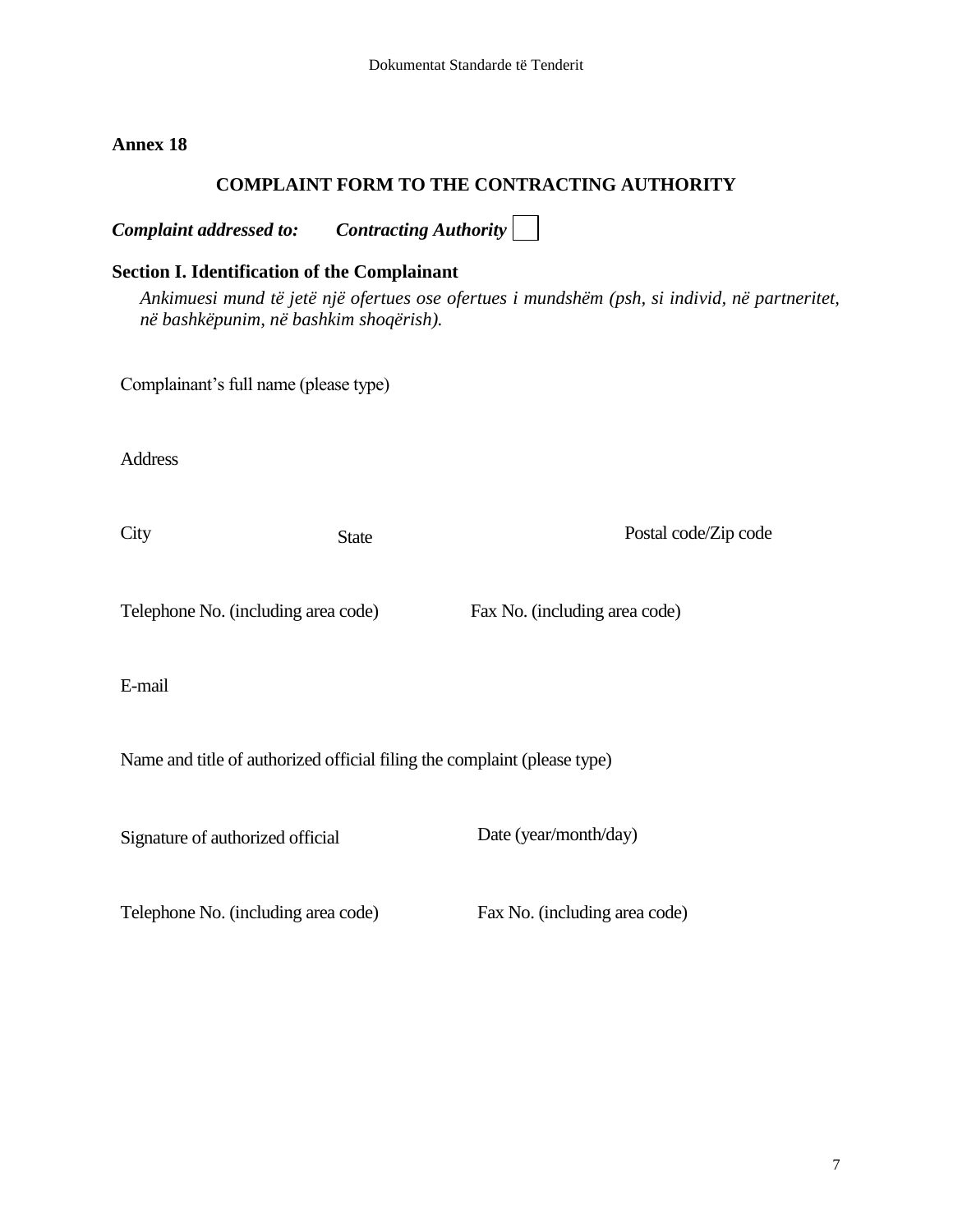#### **Section II. Information on the Procedure**

#### **1. Number of Identification**

*Fill in the contract number provide in the contract notice or tender documents including the type of procedure used for the procurement in dispute (e.g. Request for Proposal [RFP], Open procedure [OP], Restricted procedure [RP], Negotiated Procedure [NP], Consultative Service [CS ], Design Contest [DC].*

#### **2. Contracting Authority**

*Name of the contracting authority administering the procurement process*

#### **3. Estimated Value of the Procurement**

*Llogaritja e vlerës së kontratës (shuma e shprehur në shifra dhe fjalë)*

#### **4. Object of the Contract**

*Short description of the contract: works/ goods/ service being acquired* 

# **5. Deadline for Tender Submission**

*Deadline for the submission of tenders*

Date (year/month/day)

#### **6. Contract Award Date**

Date (year/month/day) if applicable

#### **Section III. Description of the complaint**

#### **1. Complaint Legal Grounds**

(write down the legal infringement with regard to decisions, actions, documents etc)